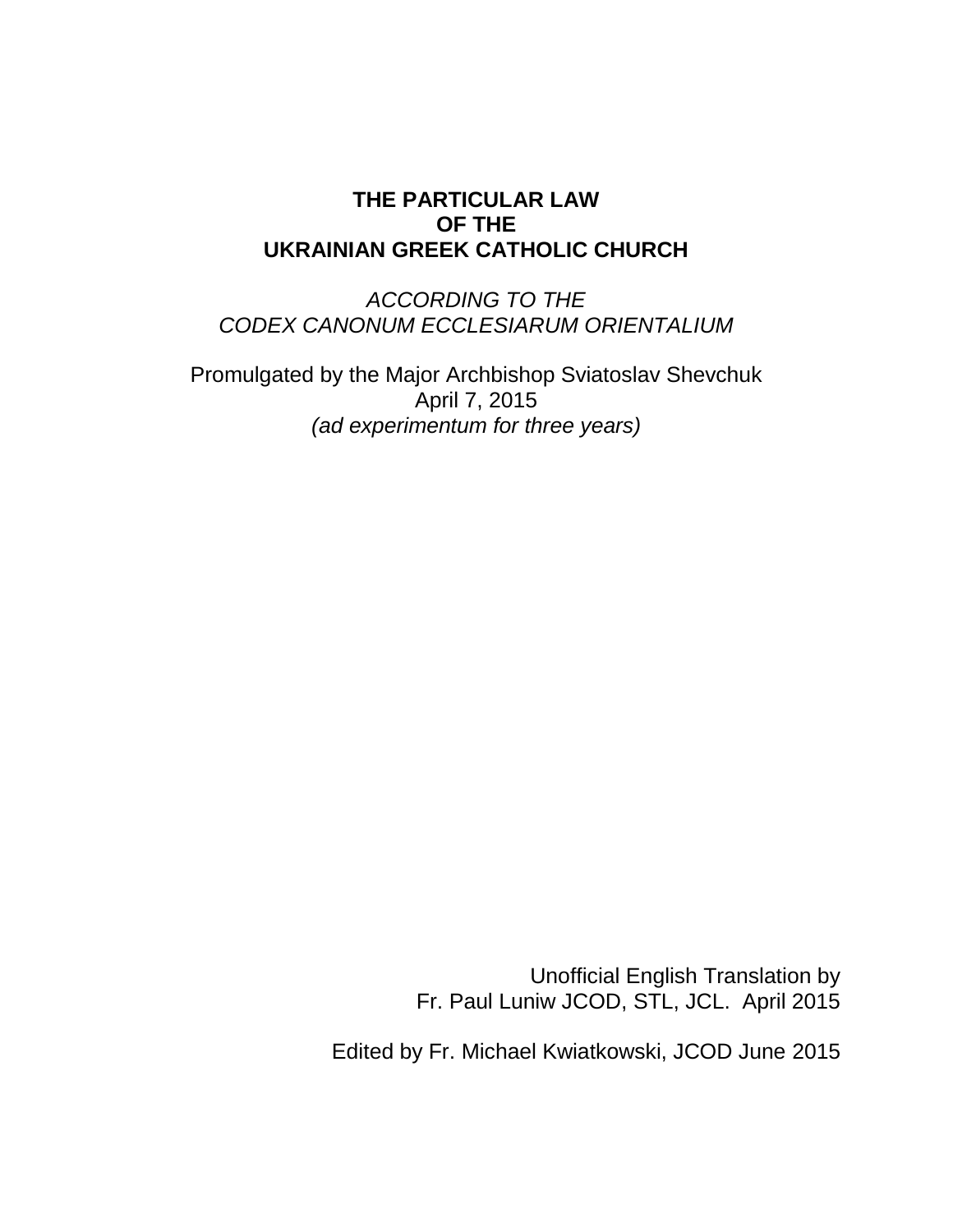2

## **THE CANONS OF THE PARTICULAR LAW OF THE UKRAINIAN GREEK CATHOLIC CHURCH**

## **Introductory canon**

**Can. 1.** *(CCEO, c. 1)* The canons of this Particular Law concern only the Ukrainian Greek Catholic Church.

# **TITLE I MAJOR ARCHlEPISCOPAL CHURCH OF THE UGCC**

### **Chapter I Election of the Major Archbishop**

**Can. 2.** *(CCEO, c.64)*

- § 1. A candidate for the Major Archbishop's dignity should be at least 40 years of age and should have been a presbyter for at least ten years.
- § 2*.* A bishop or presbyter may be elected as Major Archbishop.
- **Can. 3.** *(CCEO, c. 65 §2)*

For the election of the Major Archbishop, the Synod must be convened within two months of the Major Archbishop's see becoming vacant.

- **Can. 4.** *(CCEO, c. 70)*
	- § 1. At the Synod of Bishops, convened for the election of the Major Archbishop, the protothronos - Archbishop Metropolitan of Lviv presides.
	- § 2. If the Archbishop Metropolitan of L'viv is impeded, then the presider at the Synod of Bishops for the election of the Major Archbishop will be one chosen from among those present at the first session.

**Can. 5.** *(CCEO, c. 71 §1)*

- § 1. The secretary of the synod of bishops functions as secretary for the synod of bishop which is convoked for the election of the Major Archbishop. In case of his absence the synod of bishops at their first session elect a secretary for the Election Synod from among the bishops present.
- § 2. There should always be at least two scrutineers at this Synod. This is a task exercised by the youngest bishops in order of episcopal consecration present at this Synod.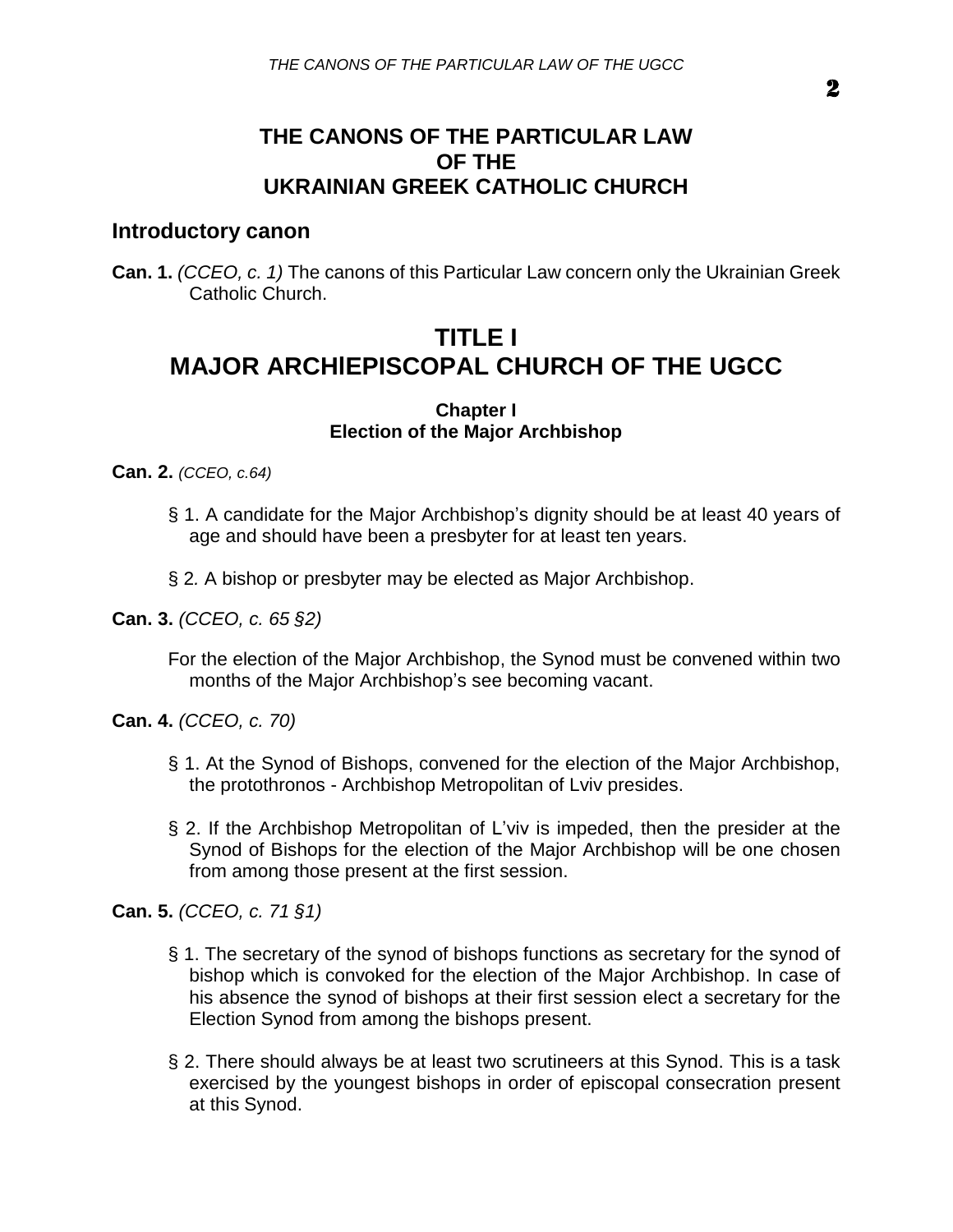### **Can. 6.** *(CCEO, c. 72 § 1)*

- § 1. The one who has obtained two-thirds of the vote is elected as Major Archbishop. If no one has received the required majority votes after twelve ballots, then for the election, the subsequent three ballots must have an absolute majority. Should these three ballots prove inconclusive, then in the next ballot, votes are cast for the two candidates who received the greatest number of votes in the third balloting. The one who obtains an absolute majority of votes is elected. *(CCEO, c. 72 §1; 183: §§3-4).*
- § 2. If after all balloting, because of a tie vote, it is not clear who the candidates are for the new balloting, or who has been elected, the tie is resolved in favour of the one who is senior according to presbyteral ordination. If no one precedes the other by presbyteral ordination, the one who is senior by age is chosen.*(CCEO, c. 183 §4).*
- § 3. Only one vote may be taken at one session. Only four sessions are permitted each day. Two in the morning and two in the afternoon.

### **Chapter II Rights and Obligations of the Major Archbishop**

**Can. 7.** *(CCEO, c. 83 § 1)*

The Major Archbishop has the right and obligation to conduct pastoral visitations to eparchies and exarchates no less than once in every five years.

**Can. 8.** *(CCEO, c. 86 § 1)*

The Major Archbishop may confer episcopal consecration on all bishops of the Major Archiepiscopal Church.

**Can. 9.** *(CCEO, c. 89 § 2)*

The Major Archbishop can commit a function of conducting affairs that regard the entire Major Archiepiscopal Church to any cleric, with the consent of his eparchial bishop, or in the case of a member of a religious institute or of a society of common life in the manner of religious, with the consent of his major superior. For the duration of the function, the Major Archbishop can subject the cleric directly to himself.

**Can. 10.** *(CCEO, c. 94)*

The Major Archbishop is obliged to celebrate the Divine Liturgy for the people of the entire Church over which he presides each Sunday, on the Patronal feast of the cathedral church, and the following twelve feast days: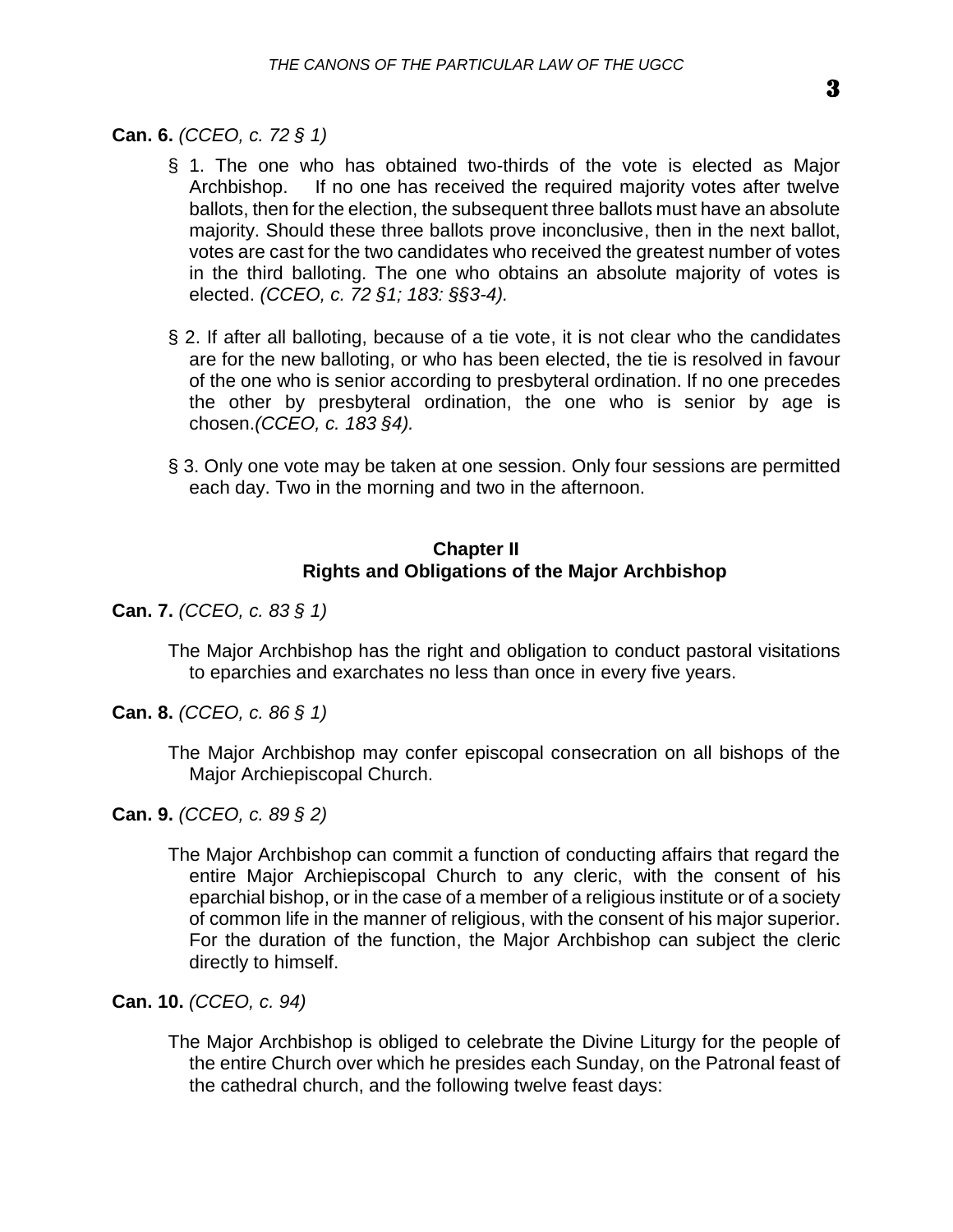- 1. The Nativity of the Most Holy Theotokos;
- 2. The Universal Exaltation of the Honourable and Life-giving Cross;
- 3. The Entrance into the Temple of the Most Holy Theotokos;
- 4. The Nativity of Our Lord Jesus Christ;
- 5. The Theophany of Our Lord Jesus Christ;
- 6. The Encounter of Our Lord;
- 7. The Annunciation of the Most Holy Theotokos;
- 8. The Entrance of the Lord into Jerusalem;
- 9. The Ascension of Our Lord Jesus Christ;
- 10. The Descent of the Holy Spirit;
- 11. The Transfiguration of Our Lord Jesus Christ;
- 12. The Dormition of the Most Holy Theotokos;

### **Chapter III Synod of Bishops**

**Can. 11.** *(CCEO, c. 102 § 2)*

- § 1. All bishops of the Major Archiepiscopal Church have a right to a deliberative vote.
- § 2. In financial matters only eparchial bishops of the Major Archiepiscopal Church have a deliberate vote.

**Can. 12.** *(CCEO, c. 102 § 3)*

The Major Archbishop may invite the following to sessions of the Synod of Bishops:

- 1) Bishops who are not members of the Synod of Bishops, with the right to a consultative voice.
- 2) Other hierarchs who are not bishops with the right to a consultative voice.
- 3) Experts, who have no consultative voice, but may be present at the sessions of the synod only when presenting their own reports and related discussions.

**Can. 13.** *(CCEO, c. 106 § 2)*

The Synod of Bishops should be convened annually at a time determined by the Synod.

**Can. 14.** *(CCEO, c. 107 § 1)*

§ 1. Each session of the Synod of Bishops is canonical and each casting of ballots is valid, provided that two thirds of the bishops obliged to participate in the Synod of Bishops are present.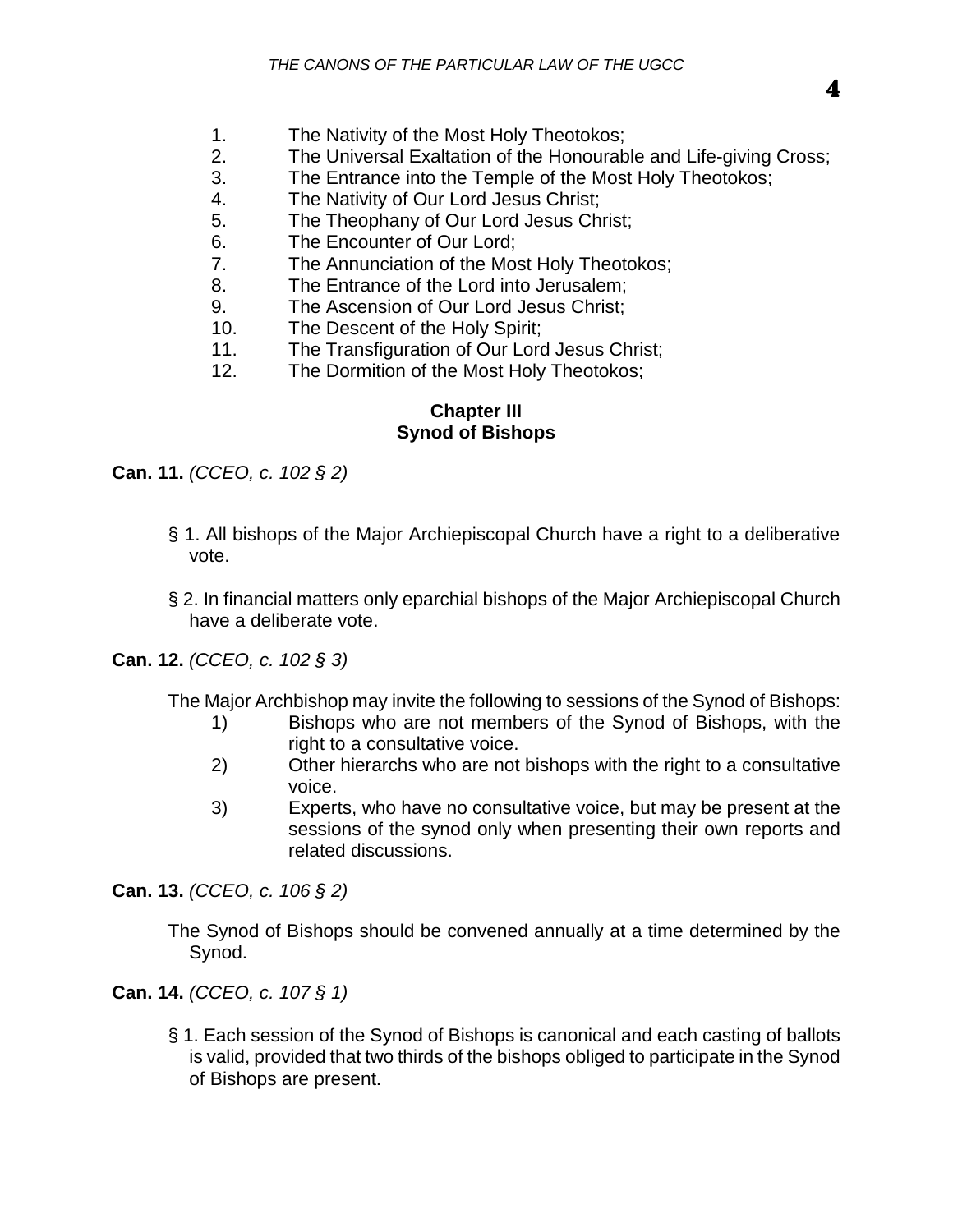§ 2. In accordance with *(CCEO, c. 72, 149,* and *183:§ §3 - 4,* decisions of the Synod are valid, providing an absolute majority of votes is obtained by those present. In the event of a tie, the Presider has the casting vote.

### **Can. 15.** *(CCEO, c. 111 § 1)*

- § 1. The Major Archbishop promulgates the laws and publishes decisions enacted by the Synod of Bishops by publishing them electronically on the official website of the Ukrainian Greek Catholic Church (ugcc.ua), and using all technical means possible to prevent third parties from tampering with the text of laws and decisions.
- § 2. The authentic texts of laws and decisions with the original signatures must be printed and kept in the archives of the curia of the Major Archbishop.
- § 3. In the event of differences in the electronic published laws and decisions, the written printed text is to be considered authentic.
- § 4. The legislative texts and decisions are to be published in the "Blahovisnyk of the Major Archbishop of the Ukrainian Greek Catholic Church".
- § 5. The legislative texts acquire full force of law two months after electronic publication unless in the same law, it is determined otherwise.
- § 6. For acquiring the force of law, one must observe the norms pertaining to administrative acts *(CCEO, c.1511).* Synodal administrative acts in the external forum acquire force as other laws. (See §5)

### **Chapter IV Econome of the Major Archiepiscopal Church**

**Can. 16.** *(CCEO, c. 122 § 2)*

The econome of the Major Archiepiscopal Church is appointed by the Major Archbishop with the consent of the permanent synod for a five year term.

### **Chapter V The Vacant Major Archiepiscopal See**

**Can. 17.** (*CCEO, c. 127)*

§ 1. When the Major Archiepiscopal See is vacant, the administrator of the Major Archiepiscopal Church is the Protothronos - Archbishop Metropolitan of Lviv.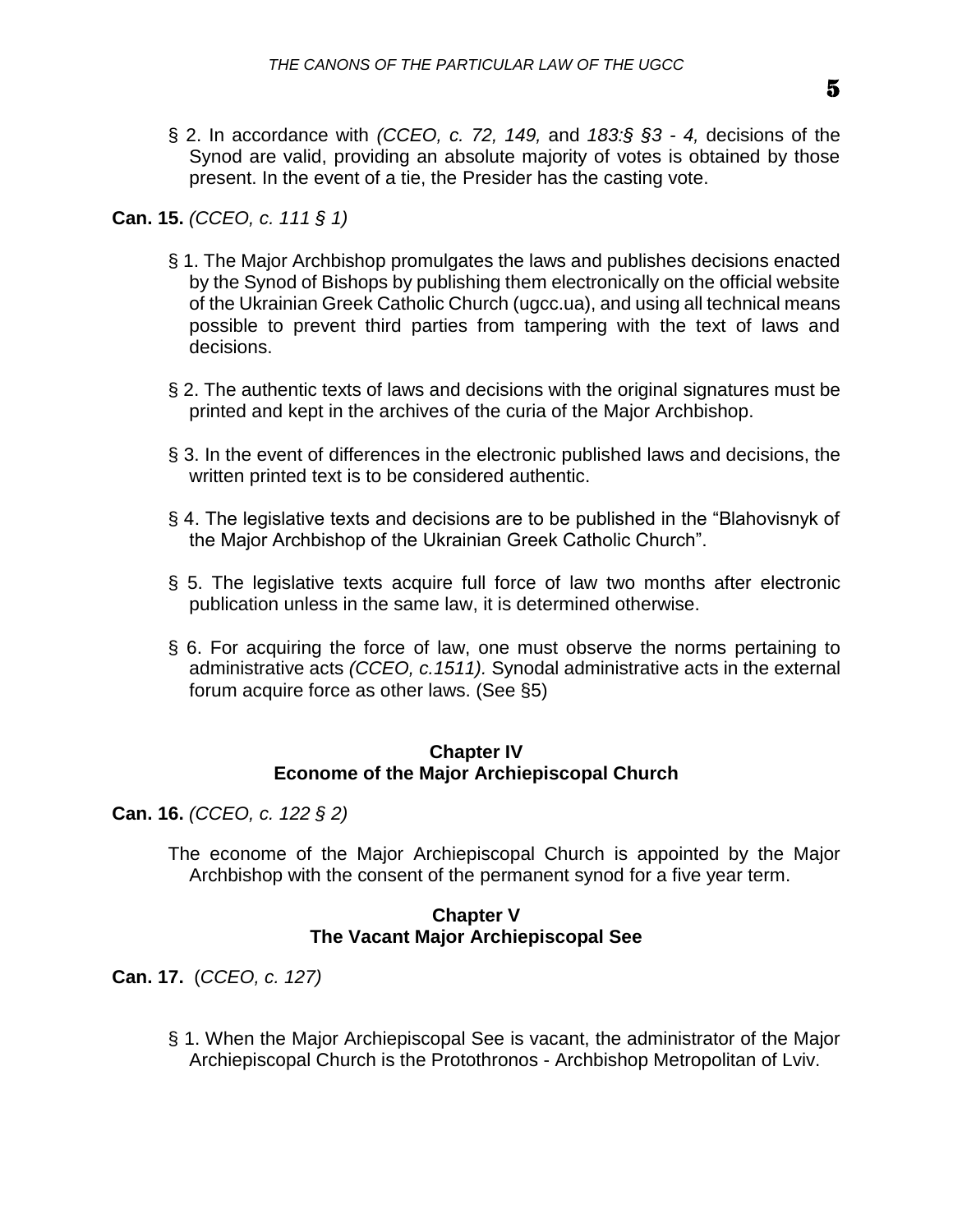§ 2. Should the Protothronos be impeded, the oldest bishop by ordination among the bishops of the Major Archiepiscopal curia becomes the administrator. If there are none, then one of the bishops from the members of the Permanent Synod.

## **TITLE II EPARCHIES AND BISHOPS**

### **Chapter I Election of Bishops**

**Can. 18.** *(CCEO, c. 182 § 1)*

Members of the Synod of Bishops of the Ukrainian Greek Catholic Church, propose candidates to the episcopacy in accordance with procedures approved by the synod of Bishops.

**Can. 19.** *(CCEO, c. 186 § 1)*

If the Synod of Bishops cannot be convened for the election of a bishop or bishops, the Major Archbishop after consulting the Apostolic See, is to seek the votes of the bishops by letter. In this case, the Major Archbishop must employ for the validity of the act the services of two bishops as scrutineers, who are to be designated with the consent of the Permanent Synod.

### **Chapter II The Rights and Obligations of the Eparchial Bishop**

**Can. 20.** *(CCEO, c. 194)*

The eparchial bishop can confer upon clerics subject to him only those dignities approved by the Synod of Bishops of the Ukrainian Greek Catholic Church.

**Can. 21.** *(CCEO, c. 198)*

The eparchial bishop is obliged to celebrate the Divine Liturgy for the people of the eparchy entrusted to him each Sunday, on the Patronal feast of his cathedral and the following twelve feasts:

- 1. The Nativity of the Most Holy Theotokos;
- 2. The Universal Exaltation of the Honourable and Life-giving Cross;
- 3. The Entrance into the Temple of the Most Holy Theotokos;
- 4. The Nativity of Our Lord Jesus Christ;
- 5. The Theophany of Our Lord Jesus Christ;
- 6. The Encounter of Our Lord;
- 7. The Annunciation of the Most Holy Theotokos;
- 8. The Entrance of the Lord into Jerusalem;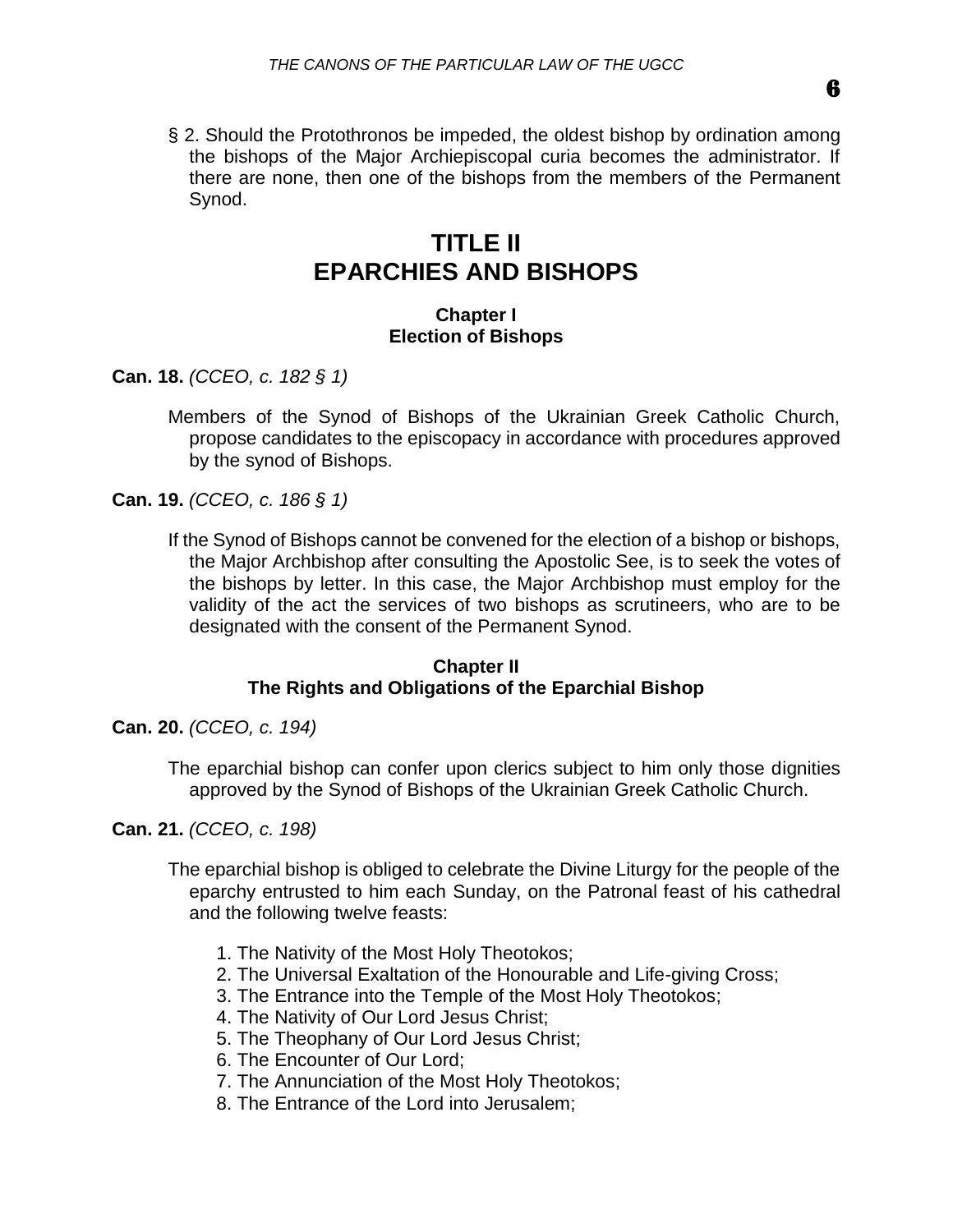- 9. The Ascension of Our Lord Jesus Christ;
- 10. The Descent of the Holy Spirit;
- 11. The Transfiguration of Our Lord Jesus Christ;
- 12. The Dormition of the Most Holy Theotokos;

**Can. 22.** *(CCEO, C. 199 § 2)*

The eparchial bishop is to see that:

- 1) In the cathedral, at least part of the divine office is to be celebrated, vespers, matins and one of the hours of the daily cycle is to be chanted, even daily.
- 2) In all parish churches where possible, vespers is to be celebrated on the vigils of Sundays and Holy days, and matins on each Sunday and feast days.

**Can. 23.** *(CCEO, c. 204 § 3)*

On days of important solemnities, i.e. Easter, the Descent of the Holy Spirit, the Nativity of Our Lord Jesus Christ, the Theophany of Our Lord Jesus Christ, the feast of the cathedral church - the eparchial bishop is not to be absent from his eparchy, except for some very grave reason.

### **Chapter III The Vacant Eparchial See**

- **Can. 24.** *(CCEO, c. 220)*
	- During the vacancy of the eparchial see, in the territory of the Major Archiepiscopal Church, ordinary power passes to the Metropolitan until the appointment is made of an Administrator of the eparchy.
- **Can. 25.** *(CCEO, c. 224 § 3)*
	- During the vacancy of the eparchial see, an auxiliary bishop retains the authority that is granted to him by law and that he enjoyed as Protosyncellus or Syncellus, which is now exercised under the authority of the administrator.

**Can. 26.** *(CCEO, c. 230)*

- § 1. The Major Archbishop after consulting with the eparchial Econome and the College of Eparchial Consultors establishes a just remuneration for the Administrator of the eparchial See from the eparchial treasury.
- § 2. Expenses incurred by the eparchial administrator, which are associated with the fulfilment of the office, are to be paid by the eparchy.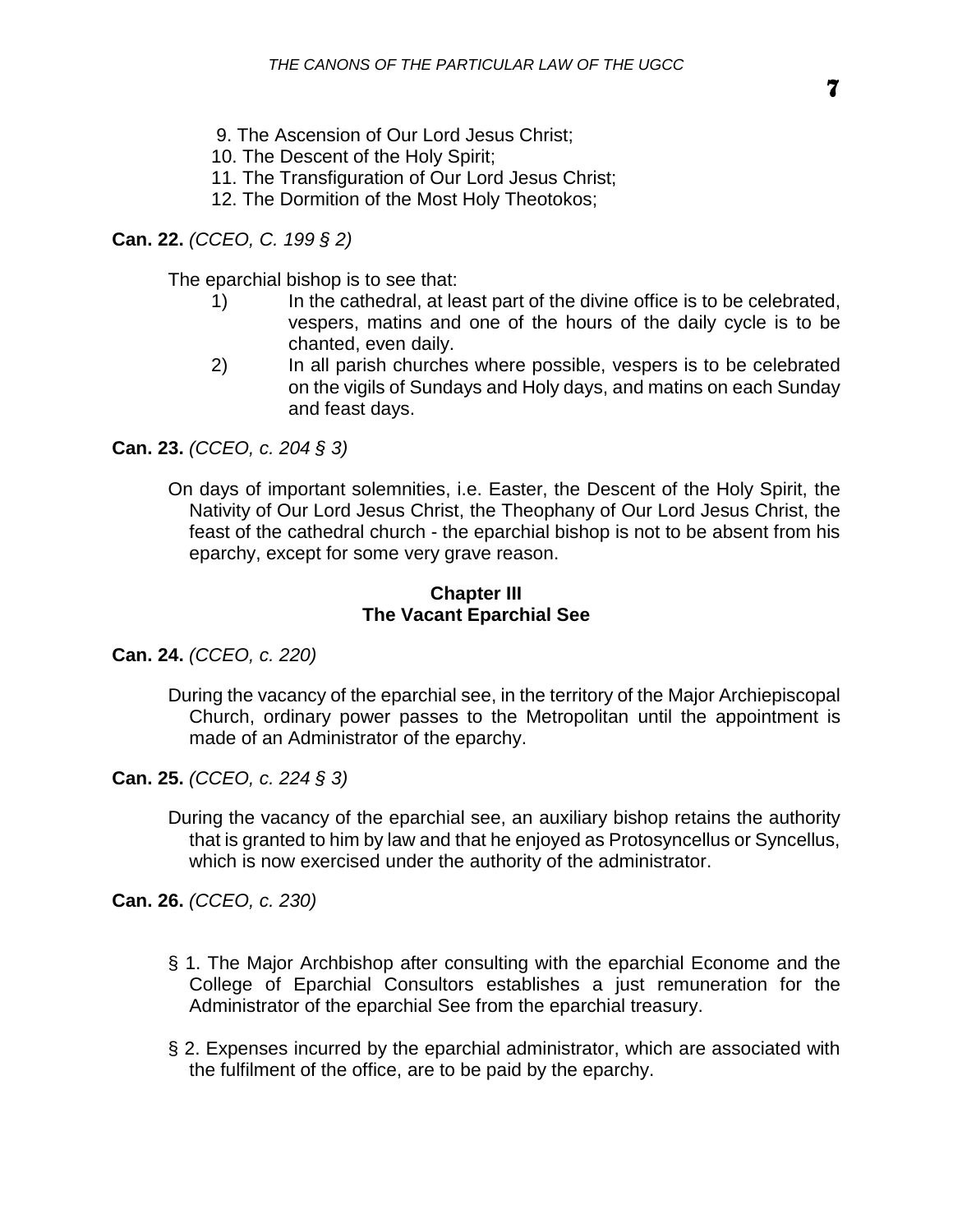§ 3. During the vacancy of the eparchial see, income due to the eparchial bishop is to be appropriately reserved for the future eparchial bishop for the needs of the eparchy.

### **Chapter IV Eparchial Assembly**

**Can. 27.** *(CCEO, c. 238, § 1)*

- In accordance with *CCEO, c. 238 §1,* the following should be convoked to the eparchial assembly, and they should attend:
	- 1) Delegates of the pastoral council, if it exists, elected in the manner and number provided for in the statutes of the council.
	- 2) the Heads of eparchial commissions.
	- 3) Deacons, elected by the presbyteral council. Their number is determined by the eparchial bishop.
	- 4) Superiors of other institutes of consecrated life which have a house in the eparchy. The manner and number of their election is determined by the eparchial bishop.

**Can. 28.** *(CCEO, c. 242)*

The eparchial bishop is to inform his Metropolitan and the Major Archbishop about the substance of the laws, declarations and decrees that were adopted at the eparchial assembly.

### **Chapter V Protosyncellus and Syncellus**

**Can. 29.** *(CCEO, c. 247 § 2)*

The protosyncellus or syncellus may be celibate or married priests.

### **Chapter VI Duties of the Chancellor**

**Can. 30.** *(CCEO, c. 252 § 1),* The principal duty of the Chancellor of the eparchial curia, is to see that the acts of the curia are drawn up and dispatched, and that they are conserved in the archives of the eparchial curia, as well as other duties which were determined by the eparchial bishop in his decree of appointment.

### **Chapter VII The Eparchial Finance Econome and Finance Council.**

**Can. 31.** *(CCEO: 262 §2)*

The eparchial econome is appointed by the eparchial bishop for a term of five years.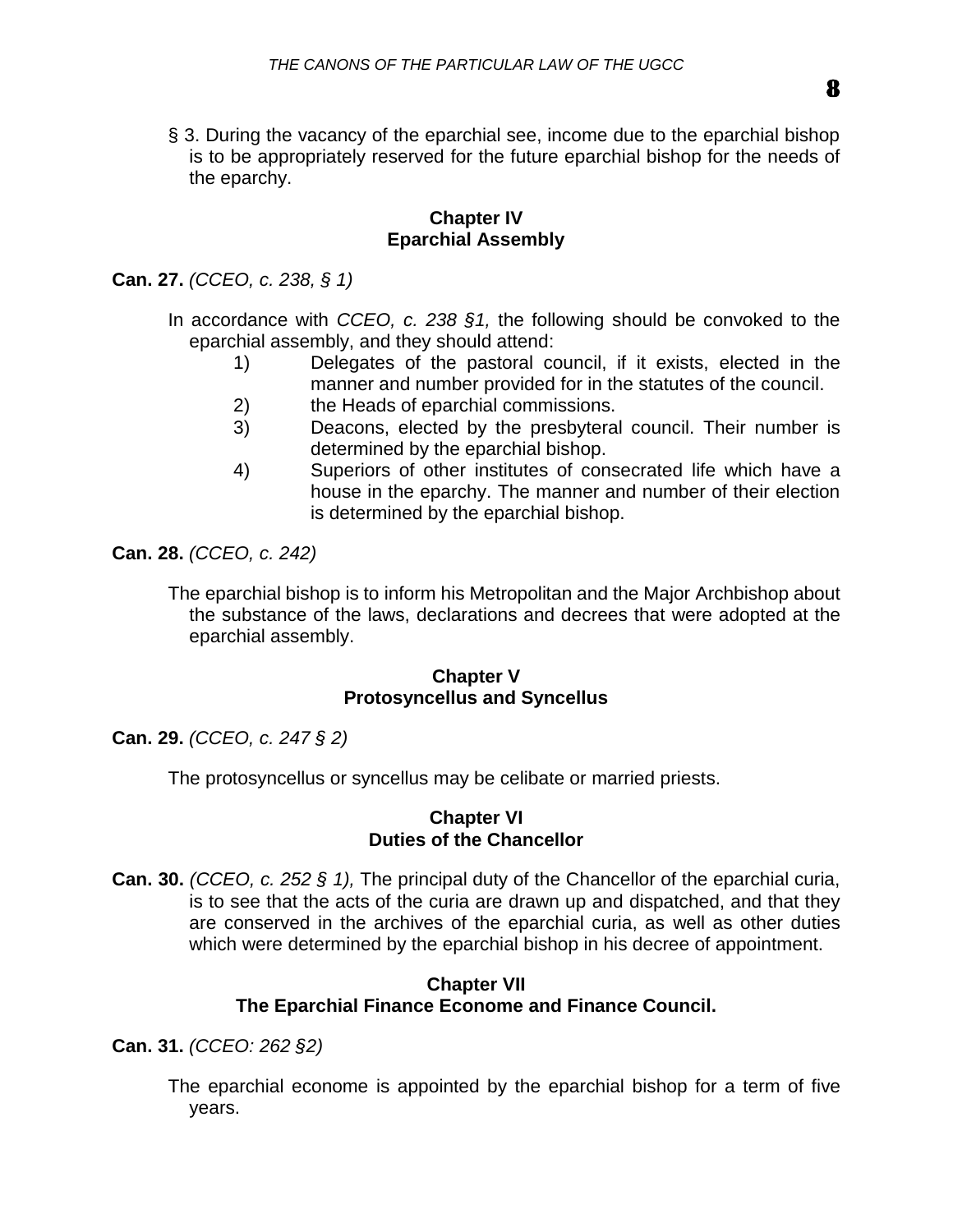**Can. 32.** *(CCEO, c. 263 § 1)*

Members of the Finance Council are appointed by the eparchial bishop after consulting with the College of Eparchial Consultors.

#### **Chapter VIII The Presbyteral Council**

**Can. 33.** *(CCCE, c. 265)*

The Presbyteral Council is to have its own statutes approved by the eparchial bishop.

### **Can. 34.** *(CCEO, c. 266)*

The following norms are to be observed in constituting the presbyteral council:

- 1) The Protosyncellus, Judicial Vicar, Syncellus, Finance Officer, Chancellor and Rector of the eparchial seminary are *ex officio*  members;
- 2) A certain number of members should be elected from all presbyters ascribed to the eparchy in a proportion of 1:10, unless the eparchial bishop determines otherwise, regarding numbers;
- 3) In accordance with the statutes of the Presbyteral Council in each eparchy, clerics from institutes of consecrated life may be represented at the presbyteral council in a proportion of 1:10 from the collective number of clerics from the institutes of consecrated life who serve within the eparchy.
- 4) In accordance with the statutes of the Presbyteral Council, the eparchial bishop is free to appoint members to the Council, the number of which may vary in each eparchy depending on the overall number of elected members.

### **Chapter IX Protopresbyter**

**Can. 35.** *(CCEO, c. 277 § 1)*

- § 1. The office of Protopresbyter must not be joined to the office of the pastor of any particular parish.
- § 2. The eparchial bishop appoints a Protopresbyter for a period of three years, which is renewable only once unless the eparchial bishop determines otherwise.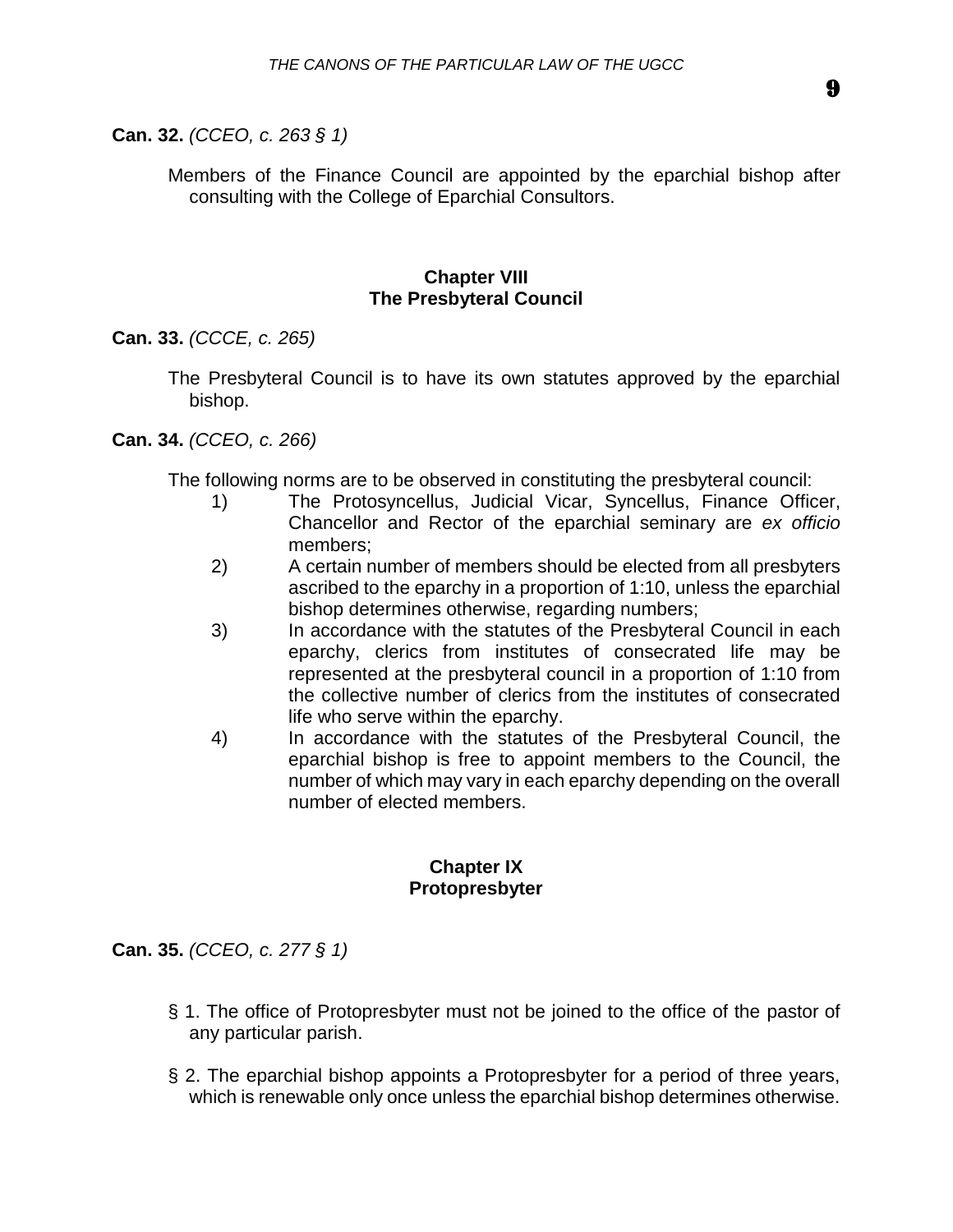### **Can. 36.** *(CCEO, c. 278 § 1)*

Besides the authority and faculties conferred on him by common law the protopresbyter should:

- 1) convoke meetings with clerics, in the district entrusted to him, at least once a month, unless the eparchial bishop determines otherwise;
- 2) preside over all conferences entrusted to him in his district;
- 3) submit a report to the eparchial bishop on the status of his district and all decisions taken at all meetings with the clergy;
- 4) install a presbyter appointed by the eparchial bishop as pastor or any other position, in the name of the eparchial bishop, keeping to the prescriptions of the liturgical books;
- 5) coordinate various forms of apostolic work in the ecclesiastical district that has been entrusted to him;
- 6) ensure that all collections authorized by the eparchial bishop or higher authorities, are collected in an appropriate manner and submitted to the proper administration.

#### **Chapter X The Parish**

### **Article I The Pastor**

### **Can. 37.** *(CCEO, c. 284)*

- § 1. The right of appointing parish priests belongs solely to the eparchial bishop, who freely appoints them. A parish priest is permanent in his office, nevertheless, the eparchial bishop may appoint someone for a term of five years.
- § 2. In order to entrust a parish to a member of a religious institute or society of common life in the manner of religious, the major superior proposes to the eparchial bishop a suitable priest of his institute or society for appointment with due regard for agreements entered into with the eparchial bishop.

**Can. 38.** *(CCEO, c. 287 § 2)*

In a single parish there may only be one parish priest. For this reason it is expressly forbidden to entrust this same parish to several presbyters.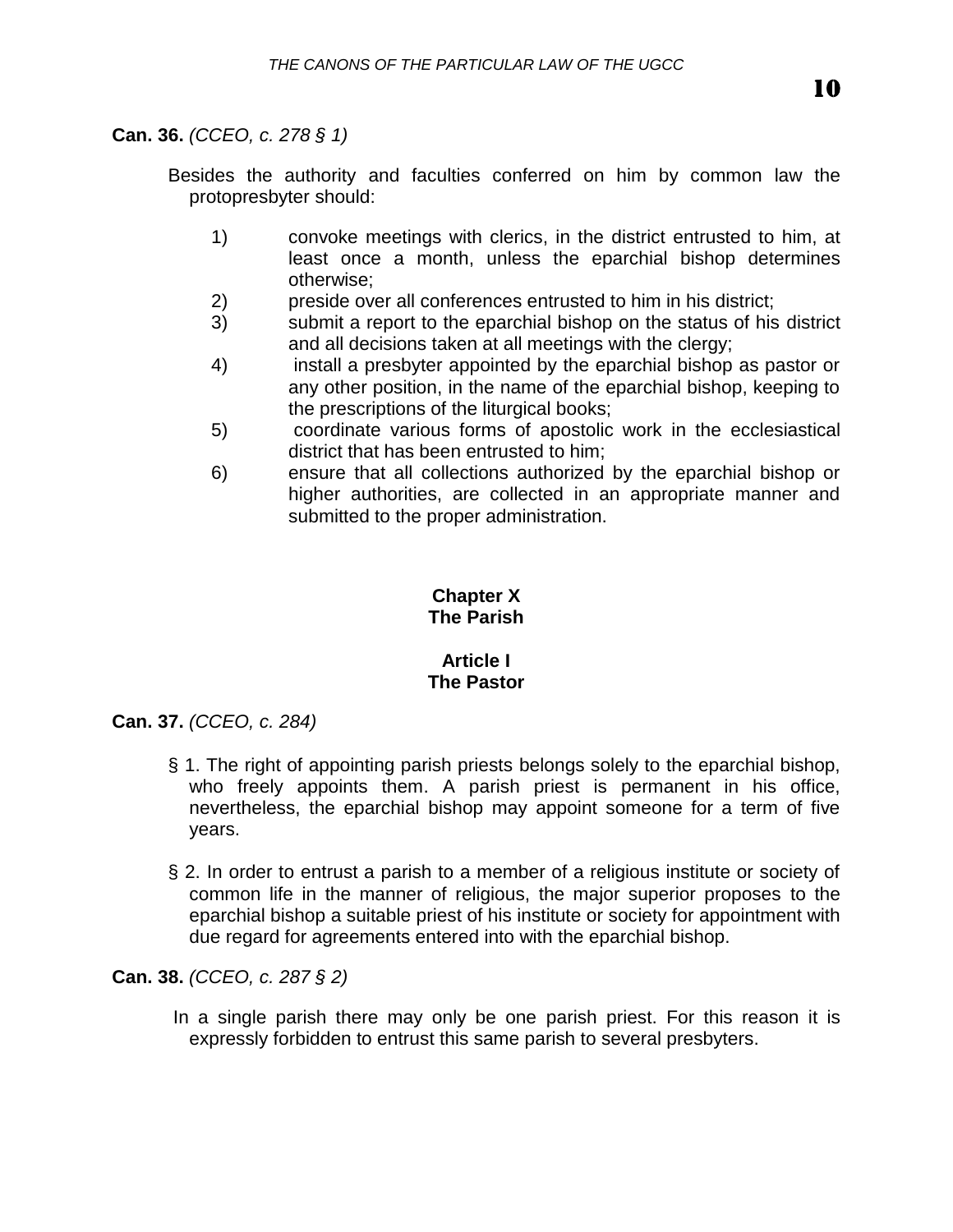The newly appointed parish priest takes canonical possession of the parish by installation, which is performed by the Protopresbyter of the district, adhering to the prescriptions of the liturgical books, unless the eparchial bishop decides otherwise.

### **Can. 40.** *(CCEO, c. 294)*

- § 1. The pastor is obliged to celebrate the Divine Liturgy for the people of the parish entrusted to him each Sunday, patronal feast of the parish and the following twelve feasts:
	- 1. The Nativity of the Most Holy Theotokos;
	- 2. The Universal Exaltation of the Honourable and Life-giving Cross;
	- 3. The Entrance into the Temple of the Most Holy Theotokos;
	- 4. The Nativity of Our Lord Jesus Christ;
	- 5. The Theophany of Our Lord Jesus Christ;
	- 6. The Encounter of Our Lord;
	- 7. The Annunciation of the Most Holy Theotokos;
	- 8. The Entrance of the Lord into Jerusalem;
	- 9. The Ascension of Our Lord Jesus Christ;
	- 10. The Descent of the Holy Spirit;
	- 11. The Transfiguration of Our Lord Jesus Christ;
	- 12. The Dormition of the Most Holy Theotokos;
- § 2. If the parish priest is entrusted with the care of faithful in more than one parish, he may then celebrate one Divine Liturgy for all the people of the parishes entrusted to his care.
- § 3. If he parish priest for legitimate reasons cannot fulfil his obligation, then he must make other arrangements as soon as possible or ask his parochial vicar or another priest to substitute for him.

# **Article II Parish Council**

**Can. 41.** *(CCEO, c. 295)*

- § 1. In the parish there is to be a pastoral council and a financial council, which assist the pastor in the fulfilment of his duties.
- § 2. The goals, objectives and the scope of activity of these councils are determined by statutes approved by the eparchial bishop.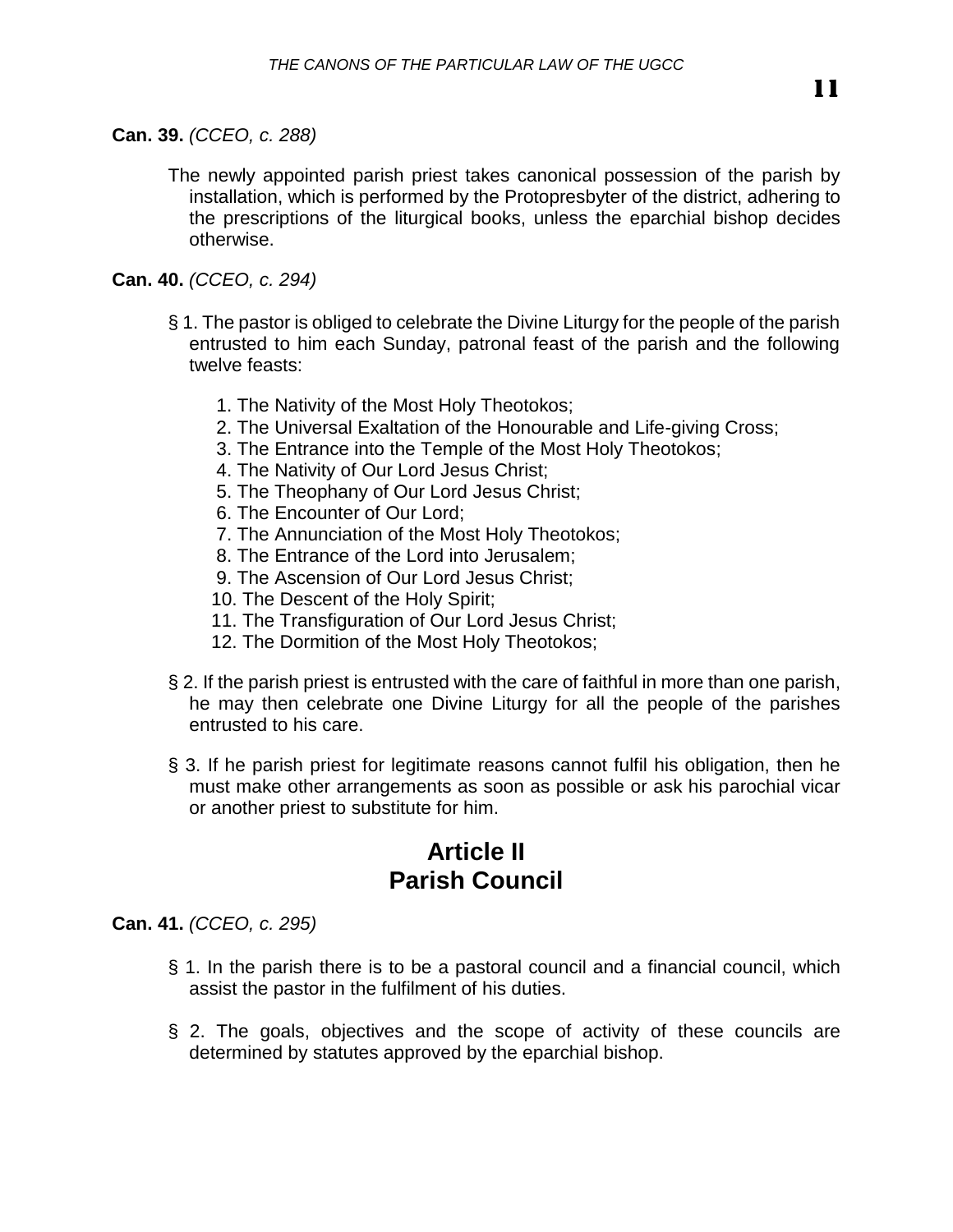# **Article III Parish Archives**

### **Can. 42.** *(CCEO, c. 296 § 1)*

In each parish there must be the following parish registers:

- 1. Register of Baptisms and Chrismations;
- 2. Register of marriages;
- 3. Register of funerals;
- 4. Ledger of the income and expenditures of the parish;
- 5. Record of donations and foundations;
- 6. Book of church assets;
- 7. Register of parishioners;
- 8. Book of visitations in the parish;
- 9. Chronicle of the parish;
- 10. Record of received Divine Liturgy intentions;
- 11. Journal of sick visitations.
- § 2. Old parish registers of baptisms, chrismations, marriages, donations, foundations, and church asset, must be kept safely in the parish archives. A copy of these books should be sent yearly to the eparchial curia, unless the eparchial bishop determines otherwise. The directives of the eparchial bishop should be abided by with regard to other books and documentation.

### **Article IV Cessation of Office of the Pastor**

**Can. 43.** *(CCEO, c. 297 § 2)*

The eparchial bishop who has accepted the resignation of a parish priest who has completed his seventy-fifth year of age, should see to the provision of a place to live and support for him, taking into into account existing national legislation of the country of his residence.

### **Article V The Rights and Obligations of the Parochial Vicar**

**Can. 44.** *(CCEO, c. 302 § 1)*

- § 1. If a parochial vicar is appointed to assist a parish priest who cares for more than one parish, the parish priest, under his direction, may entrust to him the pastoral care one of these parishes.
- § 2. The parochial vicar should to reside in the parish or another place with the permission of the eparchial bishop.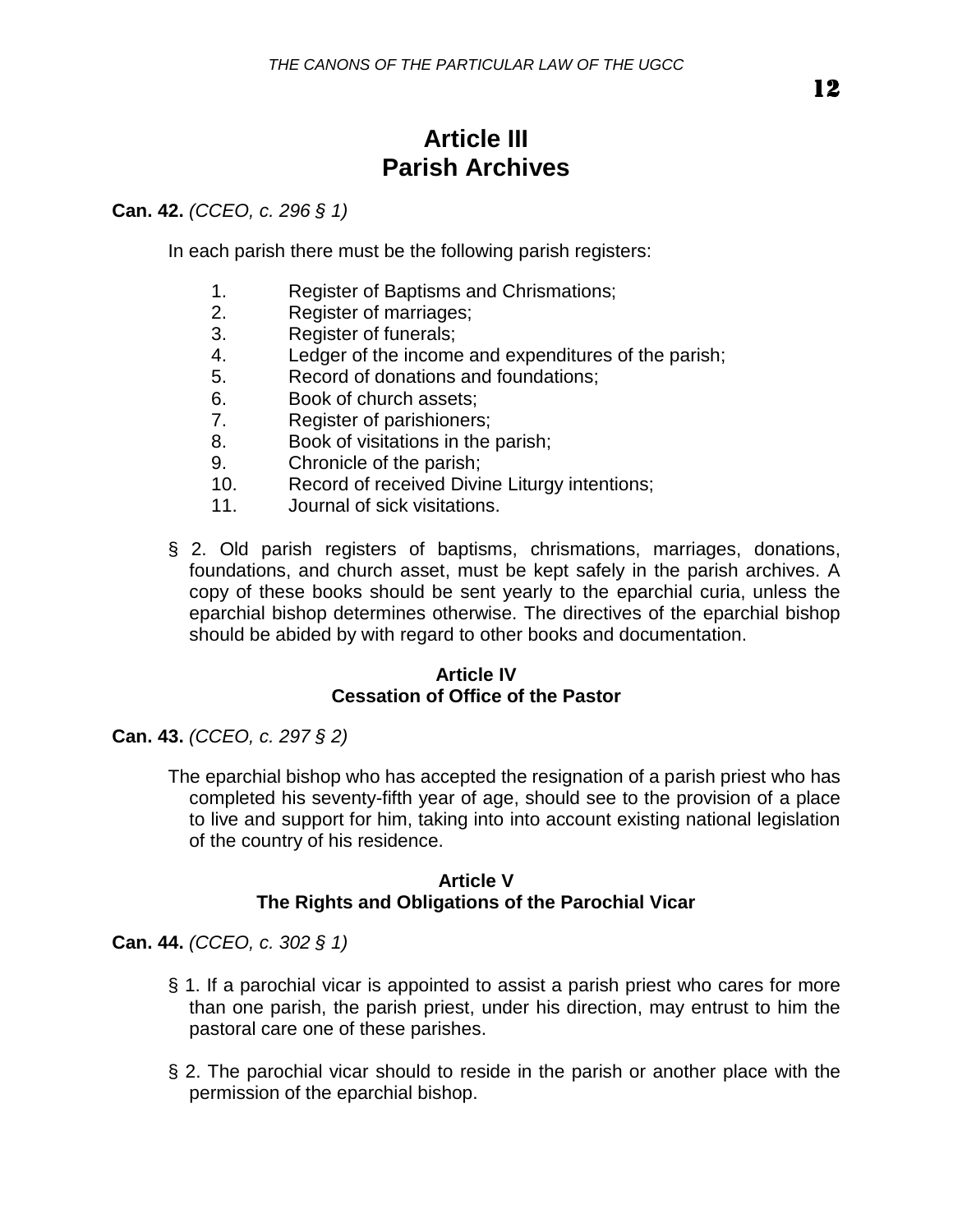- § 3. The parochial vicar may be absent from the parish only for an important reason. He must inform his parish priest if he is to be absent for one or more days. The local hierarch must be informed, should he be absent for more than one week.
- § 4. It is strongly recommended that the parish priest delegate to the parochial vicar a portion of the administration of the Sacraments, unless the eparchial bishop determines otherwise.

# **TITLE III**

# **EXARCHATES AND EXARCHS**

**Can. 45.** *(CCEO, c. 321 § 1)*

While in office, an Exarch who is not an ordained bishop has the privileges and insignia of the first dignity after that of a bishop, which are retained by him after the completion of his office as exarch.

# **TITLE IV CLERICS**

### **Chapter I Minor Clerics and Formation of Clergy.**

**Can. 46.** *(CCEO, c. 327)*

§ 1. Besides bishops, presbyters or deacons admitted for the service of the people of God or to exercise functions of the sacred liturgy, other ministers are admitted in keeping to the prescriptions of the liturgical books, i.e.: lectors, cantors, candle bearers, and sub-deacons that have received minor orders and thus are called minor clerics.

The faithful from 18-65 years of age, who excel in piety, enjoy musical talent and the necessary knowledge for the conducting of liturgical celebrations, can be admitted as lector, cantor or candle bearer. Sub-deacons must be baptized men from 20-60 years of age who are recognized for their piety, and take a special interest in the matter of church services. The ordination of Minor clerics may be done on a permanent basis, as they do not give reason to demand higher orders.

§ 2. Minor clerics are permitted to exercise functions requiring a major order in situations of necessity or true benefit: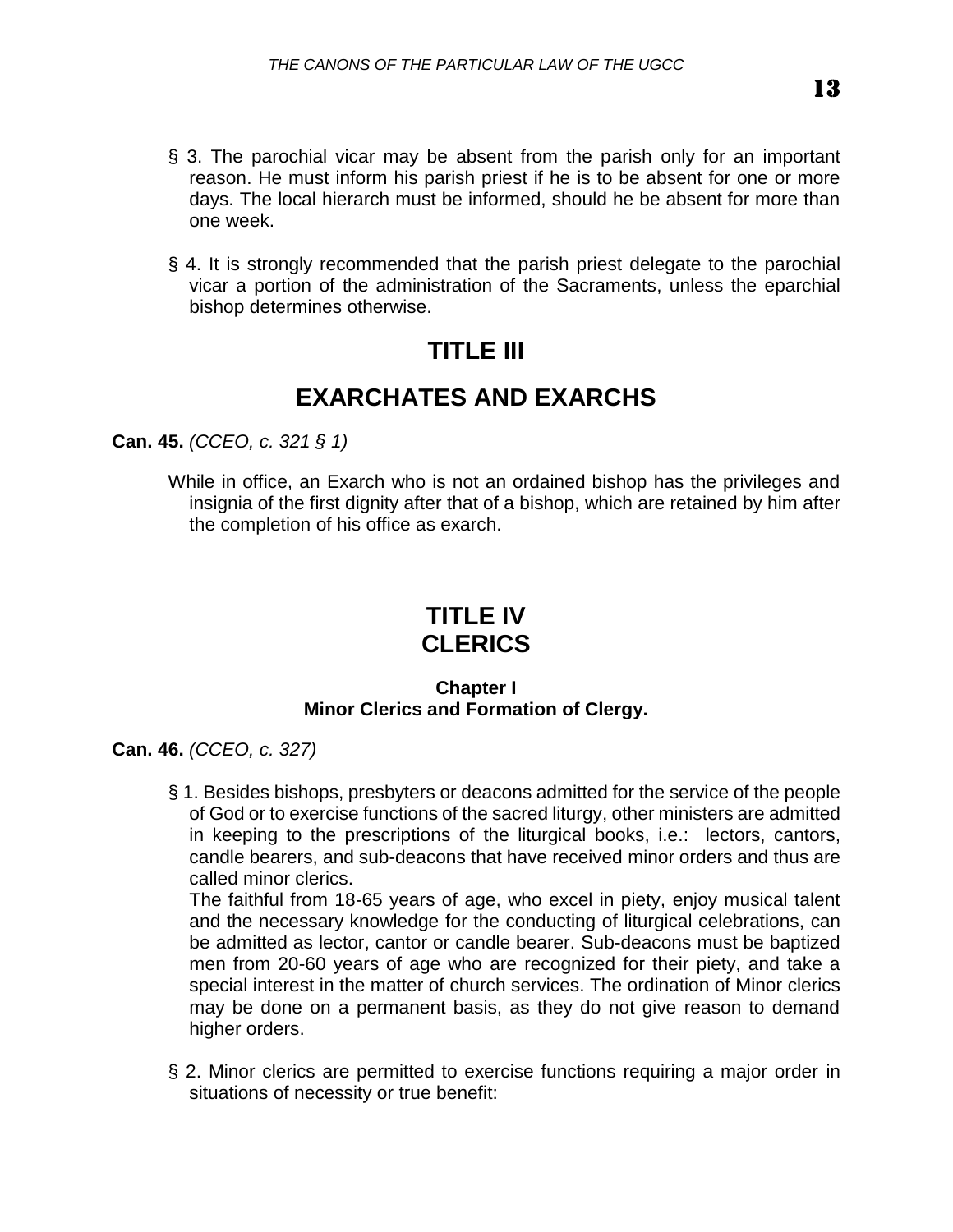- 1) They may give sermons in exceptional circumstances, based on authority received from the eparchial bishop with due regard to CCEO, c. 614 §4 by which the homily may be preached only by a priest;
- 2) They may lead paraliturgical services and pray the services of the daily cycle, according to the prescriptions of the liturgical books;
- 3) In case of obvious urgency, where a priest is absent or otherwise hindered, a deacon or a member of an institute of consecrated life may confer the Holy Mystery of Baptism;

**Can. 47.** *(CCEO, c. 329; § 2)*

A vocation associate is to be appointed in each eparchy whose task is the increase of vocations. This effort is to be open to the needs of our whole Church *sui iuris,* especially missionary needs.

**Can. 48.** *(CCEO, c. 331 §1)*

- § 1. The minor seminary is to function according to its own statutes, approved by the eparchial bishop.
- § 2. Provisions should be made in the statutes of the minor seminary for the education of those who, although not showing the signs of a vocation to the clerical state, nevertheless have the desire to fulfil certain ministries or apostolic works.

**Can. 49.** *(CCEO, c. 335 § 2)*

The Rector of the seminary represents it in all juridical matters, unless the statutes approved by the authority that founded it, determine otherwise.

**Can. 50.** *(CCEO, c. 353)*

- §1. During their seminary studies, candidates for the priesthood should experience praxis and probation in pastoral service. With goal in mind, the Rector – during the academic year and during vacation periods - should direct those students who have completed their third year to work in youth camps, teach in Sunday or catechism programs. He should direct them to organize, lead or participate in religious events and in ongoing or short-term charitable activities. As well as visiting military bases, hospitals, prisons and education facilities of various levels – to the extent that this is permitted by the institutions and national legislation. Particular attention to this type of preparation must be given during their last two years of study and formation.
- §2. During vacations, seminarians, if they are asked, should assist the parish priests of their parishes with the abovementioned activities and similar efforts. He should submit to the seminary Rector a written report about his activity.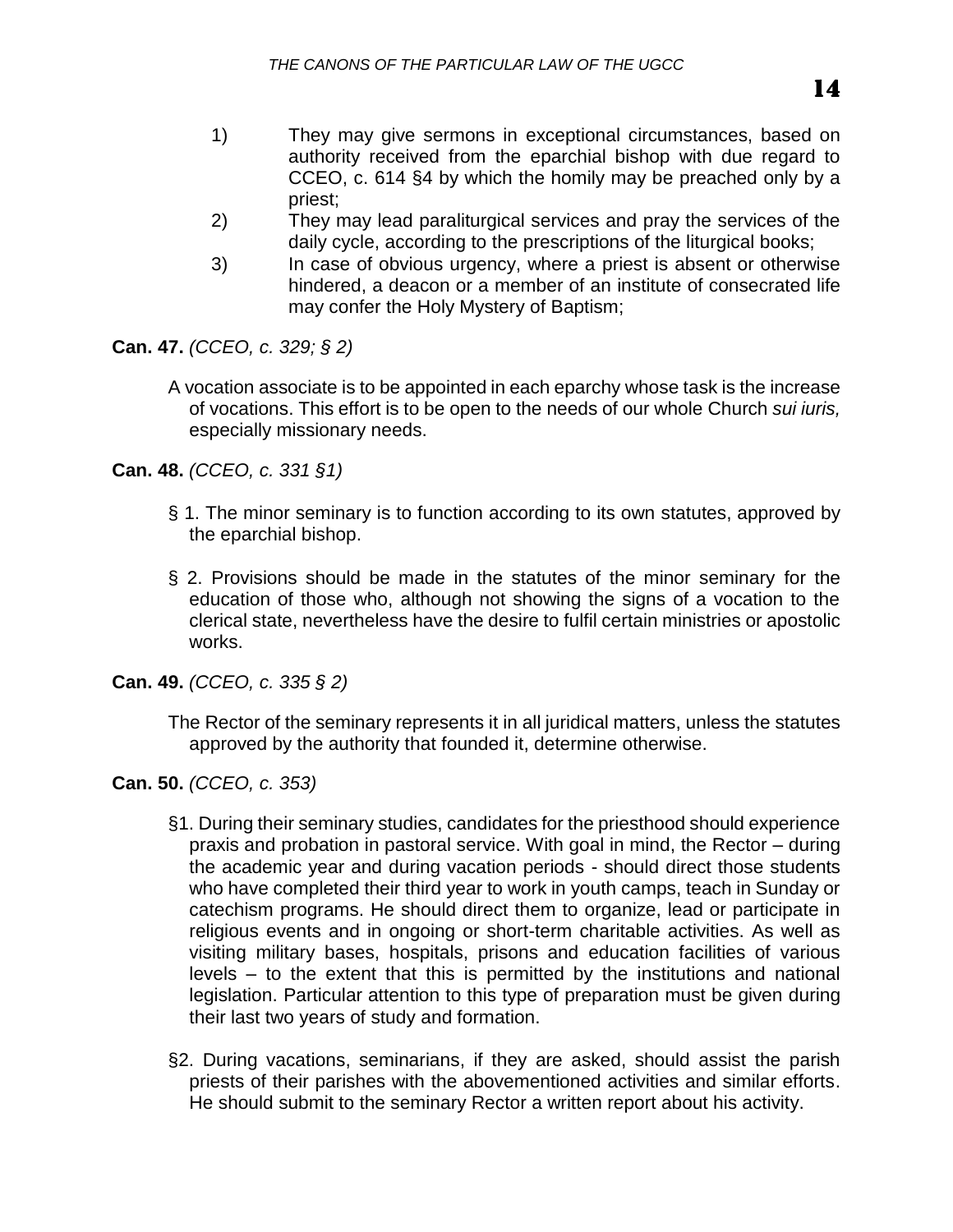- §3. For ongoing formation, an increase of knowledge and practical experience in pastoral work, Seminarians should be sent to appropriate workshops, conferences and meetings.
- §4. During diaconal practices and before presbyteral ordination, the candidate should serve at least one month in the cathedral or if so directed by eparchial bishop, he should serve under the supervision of an experienced priest in another parish.
- §5. The eparchial bishop may establish additional norms.

### **Chapter II Ascription of clerics to an eparchy.**

**Can. 51.** *(CCEO, c. 357 § 2)*

- A cleric is ascribed only to an eparchy or an exarchate or a religious institute or a society of common life in a manner of religious who received this right from the Apostolic See, or from the Major Archbishop in the territory governed by him with the consent of the Permanent Synod.
- **Can. 52.** *(CCEO, c.* 358)

Through diaconal ordination, every cleric is ascribed as to the eparchy for which service he is ordained.

- **Can. 53.** *(CCEO, c. 365 § 2)*
	- For a licit transfer of a cleric to the eparchial of another Church *sui iuris*, it is necessary for the eparchial bishop releasing the cleric to have received the consent of the Major Archbishop.

### **Chapter III Rights and Obligations of Clerics**

**Can. 54.** *(CCEO, c. 369 § 2)*

Clerics are obliged to take part in annual spiritual retreats, in accord with norms established by the eparchial bishop.

**Can. 55.** *(CCEO, c. 374)*

Clerics, celibate as well as married, should shine forth with beauty of chastity. In their spiritual and moral lives they are to follow the teachings of the Holy Fathers, submit to the counsel of their spiritual directors, take part in education programs, meetings, conferences, spiritual retreats and specialized courses for this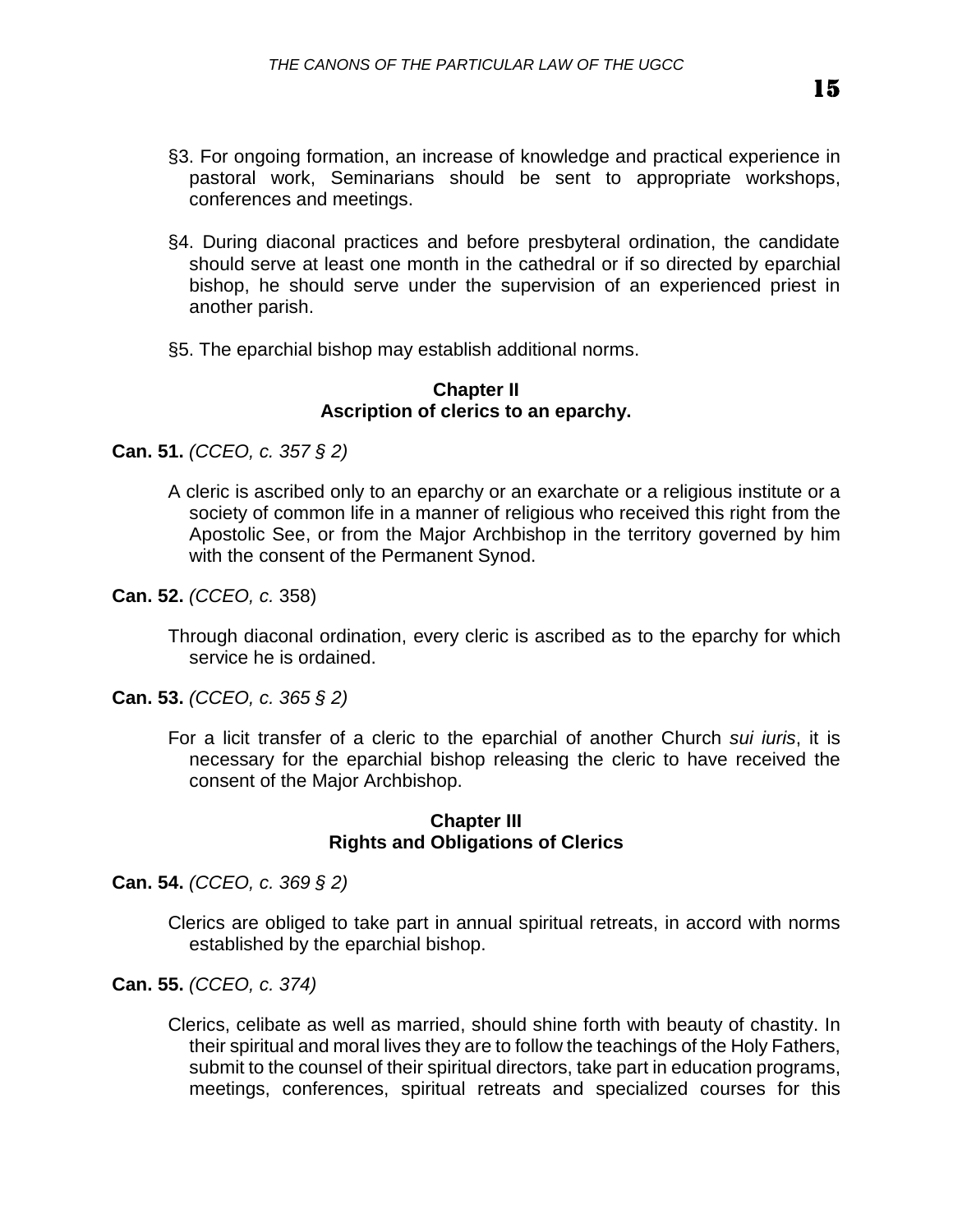purpose, and thus achieving necessary knowledge and virtue. The eparchial bishop is to arrange for specific studies for priests, with due regard to adapt to the various states of the clergy, as well as for the wives and children of married clergy.

## **Can. 56.** *(CCEO, c. 377)*

All clerics must celebrate every day, publically or privately, at least some integral part of the daily cycle of the Divine Praises. According to the possibility and the time of day, this would mean: matins, or all the hours, or vespers, or complines or nocturn, unless a grave reason would release them from this obligation.

### **Can. 57.** *(CCEO, c. 378*

- § 1. All clerics must celebrate the Divine Liturgy every Sunday and the following feasts:
	- 1. The Nativity of the Most Holy Theotokos;
	- 2. The Universal Exaltation of the Honourable and Life-giving Cross;
	- 3. The Entrance into the Temple of the Most Holy Theotokos;
	- 4. The Nativity of Our Lord Jesus Christ;
	- 5. The Theophany of Our Lord Jesus Christ;
	- 6. The Encounter of Our Lord;
	- 7. The Annunciation of the Most Holy Theotokos;
	- 8. The Entrance of the Lord into Jerusalem;
	- 9. The Ascension of Our Lord Jesus Christ;
	- 10. The Descent of the Holy Spirit;
	- 11. The Transfiguration of Our Lord Jesus Christ;
	- 12. The Dormition of the Most Holy Theotokos;
- § 2. It is strongly recommended that all clerics celebrate the Divine Liturgy daily, with the exception of aliturgical days.

### **Can. 58.** *(CCEO, c. 382)*

- § 1. Clerics are to abstain completely from all those things unbecoming to their state and Christian witness, especially:
	- 1) Sowing discord against the Magisterium of the Church;
	- 2) Supporting superstitions, magic, occult and similar practices;
	- 3) Frequenting events and places of indecent character;
	- 4) Abusing alcoholic beverages;
	- 5) Supporting various groups, movements and organizations that clearly oppose the Church and Christian values.
- § 2. With regard to this matter, the eparchial bishop may establish additional norms.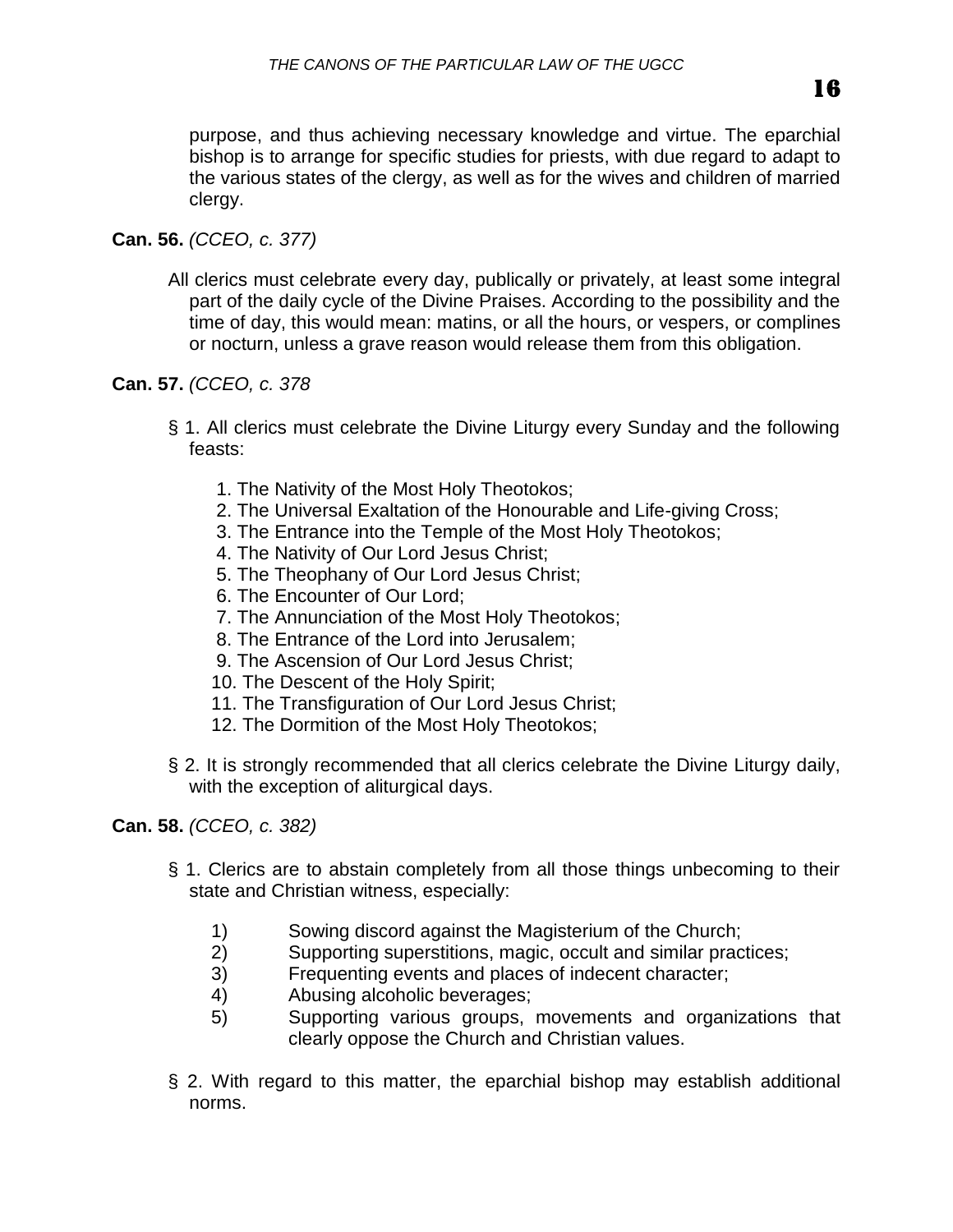**Can. 59.** *(CCEO, c. 384 §2)* 

- § 1. Clerics are not to have an active role in political parties nor in the direction of labour unions, unless in the judgment of the eparchial bishop, this is necessary to protect the good of the Church, or the development of the common good.
- § 2. Clerics are forbidden to have an active role in political propaganda or to take an active part in the pre-election campaigns of politicians and political parties.

**Can. 60.** *(CCEO, c. 385 § 2)*

Clerics are forbidden to exercise by themselves or through another any commerce or business affairs or trade – whether personally or through another, be it for their own benefit or for that of others, except with permission from the eparchial bishop. The eparchial bishop should not give permission without first consulting with his Metropolitan.

**Can. 61.** *(CCEO, c. 386 § 1)*

- A cleric may not leave his eparchy for more than seven days without the permission, at least presumed, of his local hierarch.
- **Can. 62.** *(CCEO, c. 387)*

At all official ecclesiastical or state functions the clerical attire is the cassock unless the eparchial bishop determines otherwise.

**Can. 63.** *(CCEO, c. 390 § 2)*

- § 1. Clerics have a right to a just remuneration, the amount to be determined yearly, by the eparchial bishop after consulting with the College of Eparchial Consultors and Financial Council, taking into account the circumstances of the place and time.
- § 2. Clerics are obliged to contribute to the fund mentioned in canon 127 of the Particular law in the amount established by the eparchial bishop.

**Can. 64.** *(CCEO, c. 292)*

Clerics are entitled to an annual vacation, of thirty calendar days.

# **TITLE V LAY PERSONS**

**Can. 65.** *(CCEO, c. 408 § 2)*

§ 1. In certain circumstances in the life of the Church or for the sake of an authentic spiritual benefit, and clergy are not available, Laypersons - in addition to those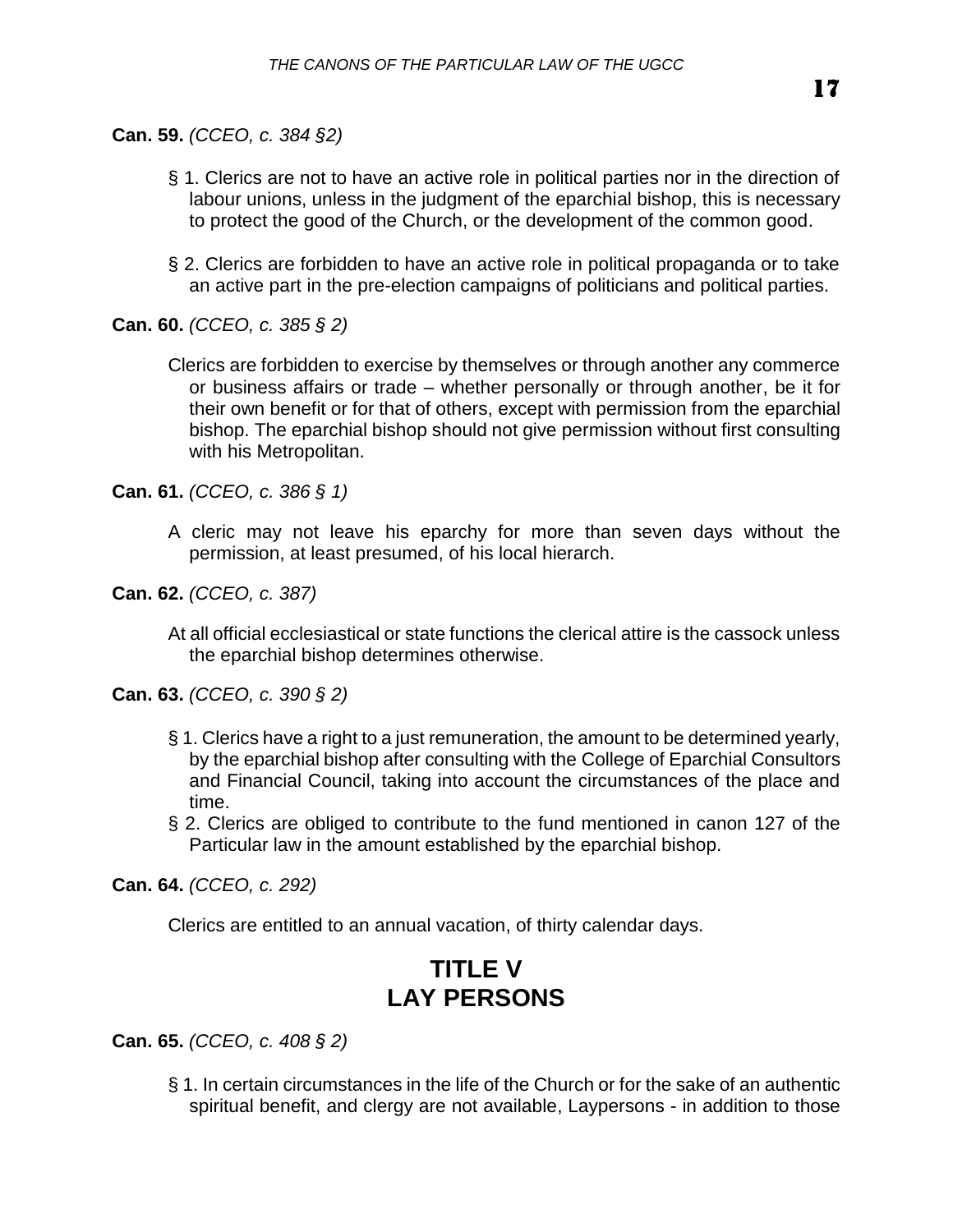church functions which are already permitted by reason of the common law may also lead paraliturgical services and pray the liturgies of the daily cycle in keeping with the prescriptions of the liturgical books, and may also preach the gospel in accordance with the provisions of common law, with the exception of those functions that require ordination.

§ 2. Laymen who wish to have a more active role in the life of the parish should be encouraged to receive the order of lector, cantor, candle bearer and subdeacon. In the absence of a member of the clergy, they may then perform the services mentioned in § 1.

## **TITLE VI INSTITUTES OF CONSECRATED LIFE**

### **Chapter I The Permanent Council of Religious Institutes.**

**Can. 66.** *(CCEO, c. 422 § 2)*

In the houses of institutes of consecrated life, where less than six members reside, a permanent council should not be established unless it is required by the typicon, constitutions or their own statutes.

### **Chapter II Return to Secular Life.**

**Can. 67.** *(CCEO, c. 496 § 1)*

A request by a member of a monastery to return to secular life during temporary profession must be sent by the superior of the monastery, along with his personal opinion as well as the opinion of his council, to the eparchial bishop, whose competence it is to grant an indult of departure from the monastery and return to secular life, even for a monastery of pontifical right, to grant the indult to leave the monastery and return to secular life, apart from stauropegial monasteries.

### **Chapter III Dismissal from the Monastery**

**Can. 68.** *(CCEO, c. 499)*

A member of a *sui iuris* monastery can be removed during temporary profession by the superior of the *sui iuris* monastery with the consent of the council, according to *CCEO, c. 522 §§ 2 and 3),* nonetheless, for validity, the decision must be confirmed by the eparchial bishop, but in the case of a stauropegial monastery – by the Major Archbishop.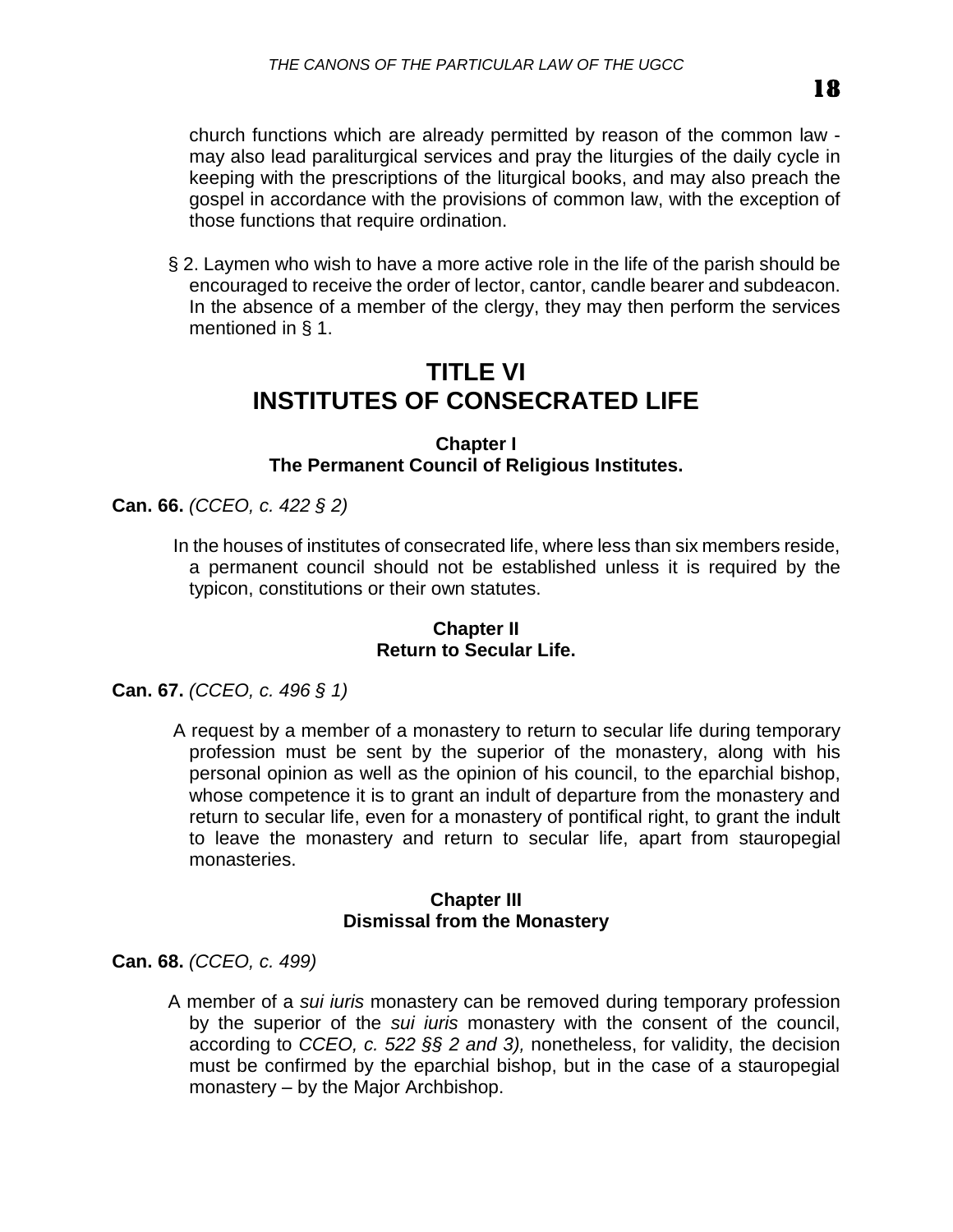### **Chapter IV Foundation of Secular Institutes.**

**Can. 69.** *(CCEO, c. 569)*

- § 1. Regarding secular institutes, prescriptions of common law are to be observed.
- § 2. Statutes of secular institutes must state clearly the charisms associated with this institute and the methods for their practical introduction into the life of the Church through the service of members of the secular institute.
- § 3. The statutes of the secular institute are to clearly specify the sacred bond by which acceptance someone becomes a member of the secular institute.
- § 4. The statutes of the secular institute must state clearly the manner, in which the institute will be governed, indicate the term of office for the superior and the manner in which this office is received.
- § 5. The one elected for the office of major Superior must be someone who is an existing member of the secular institute, has completed thirty five years of age and has been professed for at least ten years.

**Can. 70.** *(CCEO, c. 570)*

- Consecrated life may also be expressed in various forms of ascetics and consecrated virgins or widows.
	- 1) Institutes of consecrated life may also include various kinds of ascetics who follow an anchoretic life and belong to those institutes.
	- 2) The eparchial bishop may approve of the existence of various kinds of ascetics, who are subject to him solely, and approve norms for their activities.
	- 3) The eparchial bishop may bless the consecrated life of virgins or widows who publicly take a vow of chastity.

### **Chapter V Societies of Apostolic Life**

**Can. 71.** *(CCEO, c. 572)*

Societies of apostolic life, whose members, without religious vows, pursue the apostolic goal proper to the society and leading a fraternal life in community, according to their own manner in life, desiring perfect charity through the observance of their constitutions and societies that resemble institutes of consecrated life - are governed only by the laws approved by the Synod of Bishops or established by the Apostolic See of Rome.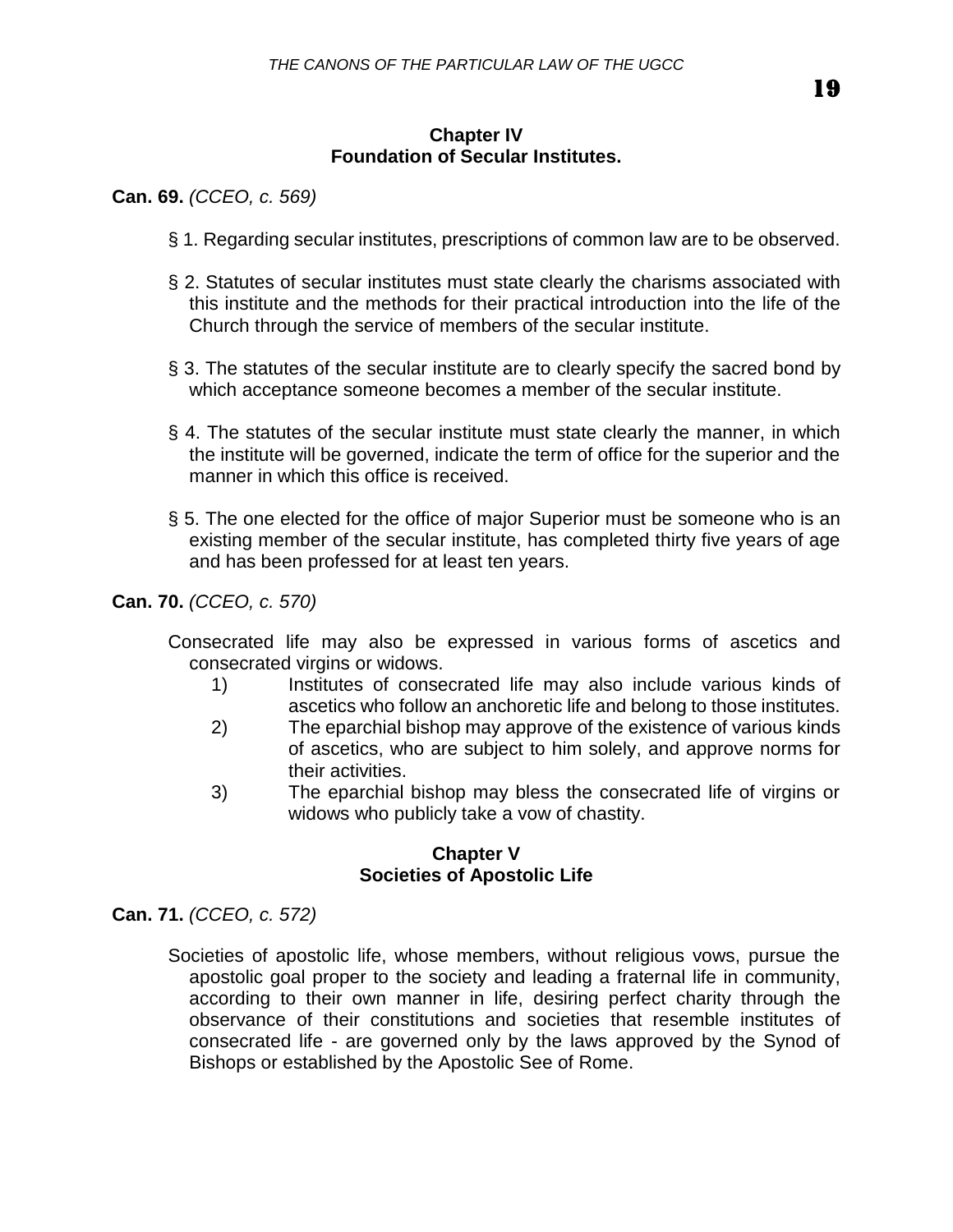# **TITLE VII ASSOCIATIONS OF THE FAITHFUL**

### **Can. 72.** *(CCEO, c. 573 § 2)*

- § 1. Associations of the faithful that are erected by initiative of their own members are have a private status in the Church and act according to their statutes under the vigilance of the eparchial bishop in the place of their activities.
- § 2. If the association of the faithful received approval of their statutes from the eparchial bishop, then they are subject to the vigilance of the eparchial bishop in accordance with the resolutions of common law and particular law, ordinances of the eparchial bishop and the statutes of the association.
- § 3. The authority that approved the erection of the private association of the faithful or approved their statutes must see to the publication of the relevant administrative acts which regulate their life on a local level.
- § 4. These associations must have a spiritual director, assigned by the eparchial bishop.

## **TITLE VIII EVANGELIZATION**

### **Catechumenate**

**Can. 73.** *(CCEO, c. 587 §3)*

- § 1. A non-baptized person, who has attained maturity and has the desire to be baptized, should approach the parish in his/her place of residence, and complete the catechumenate program approved by the Synod of Bishops.
- § 2. The catechumenate program is conducted by the parish priest personally or delegated to a parochial vicar or a catechist.
- § 3. The catechumenate program is for two years. This may change, depending on the level of knowledge and Christian maturity of the person who wishes to be baptized. In case of necessity the program may be shortened, but it should last for no less than six months.
- § 4. The catechumenate program is carried out in various stages: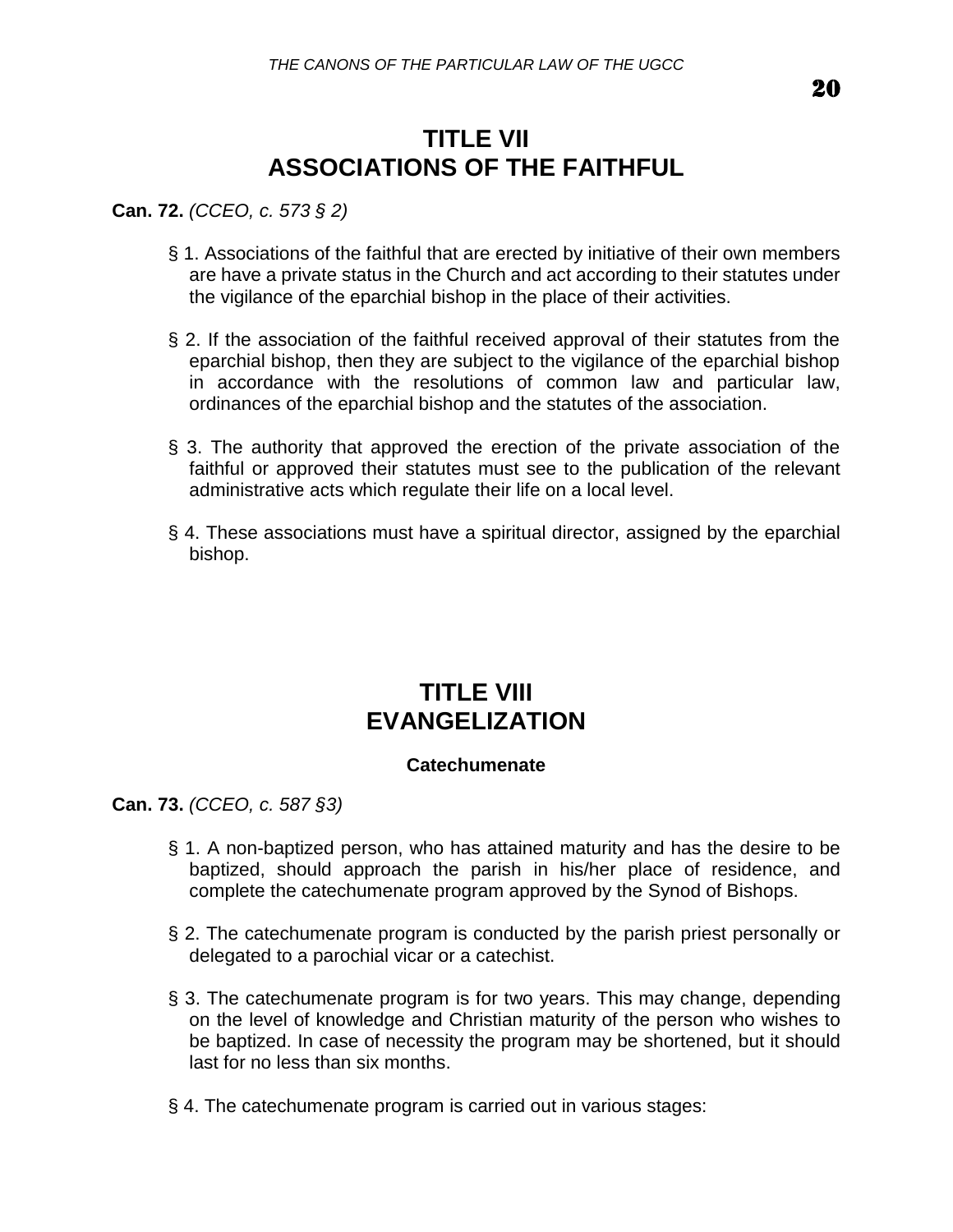- 1. Pre-catechumenate (Evangelization);
- 2. Catechumenate (catechesis: The history of Salvation, The Symbol of Faith, God's Commandments and the Beatitudes, the Lord's Prayer "Our Father");
- 3. Administration of the Holy Mysteries of Christian Initiation;
- 4. Mystogogy (Christian Initiation).
- § 5. A well as other norms established in common law, catechumens have the following rights and obligations:
	- 1. To take part in all catechumenate lectures and personally deepen their knowledge about the truths of Christian Faith;
	- 2. To perform all the directives of the bishop, parish priest or catechist;
	- 3. To take part in the liturgical rites of the catechumenate;
	- 4. To take part in all liturgical services of Passion Week and to keep the fast.
	- 5. To receive adequate preparation for the Holy Mysteries of Christian Initiation;
	- 6. To receive the spiritual support of the parish priest, catechist and the community of faithful;
	- 7. To propose Godparents;
	- 8. To take part in the Divine Liturgy and other church services according to the prescriptions of the liturgical books;
	- 9. To take part in the liturgical and social life of the parish;
	- 10. Catechumens may not belong to an ecclesial associations of faithful.
- § 6. Before allowing the candidate to receive the sacrament of Baptism, the parish priest should be convinced of the intellectual readiness of the candidate, that the candidate understands the choice that he/she is making and is freely and without reserve agreeing to be Baptized and attests to this in written form.
- § 7. It is strongly recommended, the eparchial bishop himself would confer the Mysteries of Christian Initiation, especial on the day of the celebration of the Theophany, the Saturday of the Resurrection of Lazarus, Passion Saturday and throughout Bright Week.

**Can. 74.** *(CCEO, c. 591)*

The eparchial bishop is to see to it that catechists receive a just remuneration, in accordance also with the norms of civil legislation.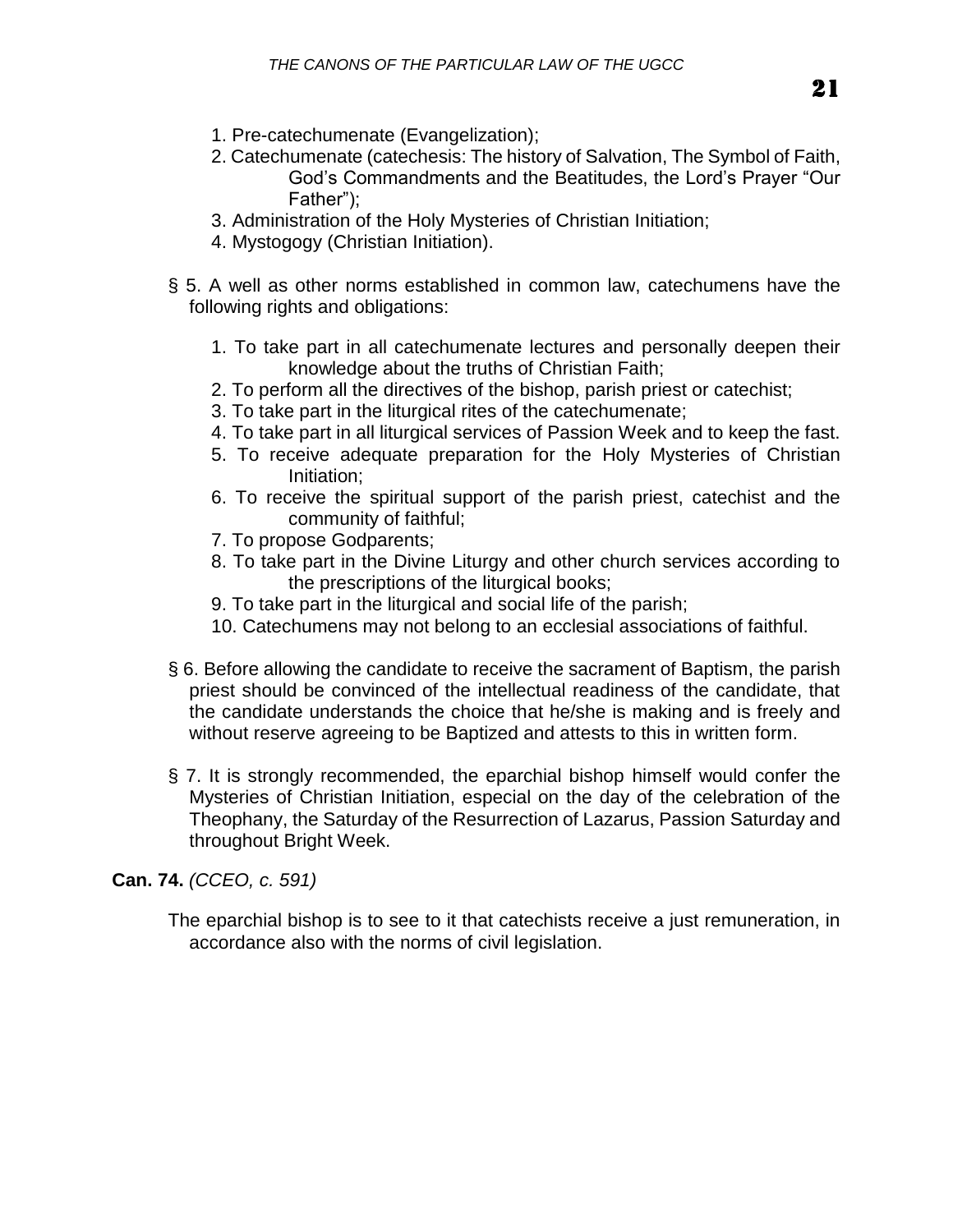# **TITLE IX THE TEACHING OFFICE OF THE CHURCH**

#### **Chapter I Preaching the Word of God**

**Can. 75.** *(CCEO, c. 610 § 3)*

- A deacon has the authority to preach the Word of God where he is legitimately assigned or invited.
- **Can. 76.** *(CCEO, c. 614 § 4)*
	- Unless the eparchial bishop clearly consents to it, a deacon is not permitted to preach the homily, which is a part of the Divine Liturgy itself, by which during the course of the liturgical year the mysteries of faith and the norms of Christian living are taught based on Sacred Scripture.

#### **Chapter II Instruments for Social Communication and Specifically Books.**

**Can. 77.** *(CCEO, c. 653)*

- §1. It is the duty of the eparchial bishop to establish more detailed norms about the use of radio, cinema, and television and similar media, to highlight Catholic doctrine or morals.
- §2. Clergy or members of institutes of consecrated life, who continuously, regularly or even occasionally appear in mass media communications, reporting on things pertaining to Catholic doctrine or morals, are obliged to receive permission from the eparchial bishop.

**Can. 78.** *(CCEO, c. 666 § 3)*

- §1. Author's rights are protected by canon and civil law.
- §2. Should the author's rights be violated, then the side violated has recourse to a competent ecclesiastical or civil court.

# **TITLE X DIVINE WORSHIP ESPECIALLY THE SACRAMENTS**

**Can. 79** *(CCEO, c. 670 § 2)*

If non-Catholic Christians lack a place in which divine worship can be celebrated with dignity, the eparchial bishop can grant the use of a Catholic building or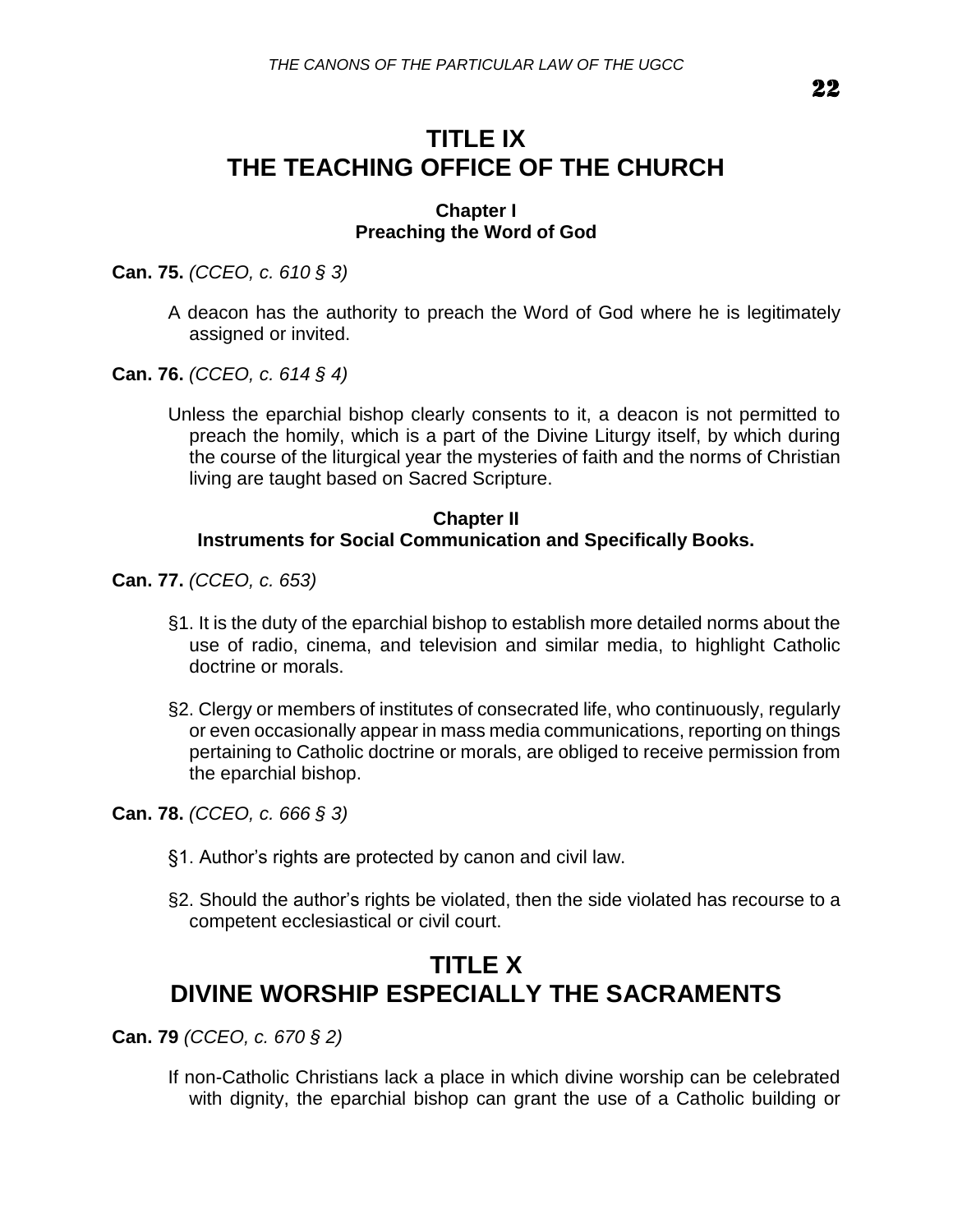cemetery or church, strongly avoiding every danger of public scandal, the risk of religious syncretism or possible profanation of the sacred place and only on the basis of a written agreement between the concerned parties for a one year term, which may be extended.

### **Can. 80.** *(CCEO: 671 § 5)*

- §1. Catholic ministers licitly administer the Holy Mysteries only to the Catholic faithful, who, likewise, licitly receive the Mysteries only from Catholic ministers.
- §2. If case of necessity or if genuine spiritual advantage suggests it, and provided that the danger of error or indifferentism is avoided, it is licit for the Catholic Christian faithful for whom it is physically or morally impossible to approach a Catholic minister, to receive the Mysteries of Penance, the Eucharist and Anointing of the sick from non-Catholic ministers, in whose churches those abovementioned Mysteries are valid.
- §3. Likewise Catholic ministers licitly administer the Mysteries of Penance, the Eucharist and anointing of the sick to Christian faithful of Eastern Churches who do not have full communion with the Catholic Church if they ask for them on their own and are properly disposed. This holds also for the Christian faithful of other Churches, who according to the judgment of the Apostolic See, are in the same condition as the above mentioned Eastern Churches as far as the sacraments are concerned.
- §4. If there is a danger of death or another matter of serious necessity in the judgment of the eparchial bishop, the Synod of Bishops, Catholic ministers licitly administer the same sacraments also to other Christians not having full communion with the Catholic Church, who cannot approach the ministers of their own ecclesial communities and who request them on their own, provided they manifest a faith consonant with that of the Catholic Church and are rightly disposed.
- §5. The eparchial bishop may issue additional norms only after consultation with the local competent authority of the non-Catholic Church or ecclesial community concerned.

### **Chapter I The Mystery of Baptism**

**Can. 81.** *(CCEO, c. 677 § 1)*

§ 1. Baptism is administered by the proper parish priest of the person to be baptized. This sacrament may be administered by another priest with permission of the same parish priest or local hierarch. For a serious reason, this permission is lawfully presumed.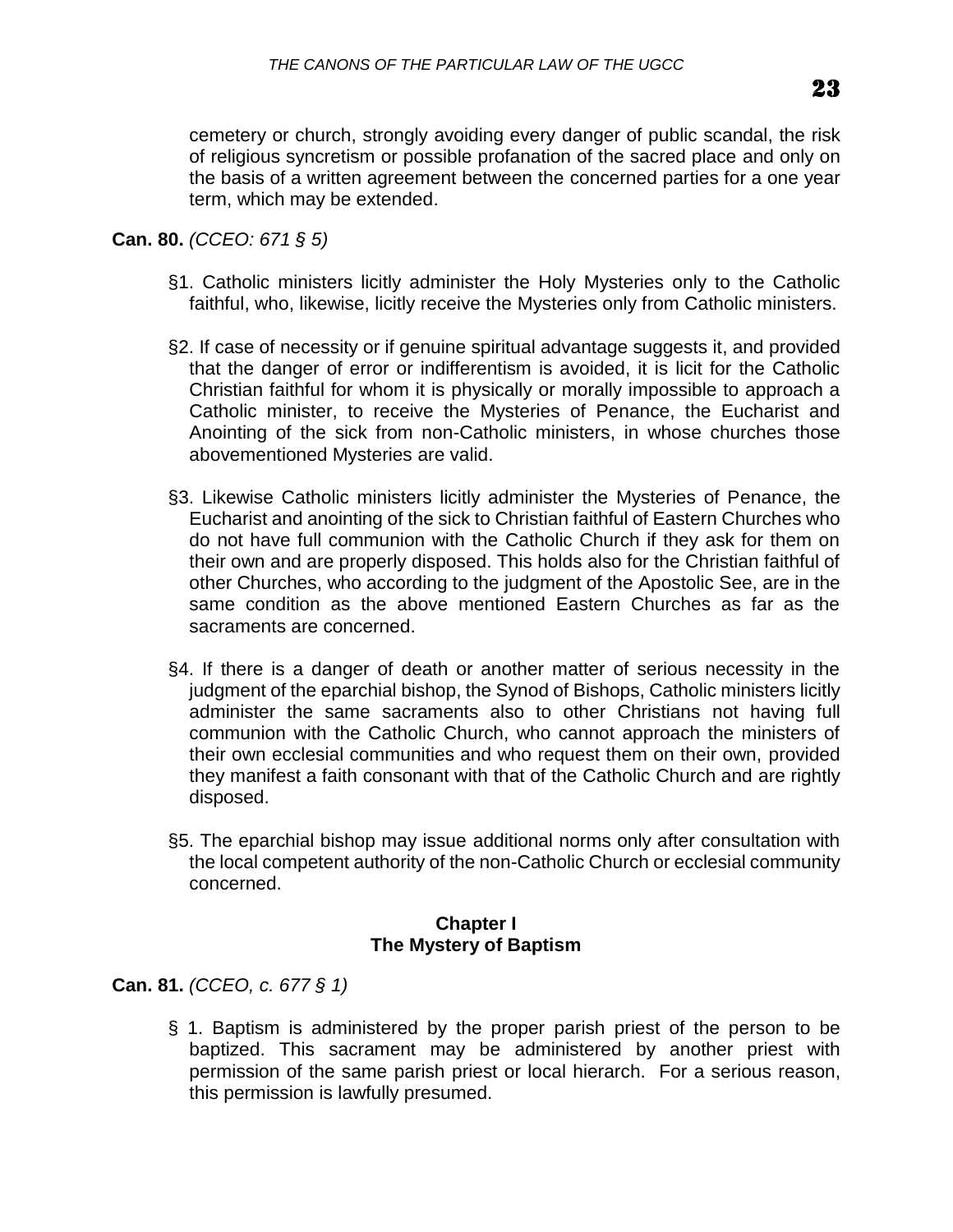- § 2. A priest who administered the sacrament of Baptism without informing the parish priest or in his absence is obliged, with seven days, in accordance with *CCEO, c. 689* to submit in writing to the parish priest of the newly baptized person, that this Baptism took place.
- § 3. In a case of urgent necessity, the Mystery of Baptism may be administered by any other member of the Christian faithful, who must as soon as possible inform the parish priest where the Baptism took place, of this fact.
- § 4. If the Mystery of Baptism was administered by extraordinary means, then it is the competence of the parish priest of the newly baptized person to complete the rite of baptism according to the prescriptions of the liturgical books.

To licitly assume the role of Godfather or Godmother, a person must be at least sixteen years of age.

**Can. 83.** *(CCEO, c. 687 § 2)*

The customary place for the celebration of Mystery of Baptism is the parish church. In extraordinary circumstances which are the illness of a child or inclement weather conditions, the Mystery of Baptism may be administered in private homes. In danger of death, baptism may be administered in any place.

**Can. 84.** *(CCEO, c. 689 § 3)*

In the case of the baptism of an adopted child the names of the adoptive parents are to be recorded in the baptismal register, and also, if it is conserved in the civil records, the names of the natural parents.

### **Chapter II Mystery of Chrismation**

**Can. 85.** *(CCEO, c. 693)*

Holy Myron, which is made from the oil of olives or other plants together with fragrances, is confected according to the prescriptions of the liturgical books by the Major Archbishop or eparchial bishop.

**Can. 86.** *(CCEO, c. 697)*

The Mystery of Christian Initiation is completed with the reception of the Most Holy Eucharist. Therefore, the newly baptized person, according to the prescriptions of the liturgical books, should receive Holy Communion together with Baptism and Chrismation.

**Can. 82.** *(CCEO, c. 685 § 2)*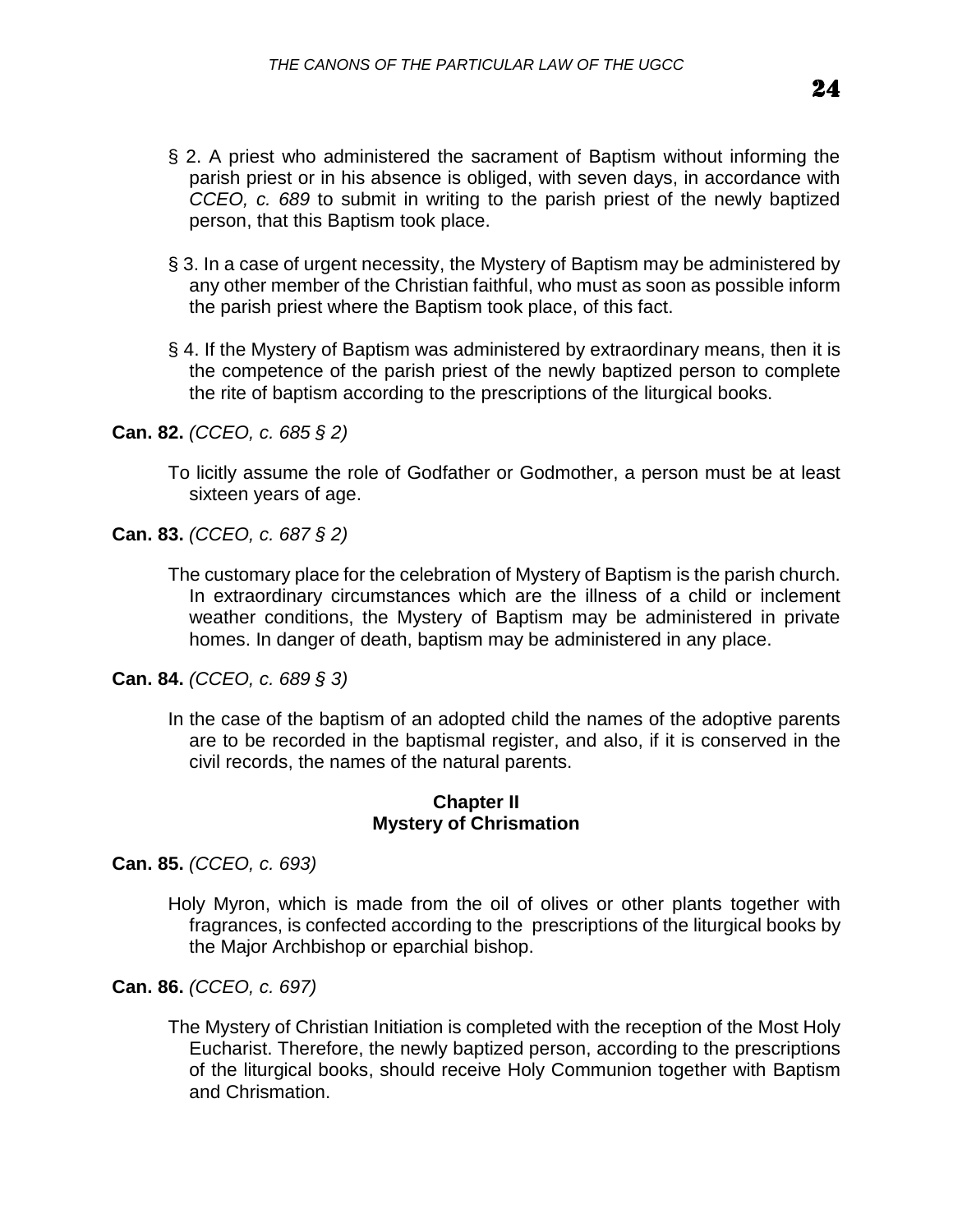### **Chapter III The Most Holy Eucharist**

**Can. 87.** *(CCEO, c. 699 § 3)*

- § 1. In addition to clergy, other faithful by virtue of their Baptism and Chrismation present during the celebration of the Divine Liturgy, take active part in the sacrifice of Christ, through prayer, song and other means, according to the prescriptions of the liturgical books.
- § 2.This participation is complete when the faithful receive from this same Offering - the Body and Blood of Jesus Christ.

**Can. 88.** *(CCEO, c. § 704)*

- § 1. Divine Liturgies of St. Basil the Great, St. John Chrysostom and the Liturgy of Presanctified Gifts are celebrated according to the prescriptions of the liturgical books.
- § 2. On all days of the Great Fast, except for Saturdays, Sundays and the Feast of the Annunciation, there is no other Liturgy other than the Liturgy of Presanctified Gifts.
- § 3. In accordance with the prescriptions of the liturgical books, exist also aliturgical days where no Divine Liturgies are celebrated. Those days are Wednesday and Friday of Cheesefare week, Monday and Tuesday of the first week of the Great Fast, Great Friday and the Fridays before the vigils of the Nativity and Theophany to which are transferred the Royal Hours.

**Can. 89.** *(CCEO, c. 707 § 1)*

- § 1. Concerning the preparation of the Eucharistic bread, prescriptions of the liturgical books are to be observed by the priests reciting the prayers before the Divine Liturgy.
- § 2. The rite of proskomedia is only celebrated with prosphora bread fermented only with flour, yeast and water. A fresh prosphora should be used to avoid deterioration. The lamb is cut out of the prosphora with a stamped seal in the form of a cross with the inscriptions IC-XC HI-KA.
- The proskomedia for a Liturgy at which not many pf God's people will be present, may be celebrated on one prosphora with a stamped seal in the form of a cross with the inscription IC-XC NI-KA. However, but the complete cutting of the lamb and particles in accordance with the prescriptions of the liturgical books is still required.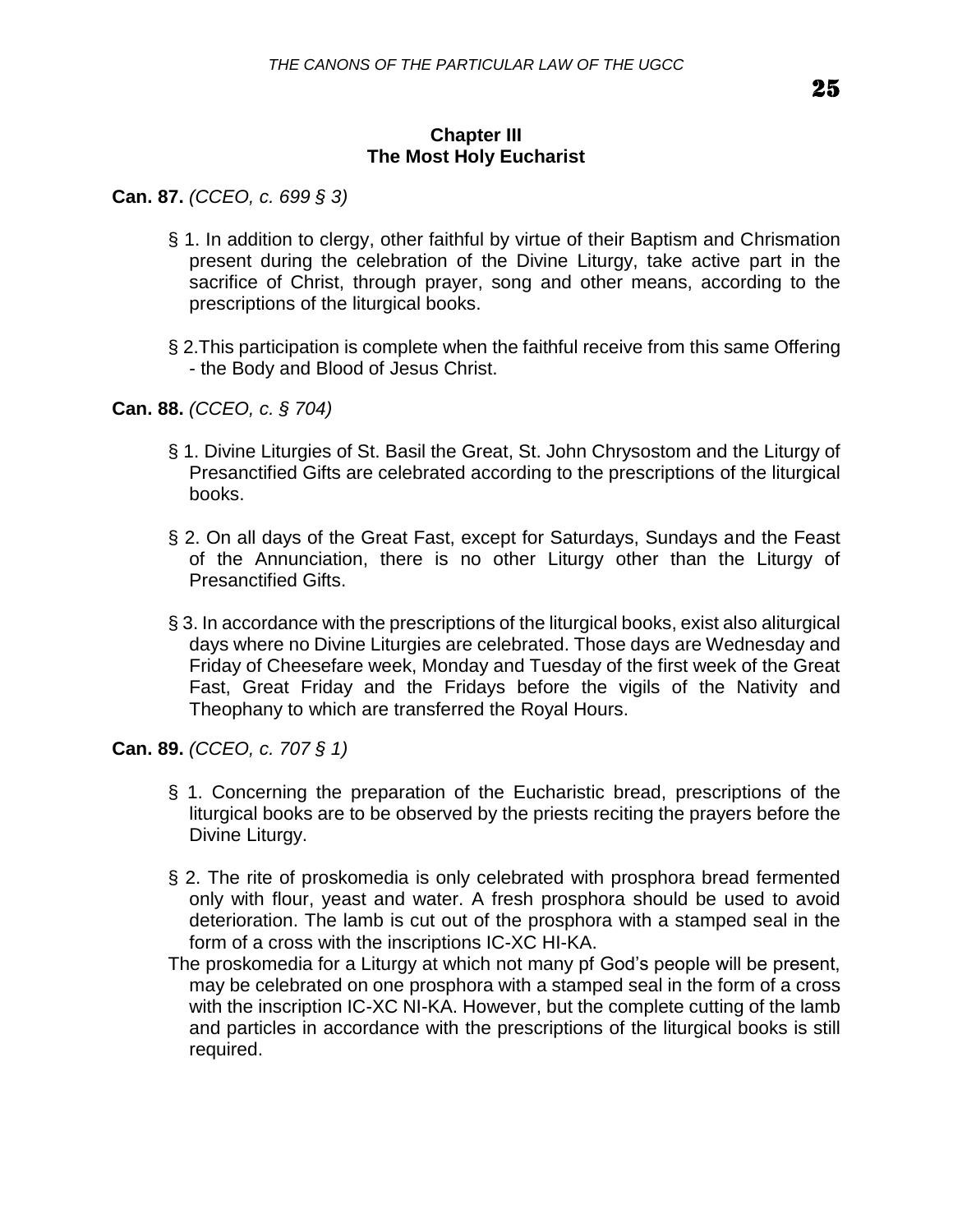- It is not permitted to prepare particles for the Eucharist prior to the Proskomedia except in extraordinary circumstances, but this must be done by the presbyter, from the prosfora.
- § 3. For celebrating the Divine Liturgy one must use a natural wine, from pure fruit of the vine with no additives. The wine must be of good quality, with pleasing taste and odour, with no acidity. For the celebration of the Divine Liturgy, red wine is recommended.
- § 4. Clerics, who intend to celebrate the Divine Liturgy, are to fast from all foods at least one hour, prior to the celebration.
- § 5. Clerics preparing to celebrate the Divine Liturgy must recite the prescribed prayers according to prescriptions of the liturgical books.
- § 6. During vesting and divesting of vestments, clergy are to pray according to the prescriptions of the liturgical books.
- § 7. During the celebration of the Divine Liturgy, clergy are to wear the appropriate coloured vestments, according to prescriptions of the liturgical books.
- § 8. The place for celebration of the Divine Liturgy is upon a consecrated altar in the church, on which rests the antimension of the eparchial bishop. In extraordinary circumstances, the Divine Liturgy may be celebrated in an appropriately prepare place, with the obligation of using the antimension.
- § 9. In accordance with prescriptions of the liturgical books, the Divine Liturgy is to be celebrated after the Third Hour except when combined with vespers. For justified pastoral reasons, it is permitted to celebrate the Divine Liturgy at any time of the day.
- § 10. Presbyters celebrating the Divine Liturgy may not move away from the altar to administer the Mystery of Penance.

**Can. 90.** *(CCEO, c. 708)*

- § 1. Local hierarchs and parish priests are to ensure that the faithful are instructed to frequently receive the Holy Eucharist, especially on Sundays and holy days, mentioned in c. 57, during the Paschal and Christmas season, and in danger of death.
- § 2. The faithful may receive the Holy Eucharist once daily.

**Can. 91.** *(CCEO, c. 709 § 1)*

§ 1. The Eucharist during the Divine Liturgy is distributed by the priest.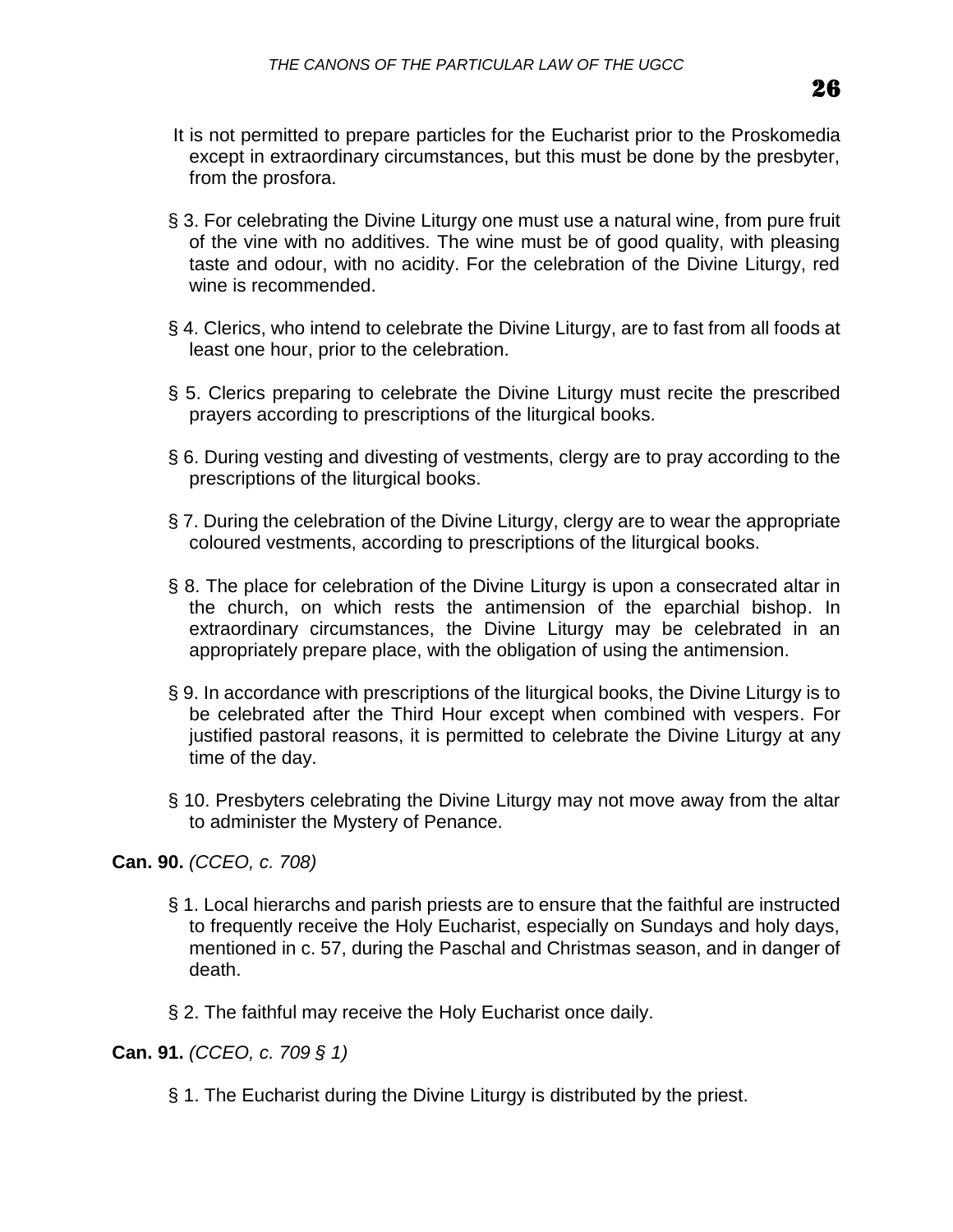- § 2. In cases of necessity, during the Divine Liturgy, a deacon may help the priest to distribute the Eucharist, but may not replace him.
- § 3. A deacon may distribute the Divine Eucharist outside of the Divine Liturgy, with permission of the local hierarch.

**Can. 92.** *(CCEO, c. 710)*

- § 1. The Most Holy Eucharist may be given to infants after baptism and chrismation with holy Myron, and persons without the use of reason,
- § 2. Concerning the participation of infants, the one who is distributing the Most Holy Eucharist, should consider the ability of the infant to consume the Most Holy Eucharist under both species. In case of doubt, then only the Blood of the Lord is to be given.
- § 3. Presuming a child has completed seven years of age and has the use of reason, he or she should be encouraged to approach the Mystery of Penance.

**Can. 93.** *(CCEO, c. 713 §2)*

- § 1. Participation of the faithful in the Most Holy Eucharist involves appropriate personal prayerful preparation and a Eucharistic fast which consists of abstinence from the consummation of food for one hour before the beginning of the Divine Liturgy. The use of natural water and medications does not break the Eucharistic fast.
- § 2. The faithful are encouraged to a more intense prayerful preparation and a more strict Eucharistic fast, particularly the reception of the Most Holy Eucharist on an empty stomach.

**Can. 94.** *(CCEO, c. 715 § 2)*

It is licit to receive offerings for commemoration, during the Divine Liturgies of St. Basil the Great, St. John Chrysostom and also for the celebration of the Liturgy of Presanctified Gifts.

#### **Chapter IV The Mystery of Penance**

**Can. 95.** *(CCEO, c. 736 § 1)*

§ 1. Except in cases of necessity, the Mystery of Penance must be celebrated in the church, in an appropriately prepared place, if possible in front of an icon of Jesus Christ.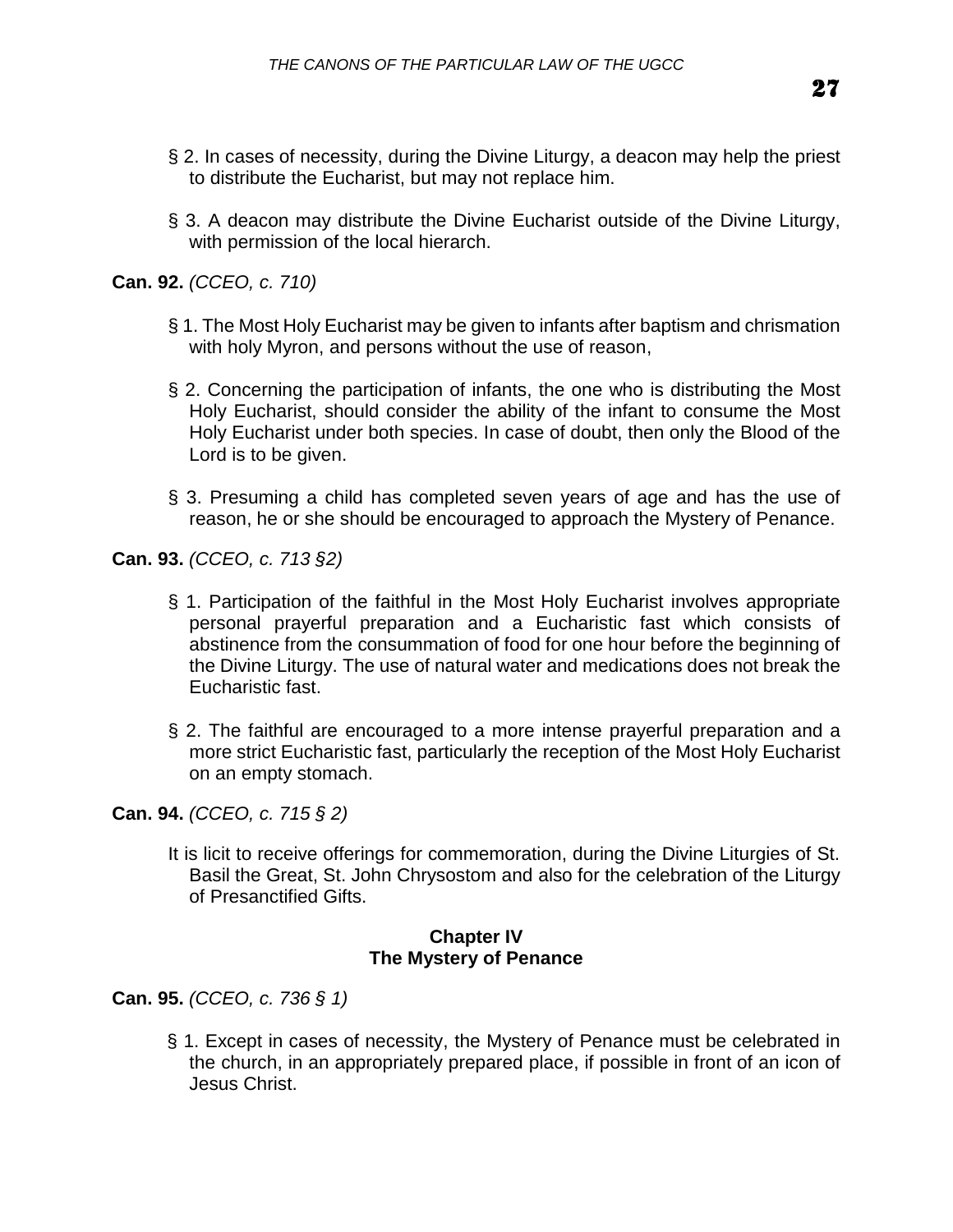§2. It is forbidden to administer the Mystery of Penance in the Sanctuary unless the circumstances of the place and time suggest otherwise.

### **Chapter V The Mystery of the Anointing of the Sick.**

**Can. 96.** *(CCEO, c. 741)*

For the Mystery of the Anointing of the Sick, oil is to be used which is blessed each time by those priests who administer the Mystery.

### **Chapter VI The Mystery of Holy Orders**

**Can. 97.** *(CCEO, c. 749)*

The Major Archbishop may confer sacred orders on a candidate designated to serve in the eparchy of the Major Archbishop and also in the territory of another eparchy having first informed the local eparchial bishop.

**Can. 98.** *(CCEO, c. 758 § 1)*

For a person to be ordained the following are required:

- 1) Reception of the Mystery of Chrismation;
- 2) The moral conduct, as well as the physical and psychological qualities consistent with the reception of ordination;
- 3) Completion of the age prescribed by law;
- 4) Possession of the required knowledge;
- 5) Reception of the minor orders of lector, cantor, candle bearer and sub-deacon in accordance with the prescription of the liturgical books;
- 6) The period between diaconate and presbyteral ordination must be no less than three months, unless in a particular case, the eparchial bishops determines otherwise.

**Can. 99.** *(CCEO, c. 758 § 3)*

Married candidates are not to be ordained for at least one year after having received the Mystery of Matrimony, unless the eparchial bishop determines otherwise.

**Can. 100.** *(CCEO, c. 759 § 1)*

The age prescribed for the diaconate is twenty three years and for a presbyter twenty-four years.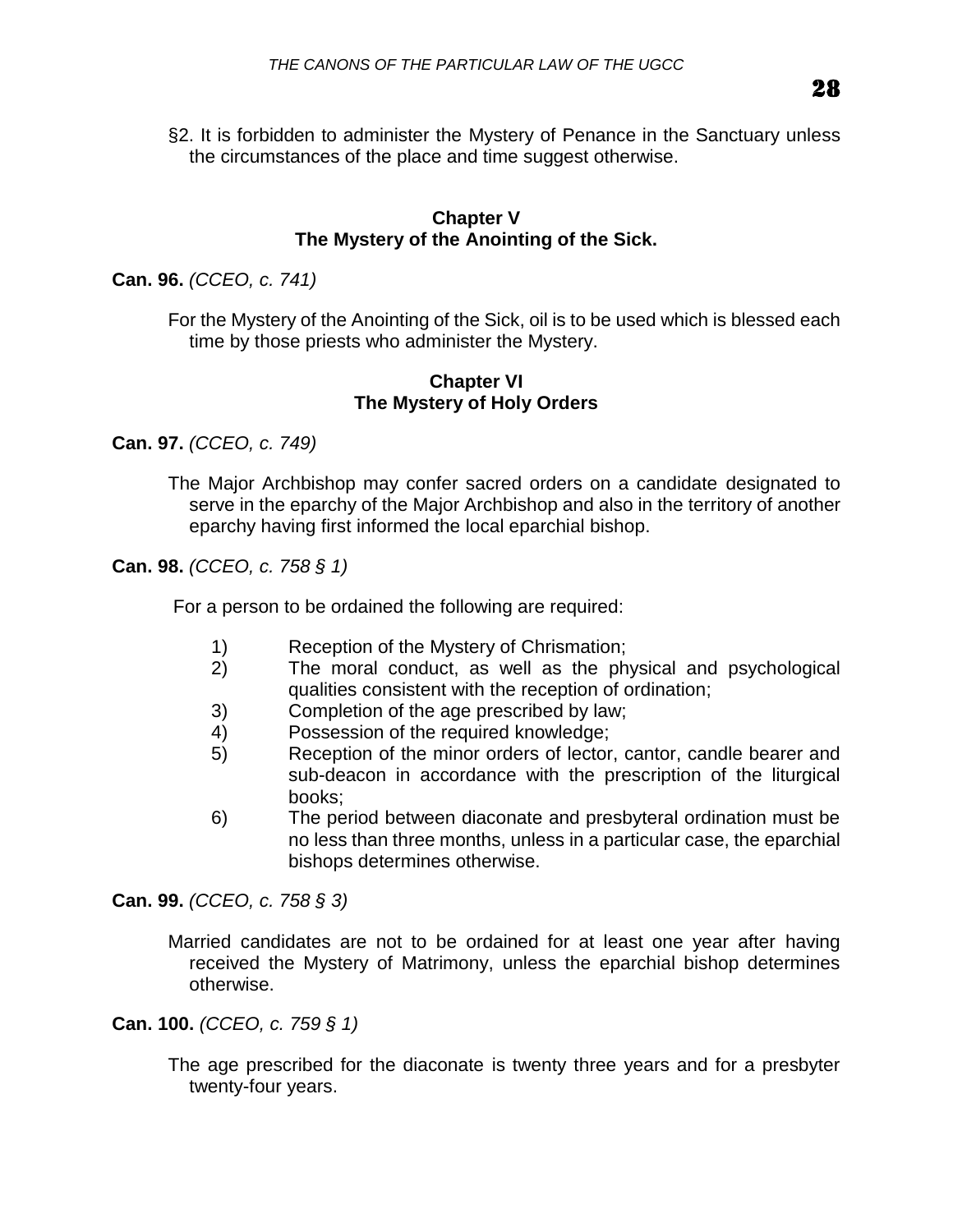**Can. 101.** *(CCEO, c. 760 § 1)*

- §1. A deacon may be ordained to the presbyterate only after successfully completing four years of philosophical-theological studies and the appropriate seminary formation.
- §2. In the case of a candidate who is not destined for the priesthood, it is permissible to ordain him a deacon only after he has successfully completed the three years of studies mentioned in *CCEO, c. 354.* If in the future, the candidate wishes to receive priestly ordination, then he must first complete the required theological studies and seminary formation.

**Can. 102.** *(CCEO, c. 771, § 1)*

The eparchial bishop is to ensure, that the name of the candidate for ordination is announced in the form of a notice, at least one month prior to ordination, in the candidate's parish of baptism; in his parish of temporary or permanent residence, and including the seminary.

**Can. 103.** *(CCEO, c. 772)*

A candidate for ordination must make a five day spiritual retreat in a place and manner established by the eparchial bishop. After completing the spiritual exercises, the candidate should receive appropriate certification.

### **Chapter VII The Mystery of Marriage.**

**Can. 104.** *(CCEO, c. 782 § 1)*

- § 1. The rite of the Mystery of Matrimony in accordance with the liturgical books consists of the rite of engagement and the rite of Crowning, which may be celebrated separately.
- § 2. The period between the rite of engagement and the rite of matrimony, should not exceed six months.

**Can. 105.** *(CCEO, c. 784)*

The norms for examination of the couple before the matrimonial Crowning are:

1) Documented proof of baptism and the freedom of the engaged couple to marry, which is based on indisputable reasons.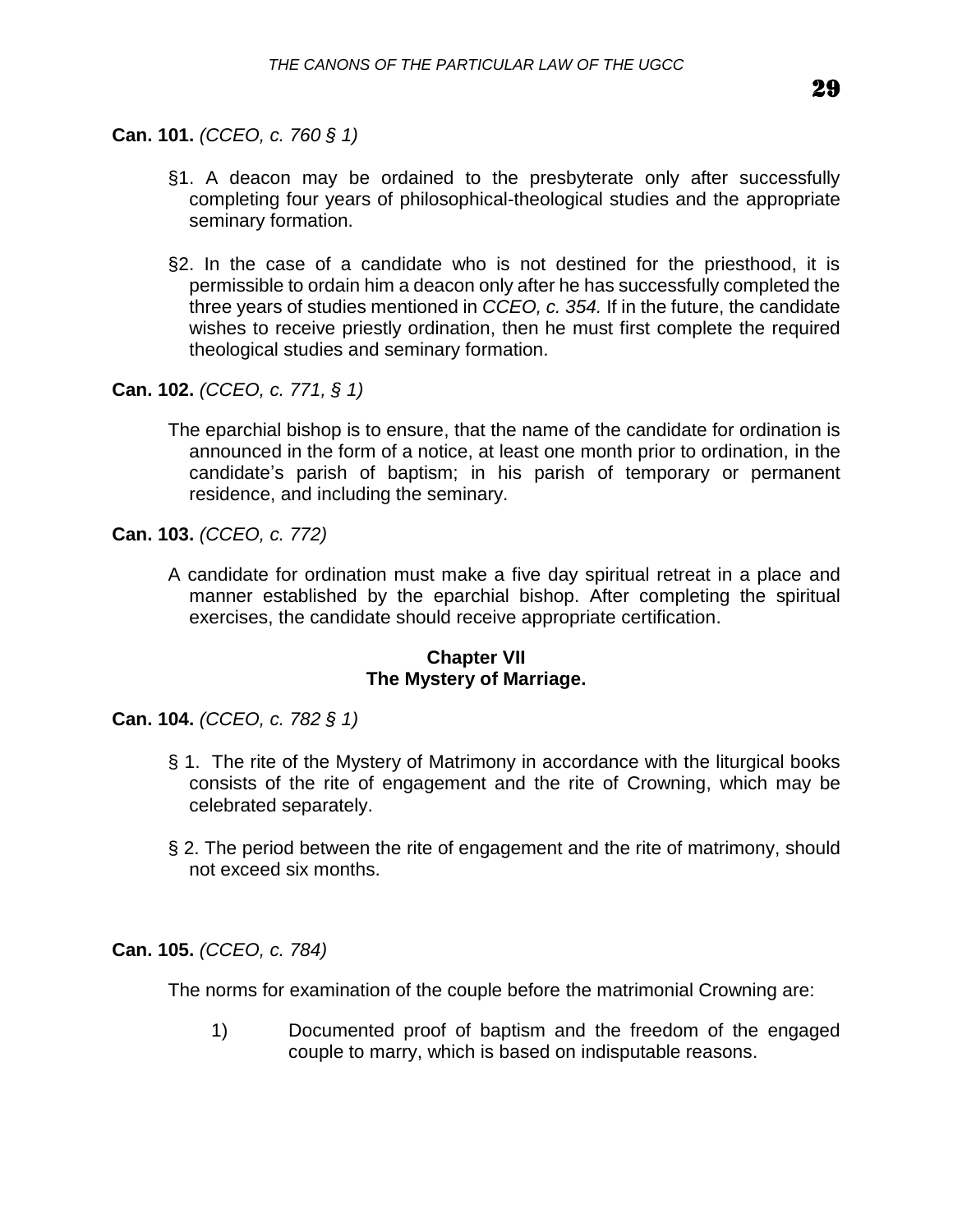- 2) Attestation to the fact that no other canonical impediments or ecclesiastical censures exist for a valid and licit matrimonial Crowning. This is done through the publication of wedding banns in the parishes where the fiancés permanently or temporarily reside, and may be announced after the celebration of all the Divine Liturgies at least one month prior to the Crowning. Announcements of the banns may also be posted on the parish bulletin board, and printed in official parish publications.
- 3) The competent parish priest or another priest delegated by him, is to complete the pre-matrimonial investigation documents.

**Can. 106.** *(CCEO, c. 800 § 2)*

The age for a licit celebration of marriage is determined by the prescriptions of civil law.

**Can. 107.** *(CCEO, c.815)*

In cases of mixed marriages:

- 1) It required that the Catholic party, by a written declaration issued in the presence of the parish priest, attests to the fact that he/she will avoid all dangers of a loss of Faith, and makes a sincere promise to do everything possible that all children would be baptized and raised in the Catholic Church.
- 2) The non-Catholic party must be apprised of the obligation of the Catholic party, and that this appraisal took place must be appropriately documented by the parish priest of the Catholic party.
- 3) The essential ends and properties of marriage may not be excluded by either party as they should be instructed in this during the program of pre-marriage courses.

**Can. 108.** *(CCEO, c. 831 § 2)*

The solemnization of the Mystery of Matrimony is the competence of the parish priest of the bride, unless by mutual agreement of both parties, the parish priest of the groom.

**Can. 109.** *(CCEO, c. 837 § 2)*

For the valid celebration of marriage, it is necessary for both of the parties to be present together and to mutually express their marriage consent, for this reason marriage cannot be celebrated by proxy.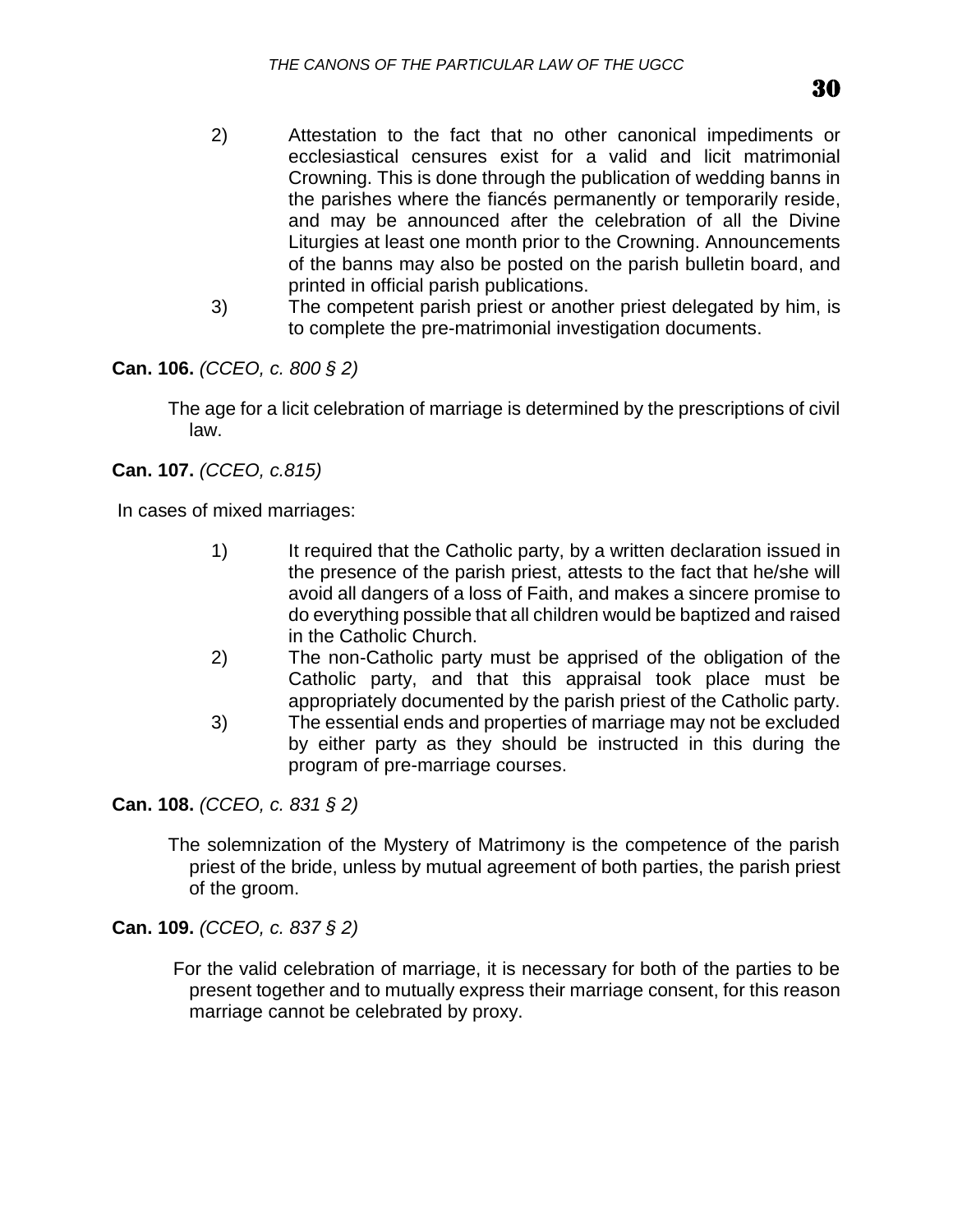**Can. 110.** *(CCEO, c. 838 § 2)*

- § 1. To have the Mystery of Matrimony solemnized during fast times or during dispensed weeks, permission of the local hierarch is required.
- § 2. A dispensation from a fast or an exemption, may be granted by the eparchial bishop for a grave reason.

**Can. 111.** *(CCEO, c. 864 § 2)*

- § 1. If one of the spouses in marriage, without the knowledge of the other spouse, and without a just cause does not support the consortium of married life for a period of three years, then the injured party may ask the eparchial bishop to issue a decree of marriage separation.
- § 2. The eparchial bishop licitly grants a separation with his decree, if one of the spouses changes their religious affiliation or perception of the world that seriously harms or completely precludes the consortium of married life.

### **Chapter VIII Consecration and Blessings, Sacred Places and Times, Veneration of Saints, a Vow and an Oath.**

**Can. 112.** *(CCEO, c. 867 § 2)*

- § 1. In addition to Holy Mysteries of the Church, there are also consecrations and blessings by which the faithful receive graces for the personal needs of their daily lives. Consecration applies to persons, for the service of the Church. Through consecration, also places and things are also dedicated for ecclesiastical service. Through blessings all things are sanctified that serve people for salvation. These consecrations and blessings are realized by the clergy in the name of the Church, according to the prescriptions of the liturgical books approved by the competent authority.
- § 2. The water from the Jordan water-blessing is a particular type of blessing, which should be preserved in specially designated place with vessels to be used according to the prescriptions of the liturgical books.
- § 3. A great exorcism may be administered only in condition of an explicit delegation on the part of the eparchial bishop.

**Can. 113.** *(CCEO, c. 879)*

§ 1. After the burial the following is to be entered into the funeral register: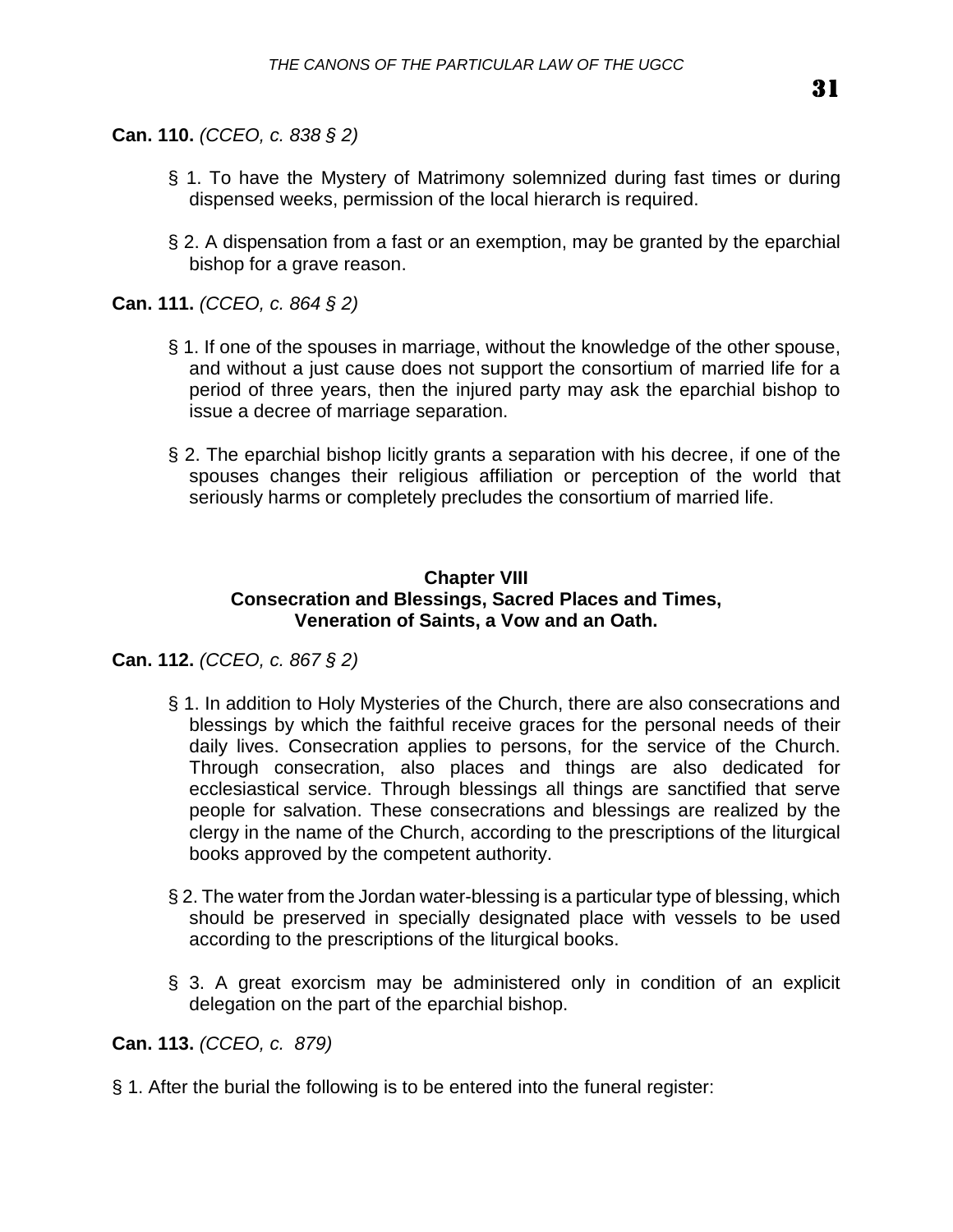- 1) The name and surname of the deceased;
- 2) The date and place of birth of the deceased;
- 3) The date and place of death;
- 4) The number on death certificate issued by the civil authorities;
- 5) The address where the deceased resided;
- 6) The location of burial.
- § 2. The eparchial bishop may issue other instructions regarding entries into the funeral register.

**Can. 114.** *(CCEO, c. 880 § 2)*

- § 1. The faithful are obliged to celebrate all Sundays, the patronal feast of their own parish, and the following twelve feasts which are:
	- 1. The Nativity of the Most Holy Theotokos;
	- 2. The Universal Exaltation of the Honourable and Life-giving Cross;
	- 3. The Entrance into the Temple of the Most Holy Theotokos;
	- 4. The Nativity of Our Lord Jesus Christ;
	- 5. The Theophany of Our Lord Jesus Christ;
	- 6. The Encounter of Our Lord;
	- 7. The Annunciation of the Most Holy Theotokos;
	- 8. The Entrance of the Lord into Jerusalem;
	- 9. The Ascension of Our Lord Jesus Christ;
	- 10. The Descent of the Holy Spirit;
	- 11. The Transfiguration of Our Lord Jesus Christ;
	- 12. The Dormition of the Most Holy Theotokos;
- § 2. On these days, the faithful are obliged to participate in the celebration of the Divine Liturgy and abstain from heavy physical work.
- § 3. The faithful are encouraged to participate in liturgical celebrations on the following feasts of the church year:
	- 1) The Repose of Holy Apostle and Evangelist John the Theologian;
	- 2) The Protection of the Most Holy Theotokos;
	- 3) The Holy Great-martyr Demetrius the Myrrh-yielder;
	- 4) The Synaxis of the Holy Archangel Michael and the other incorporeal powers;
	- 5) The Holy Hieromartyr Josaphat, Archbishop of Polotsk;
	- 6) St. Nicholas archbishop of Myra, wonder-worker;
	- 7) The Immaculate Conception of the Most Holy Theotokos by St Anne;
	- 8) The Synaxis of the Most Holy Theotokos,
	- 9) The Holy Apostle Archdeacon and Protomartyr Stephen;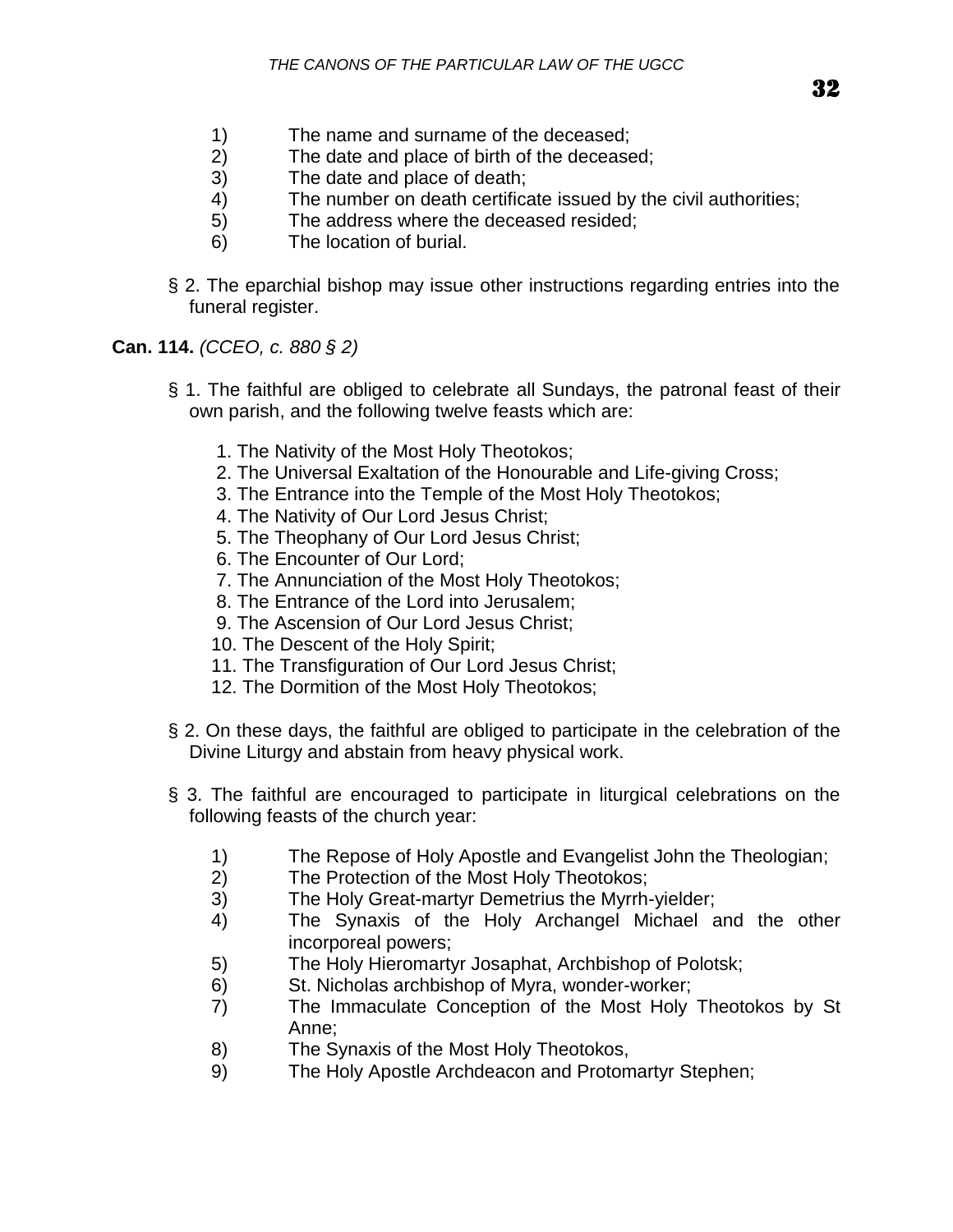- 10) The Circumcision of Our Lord Jesus Christ and St. Basil the Great Archbishop of Caesarea in Cappadocia;
- 11) The Martyrs of Pratulyn;
- 12) The Three Hierarchs;
- 13) Blessed Venerable Josaphata;
- 14) The Holy great-martyr George the Victorious;
- 15) Monday of the Holy Spirit;
- 16) The Most Holy Eucharist The solemn adoration of the Mystery of the Body and Blood of Our Lord Jesus Christ;
- 17) The Nativity of John the Prophet, Forerunner and Baptiser of the Lord;
- 18) Saints Peter and Paul the greatest of the Apostles;
- 19) Blessed hieromartyr Nicholas, those who suffered with him and Blessed Omelian;
- 20) The Holy Grand Prince Volodymyr, equal to the Apostles;
- 21) The Commemoration of the consecration of the Patriarchal Cathedral in Kyiv;
- 22) The Holy Prophet Elias;
- 23) The Severing of the Honourable Head of St. John the Baptist.

**Can. 115.** *(CCEO, c. 882)*

- § 1. Penitential fasting practices, repentance and abstinence that aim to expiate the sins committed and to achieve a greater level of perfection for personal sanctity are the oldest tradition in the Ukrainian Greek Catholic Church.
- § 2. All faithful are obliged to fast during the following periods of the liturgical year; The Great Fast and Passion Week; the Petrine fast – from Monday after the Sunday of all Saints to the vigil of the feast of Sts. Peter and Paul (inclusive); the Dormition Fast or Transfiguration fast, - from the Feast of the Procession of the Honourable and Life-giving Holy Cross and the memorial of the Maccabee Martyr, their mother Solomia and the elder Eleazar to the vigil of the Dormition of the Most Holy Theotokos (inclusive); the Christmas Fast, or St Philip's fast, which begins the day after the feast of St. Philip, concluding on the vigil of the Nativity of Christ.
	- 1) A strict fast is observed on the first day of the Great Fast and Passion Friday, i.e. abstention from meat and dairy products and eggs, as well as foods that contain these ingredients.
	- 2) Abstention from all meat and foods containing meat is to be observed during the first week of the Great Fast and all days of Passion Week.
	- 3) During the Great Fast, abstention from the consumption of meat and meat products is to be observed on all Mondays, avoided Wednesdays and Fridays. All other foods are permitted on Tuesdays and Thursdays.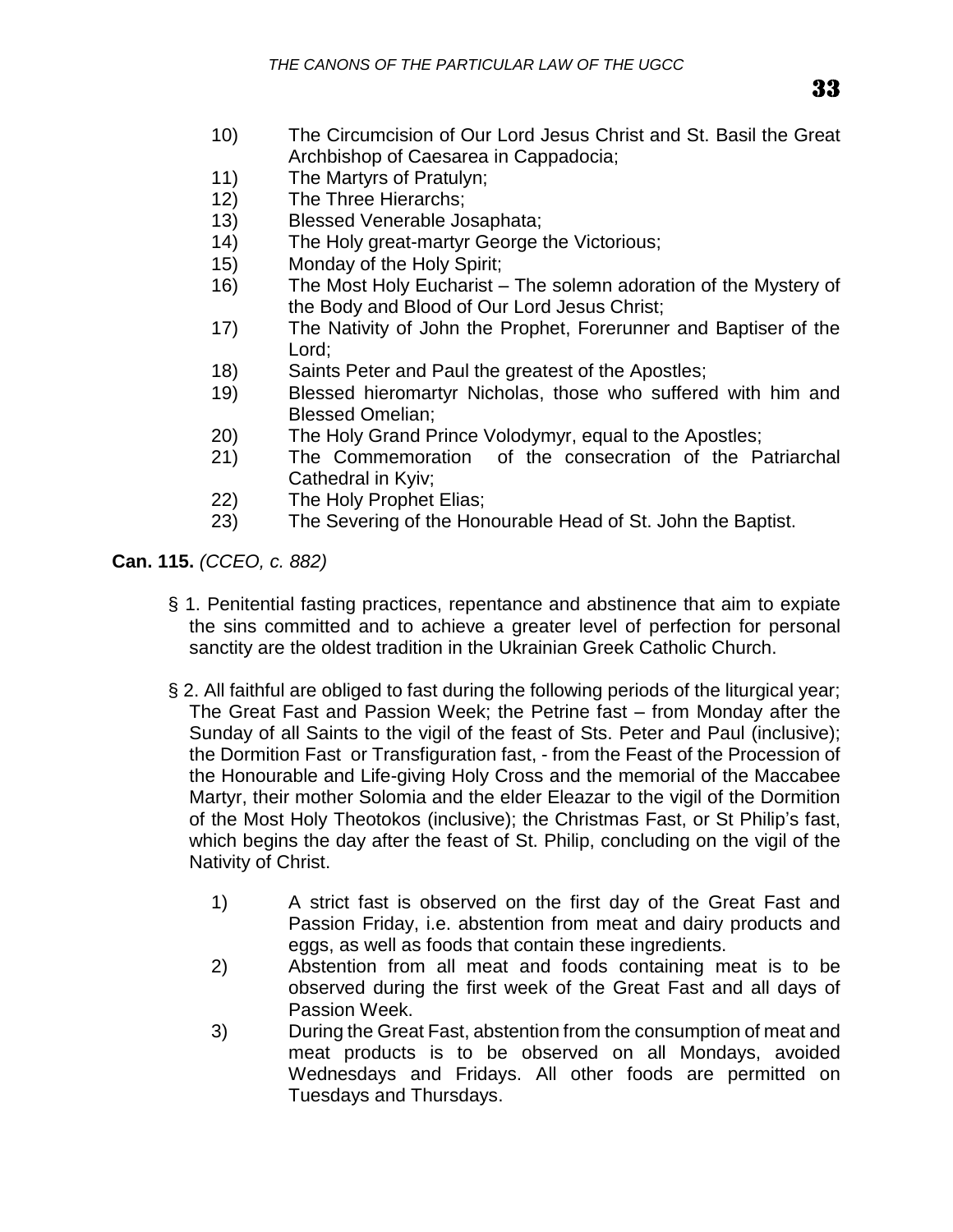- 4) For other fast days during the liturgical year, the faithful are obliged to abstain from all meats and meat products on Wednesdays and Fridays. All other foods are permitted on Mondays, Tuesdays and Thursdays.
- § 3. All the faithful are obliged to fast on the following days; the vigil of the Nativity of Christ, the vigil of the Theophany of Our Lord, the Beheading of St. John the Baptist and the Universal Exaltation of the Honourable and Life-giving Cross.
- § 4. Abstention from meat and meat products is to be observed on all Fridays of the year except during dispensed weeks, patronal feasts and the twelve major feasts.
- § 5. On all fast days and dispensed weeks the faithful are obliged to refrain from organizing and participating in loud parties, celebratory *[e.g. wedding]*  receptions, dances, entertainment and other similar events.
- § 6. For a dispensation from the obligation to fast, the following provisions are to be observed:
	- 1) The periods of dispensed weeks in the Ukrainian Greek Catholic Church are: from the Nativity of Christ until the vigil of Theophany; from the Sunday of the Publican and the Pharisee to the Sunday of the Prodigal Son; from Easter Sunday until the Thomas Sunday; and from the Descent of the Holy Spirit until the Sunday of All Saints.
	- 2) There is no fast on Saturdays, Sundays, and on the days celebrating the New Year (Dec. 31-Jan. 1) and also for the Independence of Ukraine (Aug. 24).
	- 3) The following are dispensed from any obligation to fast: children up to 14 years of age; persons over 60 years of age; the gravely ill; pregnant women; postpartum mothers and those who are breastfeeding; those who are travelling (if the travel time exceeds eight hours); those engaged in heavy labour; those who eat from the table of others; the poor who live from charity;
	- 4) In individual cases the local hierarch may grant a dispensation from the fast, in such an instance - exhorting the faithful to acts of piety and mercy.
- § 7. Outside the territory of the Major Archiepiscopal church, local customs should be observed,

**Can. 116.** *(CCEO, c. 886)*

§ 1. An iconostasis is to be installed in each church.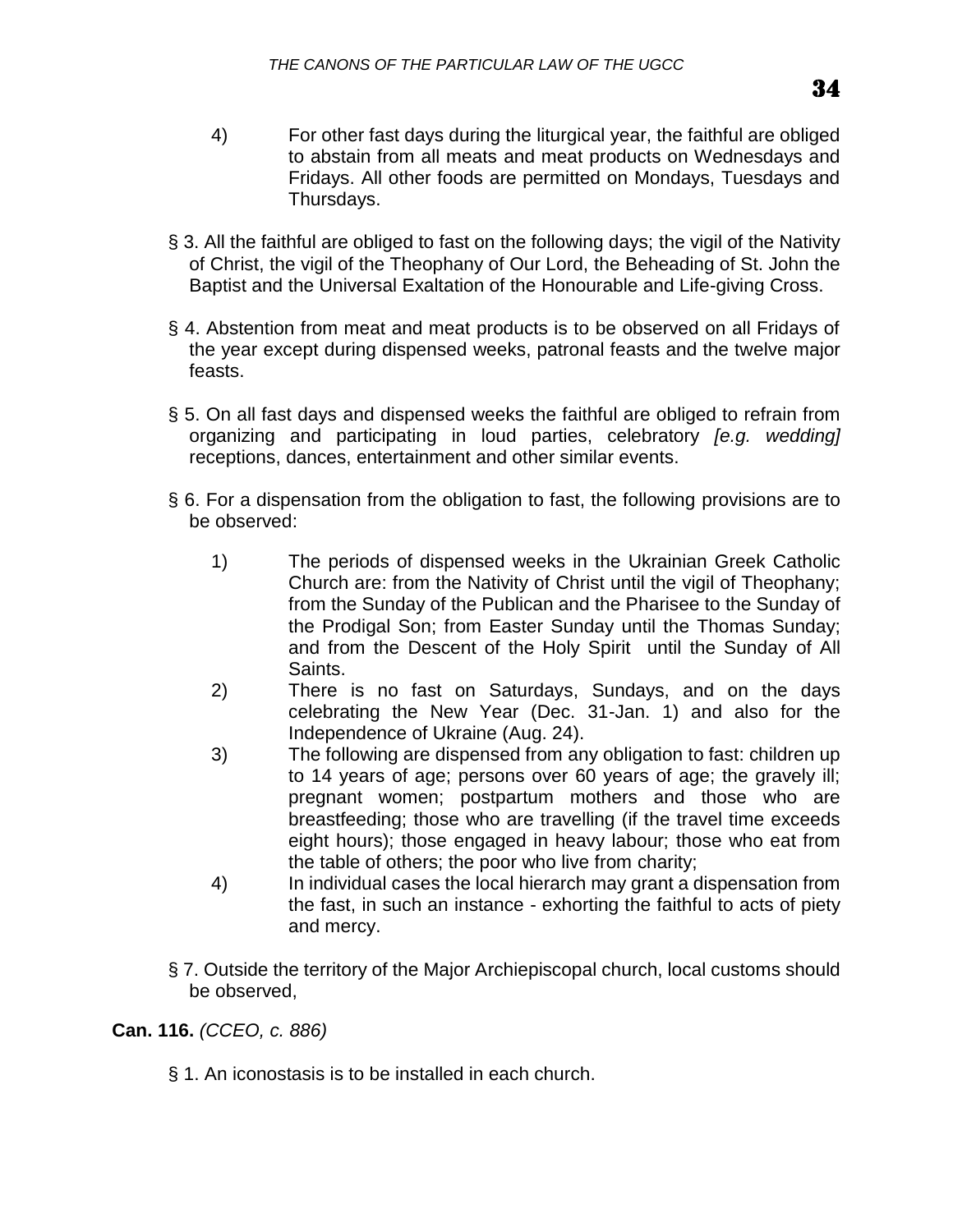§ 2. The parish priest should obtain approval from the eparchial bishop for all architectural plans and painting projects in the church.

# **Title XI BAPTIZED NON-CATHOLICS COMING INTO FULL COMMUNION WITH CATHOLIC CHURCH**

**Can. 117.** *(CCEO, c. 898 § 2)*

- § 1. The right of receiving a deacon or presbyter from an Eastern non Catholic Church into the Catholic Church belongs to the local hierarch.
- § 2. The parish priest has the right to receive into the Catholic Church the faithful of a non-Catholic Eastern Church requesting this, in the presence of two witnesses. This act is to be recorded in the parishioner registry.

# **Title XII ECUMENISM**

**Can. 118.** *(CCEO, c. 904 § 1)*

- § 1. The ecumenical movement implies practical activities, events, dialogues and meetings directed toward the restoration of unity among Christians. The objective of this movement is by common efforts with all Churches and Christian Communities to bring to light the problems of the division of Christ's Church and also to find means and ways to overcome the division by means of mutual understanding and unity in truth. The ecumenical movement aims to re-establish the lost unity of Christ's Church.
- § 2. With regard to ecumenical activity, special provisions and directives of the Apostolic See of Rome should be adhered to, as well as related legislative acts of the Synod of Bishops and decrees and instructions of the Major Archbishop.
- § 3. The initiatives of the ecumenical movement of the Ukrainian Greek Catholic Church are realized by:
	- 1) Ecumenical education of the faithful, catechists, seminarians, clergy and persons in consecrated life.
	- 2) Participation and encouragement of the faithful in common prayers of Christians especially during national holidays, national or regional solemnities as well as personal private prayer for Christian unity during the year.
	- 3) Introducing and supporting social initiatives to resolve questions pertaining to life in society; e.g. assisting the sick, migrants,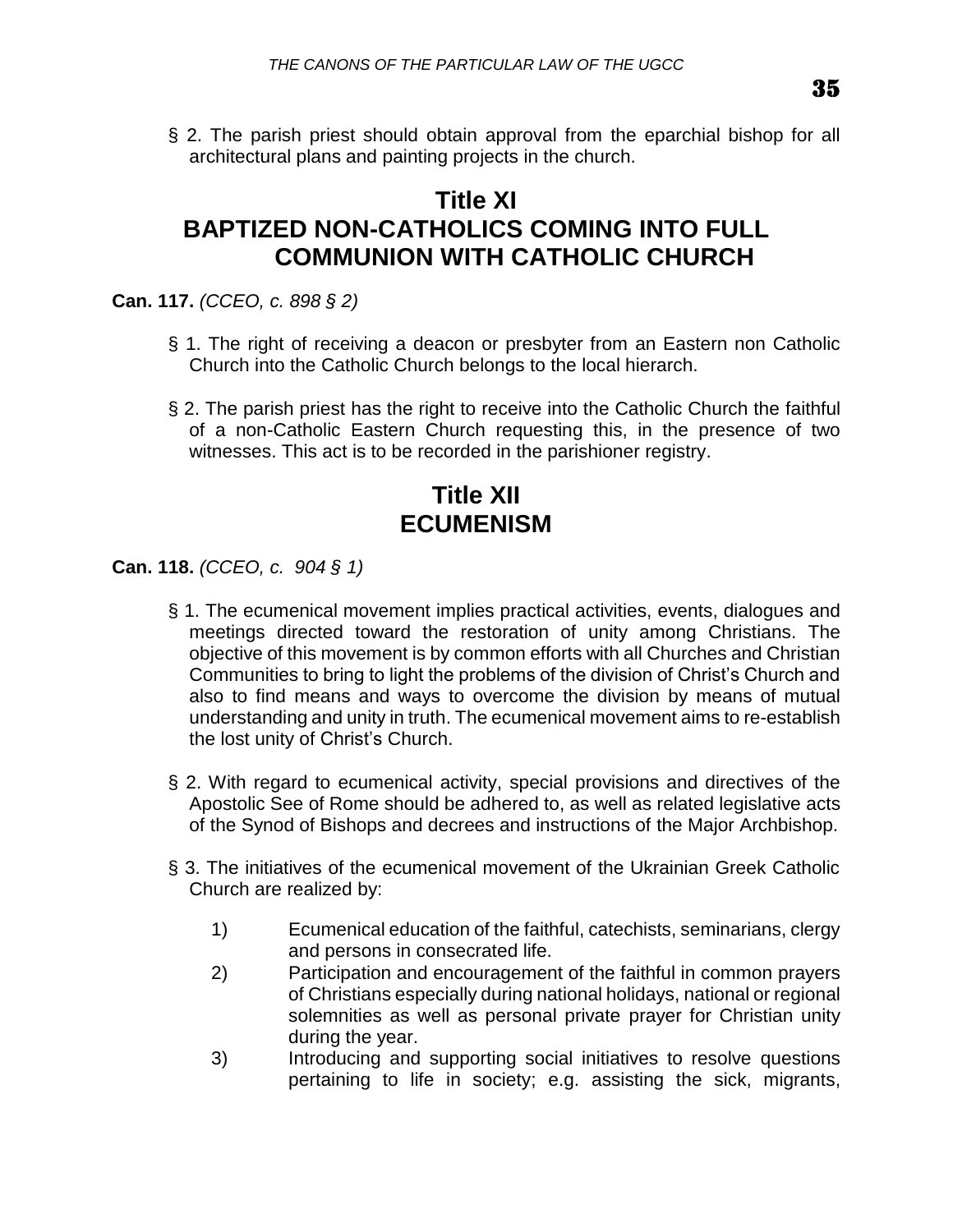defending Christian values and morals; and Christian education of children and youth.

4) Promoting a friendly relationship with all Christians, especially sentiments of fraternity and Christian love.

# **Title XIII PERSONS AND JURIDIC ACTS**

**Can. 119.** *(CCEO, c. 910 § 2)*

A minor in the exercise of his or her rights, is subject to the authority of parents or guardians except in those matters in which minors are exempted from their authority by divine law or canon law. Regarding the appointment of guardians, the prescripts of civil law are to be observed, with due regard for the right of the eparchial bishop, if necessary, to personally appoint them.

### **Can. 120.** *(CCEO, c. 934 § 1)*

If it is established by law that to place a juridical act an authority needs the counsel of some group of persons, then this counsel may be obtained via telephone or letter.

# **Title XIV ECCLESIASTICAL OFFICES**

### **Article 1 Erection of Ecclesiastical Offices**

**Can. 121.** *(CCEO, c. 937 § 2)*

- § 1. One who erects an office, is obligated to provide the required means for its fulfilment.
- § 2. The required means for the fulfilment of this office are based on the composed agreement, which should correspond to the prescriptions of civil law with respect to employment, and a just remuneration, in accordance with the requirements and principles of social life as recognized by the Church.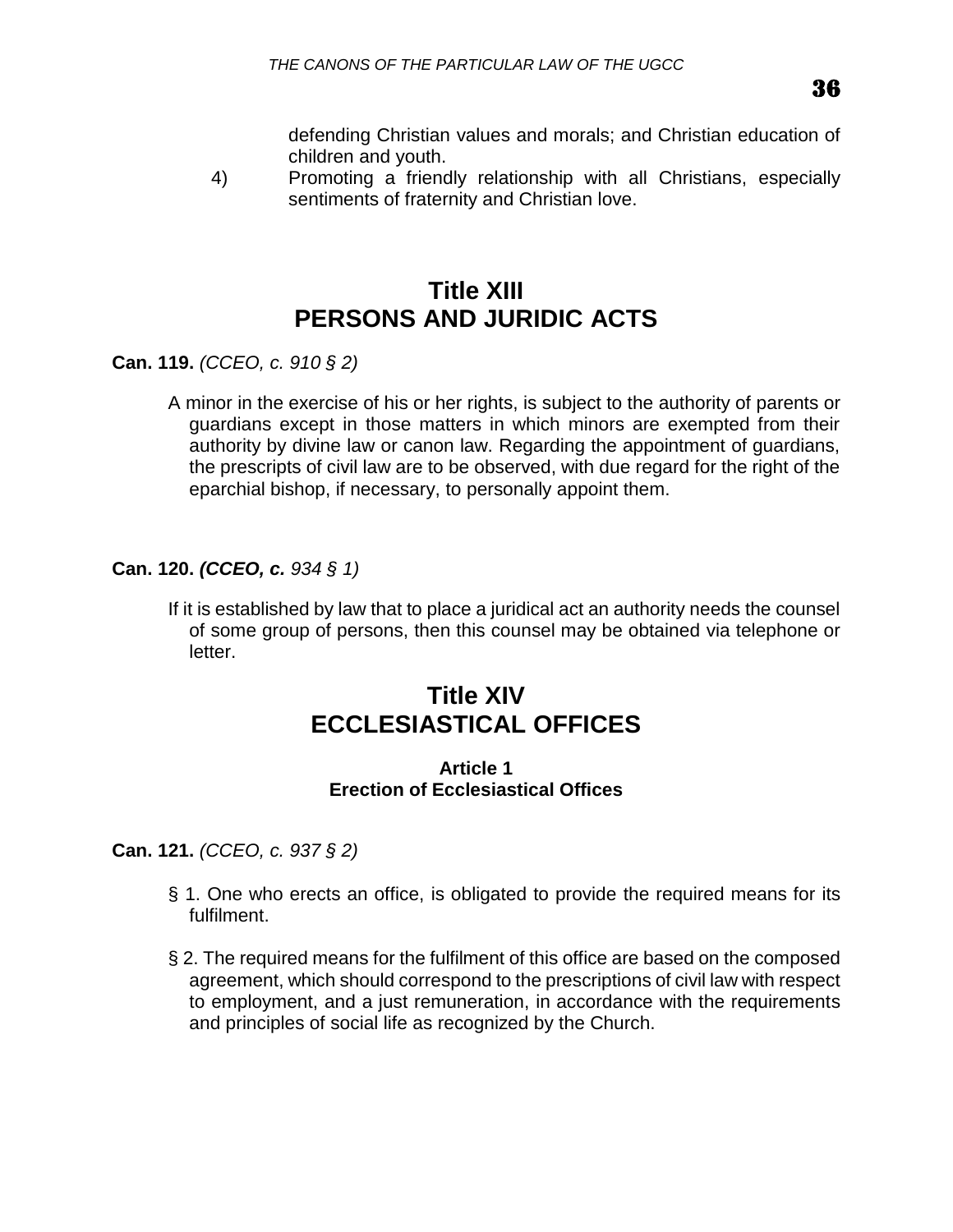## **Article II Elections**

**Can. 122.** *(CCEO, c. 948 § 1)*

For an election, the one to whom the competency belongs must convoke the electors at a time and place that is convenient for them.

# **Title XV RECOURSES AGAINST ADMINISTRATIVE DECREES**

**Can. 123.** *(CCEO, c. 1004)*

The higher authority who deals with the recourse against administrative decrees, may confirm the decree, declare it null, rescind or revoke it, but cannot amend it.

**Can. 124.** *(CCEO, c. 1006)*

Recourse against an administrative decree of the Major Archbishop - even if it concerns a decree that regards the eparchy of the Major Archbishop, or a decree by which the Major Archbishop decided a recourse - is made to a special gathering of three bishops that are elected by the Synod of Bishops, by secret ballot, from among their own members for a five year term. At the same time and in the same manner, three additional bishops are elected to serve as substitutes for members of the group, according to a schedule established by the Synod of Bishops, should anyone be impeded or is involved in the case in question.

# **TITLE XVI THE TEMPORAL GOODS OF THE CHURCH**

#### **Chapter 1 Acquisition of Temporal Goods**

**Can. 125.** *(CCEO, c. 1012 § 2)*

- § 1. The eparchial bishop has the right, with the consent of the financial council, to impose a tax on juridic persons subject to him, proportionate to the income of each person. No tax can be imposed on the offerings received on the occasion of the celebration of the Divine Liturgy.
- § 2. The eparchial bishop, with the consent of the finance council and after consulting with his Metropolitan, has the right to impose taxes on physical persons.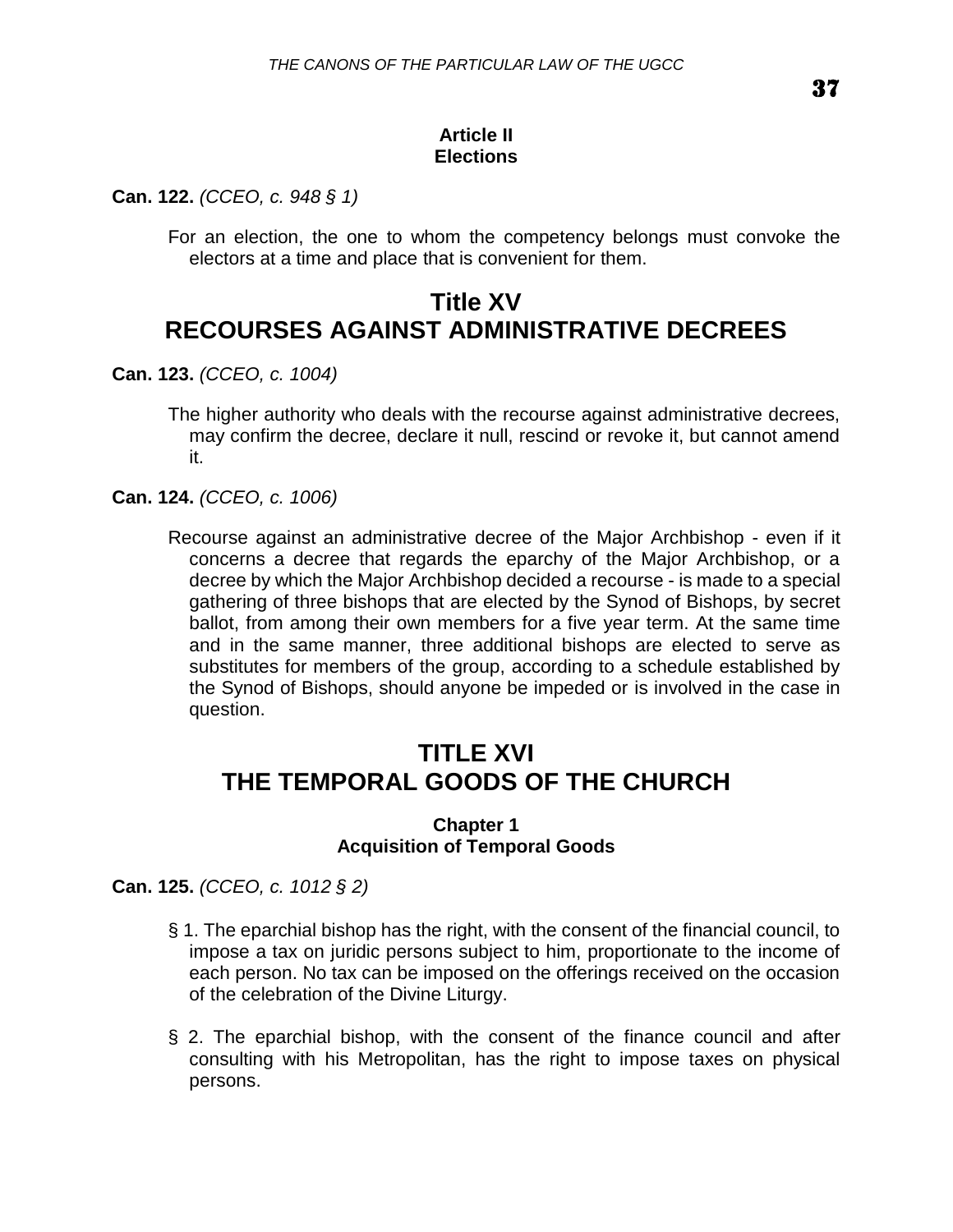### **Can. 126.** *(CCEO, c. 1013, § 1)*

An eparchial bishop, after consulting with his Metropolitan, is to determine the fees for the various administrative acts and to determine the stipends for the celebration of the Divine Liturgy, the Holy Mysteries, blessings and dedications or any other liturgical service.

## **Can. 127.** *(CCEO, c. 1021 § 1)*

§1. Where insurance and social security as well as health benefits for clergy has not been suitably arranged, the eparchial bishop after consulting the Presbyteral Council and Finance Council is to erect an eparchial institute for the support of clergy, regulated by its own statutes.

Funds for this institution are to be collected in the following manner:

- 1) Contributions from the eparchy in the amount determined by the statutes of this fund;
- 2) Contributions from the parishes in the amount determined by the statutes of this fund;
- 3) Contributions by the clergy themselves in an amount established by the statutes of this fund;
- 4) Voluntary contributions.
- § 2. In each eparchy, a mission fund also ought to be established which is governed by its own statutes, which would allow the eparchy to fulfil its obligations toward other persons who serve the Church and meet the needs of the eparchy, and from which richer eparchies can assist poorer ones. Contributions for this fund are collected during "Mission Days" in the Ukrainian Greek Catholic Church and from other revenues, in accordance with the statutes.

### **Chapter II The Administration of Ecclesiastical Goods**

**Can. 128.** *(CCEO, c. 1022, § 2)*

When issuing instructions for the administration of ecclesiastical goods, hierarchs should be guided by the norms of common and particular law.

**Can. 129.** *(CCEO, c. 1031 § 2)*

§ 1. An administrator of ecclesiastical goods is to render a yearly account of administration to the proper hierarch.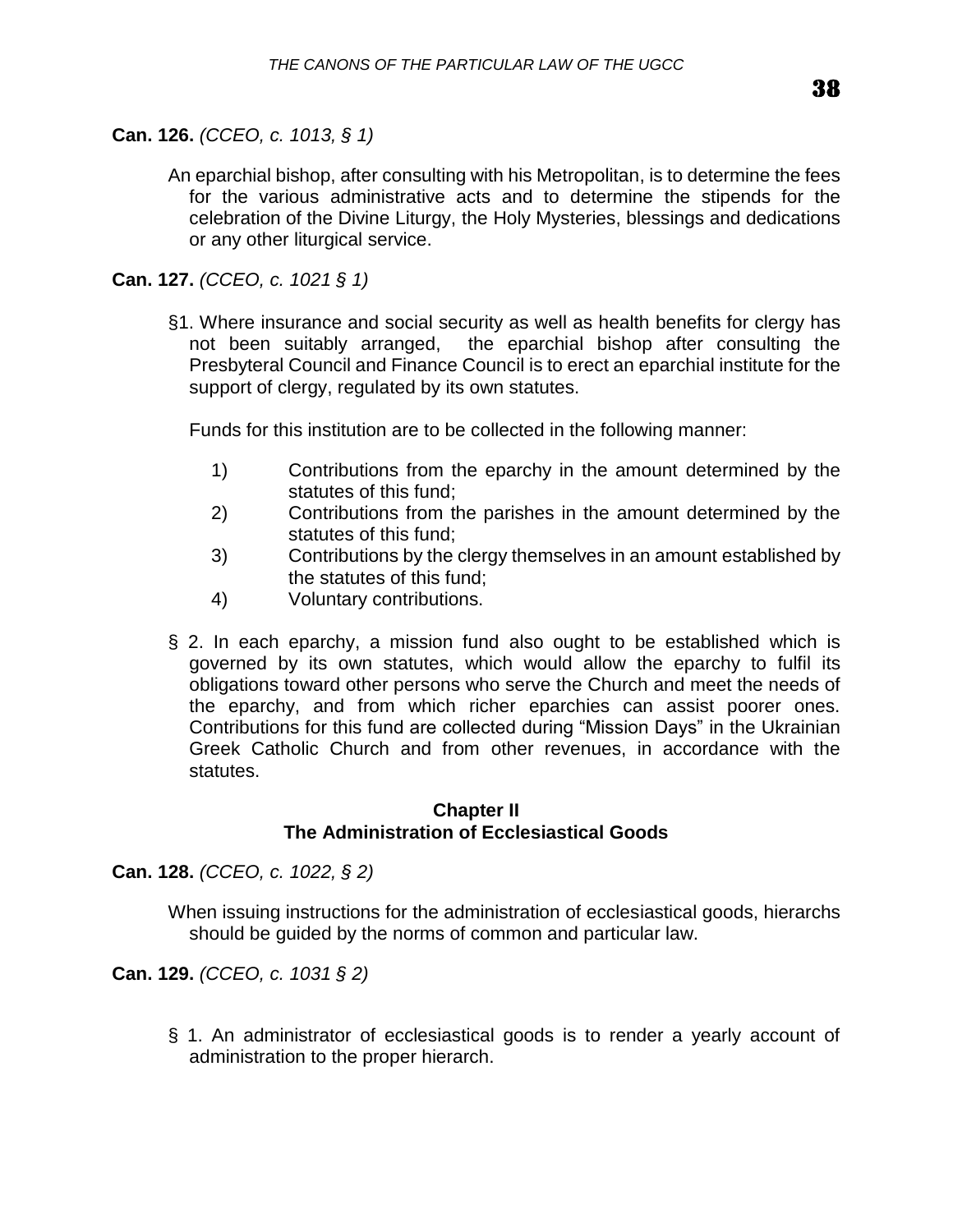§ 2. A report of ecclesiastical goods which the faithful donate to the Church, is to be published by the administrator yearly, in the official publication, unless the local hierarch determines otherwise for a grave reason.

### **Chapter III Alienation of Ecclesiastical Goods**

**Can. 130.** *(CCEO, c. 1036 § 2)*

- If the value of the goods whose alienation is proposed exceeds double the maximum amount established by the Synod of Bishops of the Major Archiepiscopal Church, then the following consent is required:
	- 1) From the Major Archbishop with the consent of the Permanent Synod if it concerns goods of an eparchy located within the territorial boundaries of the Major Archiepiscopal Church;
	- 2) From the eparchial bishop and Major Archbishop with the consent of the Permanent Synod, if it concerns goods of a juridic person subject to an eparchial bishop who exercises his power within the territorial boundaries of the Major Archiepiscopal Church;
	- 3) From the Major Archbishop with the consent of the Permanent Synod, if it concerns goods of a juridic person not subject to the eparchial bishop, even of pontifical right, which are located in the territorial boundaries of the Major Archiepiscopal Church.

### **Chapter IV Pious Foundations**

**Can. 131.** *(CCEO, c. 1047 § 1)*

In law, pious foundations are:

- 1) an autonomous pious foundation, which is an aggregate of things allocated for works of mercy, an apostolate, or for spiritual or material charity, which is erected as a juridic person by a competent authority;
- 2) a pious non-autonomous foundation, which consists of temporal goods, given by any means to a juridic person with a long term obligation determined by the eparchial bishop from which an annual income is obtained to pursue the purposes mentioned in n. 1.

**Can. 132.** *(CCEO, c. 1048 § 3)*

The eparchial bishop or higher authority should clearly delineate the conditions by which autonomous or non-autonomous pious foundations can be erected or accepted.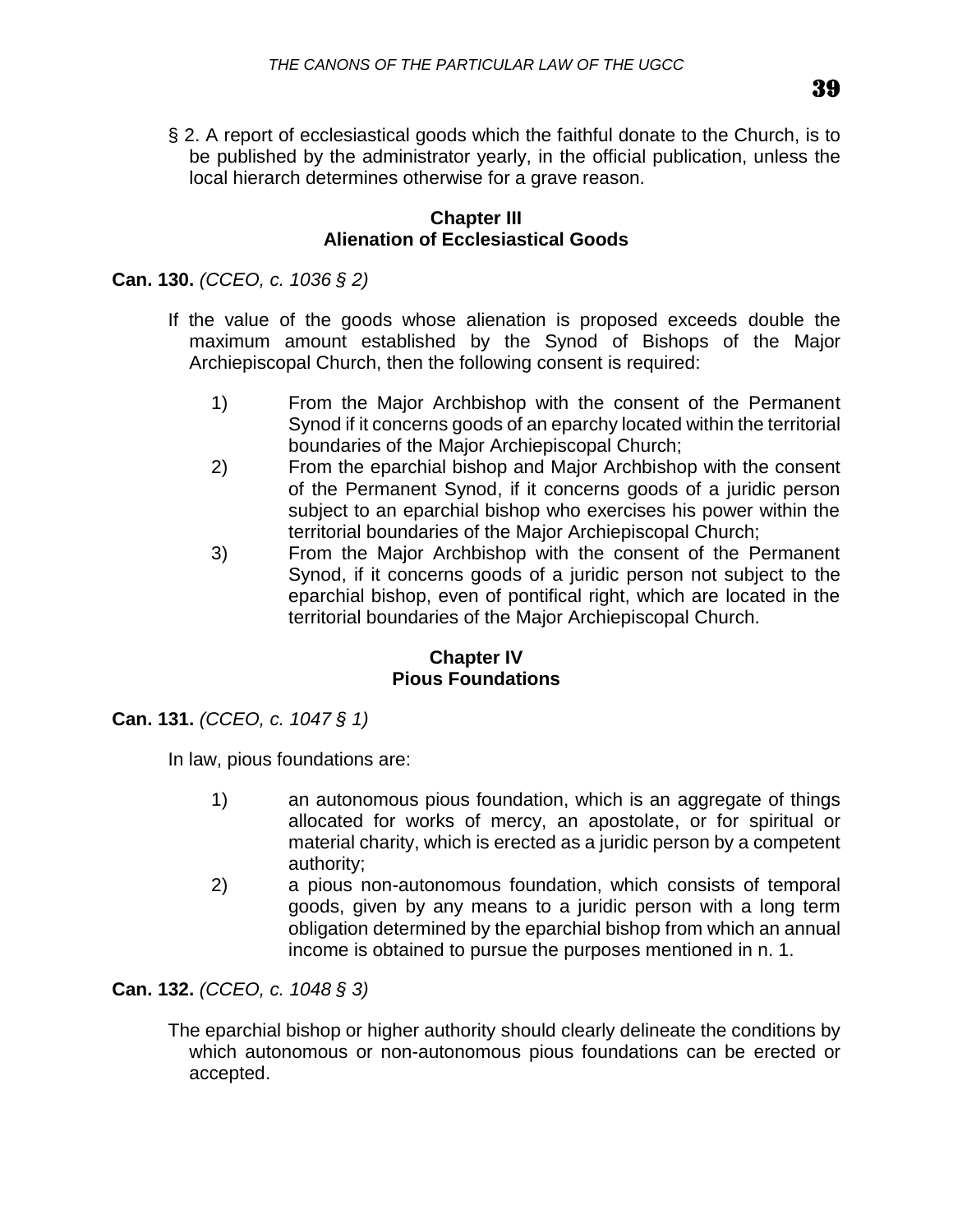# **TITLE XVII TRIALS**

### **Chapter 1 Competent Forum**

## **Can. 133.** *(CCEO, c. 1063 § 4)*

The ordinary tribunal of the Major Archiepiscopal Church is competent to judge in first and succeeding instances, with judges serving in rotation, the following cases:

- 1) of exarchs and delegates of the Major Archbishop who are not bishops;
- 2) of physical or juridic persons immediately subject to the Major Archbishop;
- 3) of institutes of consecrated life of pontifical right;
- 4) of superiors of institutes of consecrated life of pontifical right who do not have a superior within the same institute who possesses judicial power;
- 5) physical or juridic persons of the same institute of consecrated life – with the exception of secular institutes - in which superiors are endowed with the power of governance, if the typicon or constitution does not specify before which judge or tribunal controversies are to be resolved.

**Can. 134.** *(CCEO, c. 1084, § 1, 4-e)*

*R*eserved to a collegiate tribunal of three judges are:

- 1) Cases concerning the bond of ordination;
- 2) Cases concerning the bond of marriage, according to CCEO, cc. 1372-1374;
- 3) penal cases concerning delicts that may result in a punishment of major excommunication, privation of office, reduction to a lower grade or loss of the clerical state;
- 4) penal cases concerning delicts that may result in a minor excommunication or suspension that exceeds one year.

### **Chapter II Place of Tribunal**

**Can. 135.** *(CCEO, c. 1127)*

At the beginning of the calendar year, the Judicial Vicar, in accordance with *CCEO, c. 880* and 114 of PL of UGCC, is to prepare a schedule the work of the eparchial tribunal for the coming year.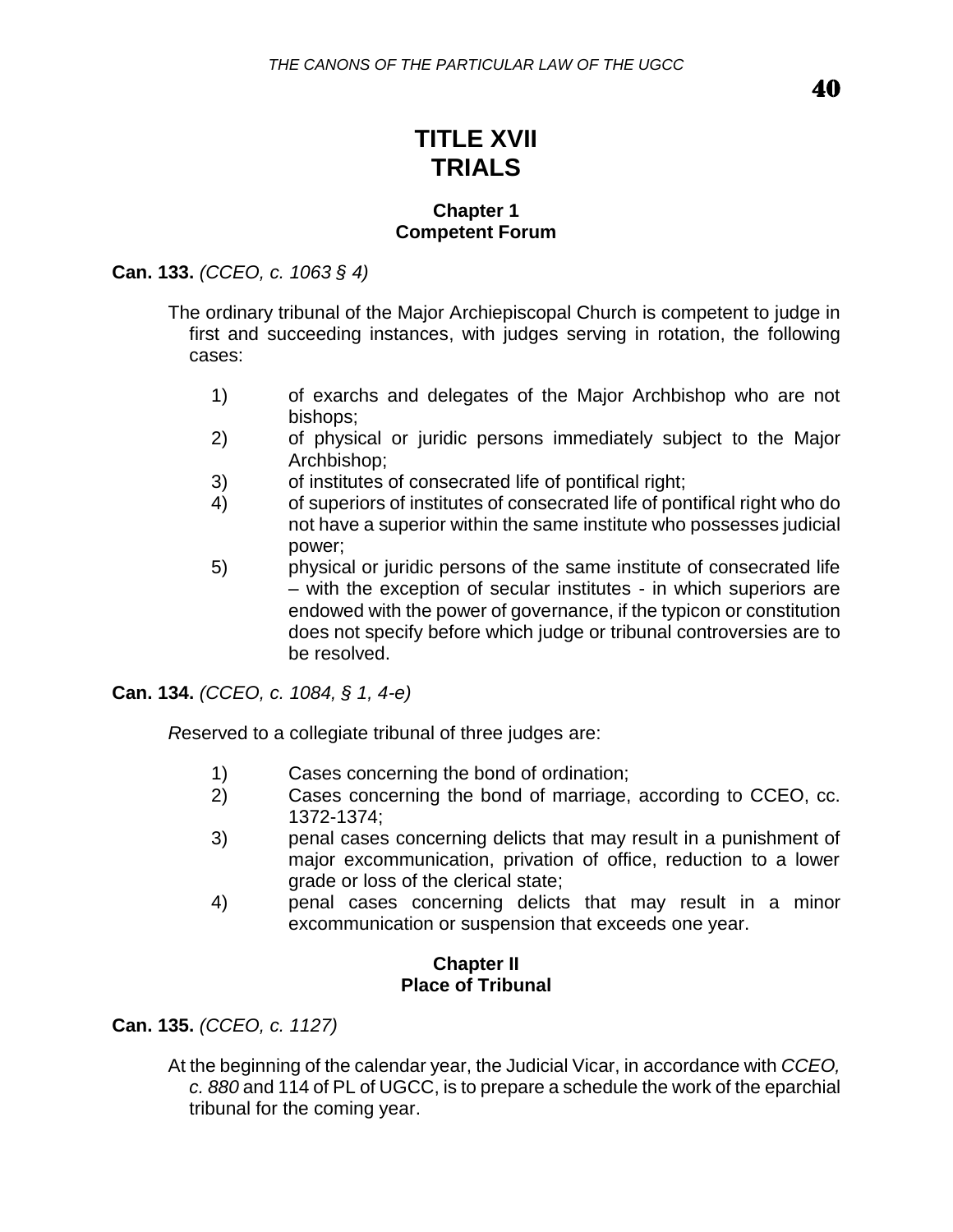### **Chapter III Persons to be Admitted to the Trial**

**Can. 136.** *(CCEO, c. 1129 § 1)*

While cases are being heard by the tribunal, only those persons are to be present in court whom the law or the judge has established are necessary to complete the process.

#### **Chapter IV Cessation of Penal Actions**

**Can. 137.** *(CCEO, c. 1152 § 2)*

In accordance of *CCEO, c. 1152, § 1, § 2,* nn. 1-2*,* a penal action for a delict not punishable in common law is extinguished by prescription after two years.

### **Chapter V The Citation and Intimation or Notification of Judicial Acts.**

**Can. 138.** *(CCEO, c. 1192 § 1*)

Declarations, notifications of citation, decrees, sentences and other judicial acts must be made by mail or by some other very secure method, with a documented verification of the fact of reception.

**Can. 139.** *(CCEO, c. 1242)*

The questioning of a witness is conducted by the judge, or his delegate, or an auditor in the presence of a notary. Consequently if either of the parties, the promoter of justice, defender of the bond, or the advocates present at the questioning have any other questions to be put to the witnesses, they are to propose them not to the witness but to the judge or to the one taking the judges place, who themselves will ask the questions.

### **Chapter VI Experts**

**Can. 140.** *(CCEO, c. 1261),*

Experts ought to be reimbursed for their expenses and paid for their work. The amount is to be honestly and justly determined by the judge.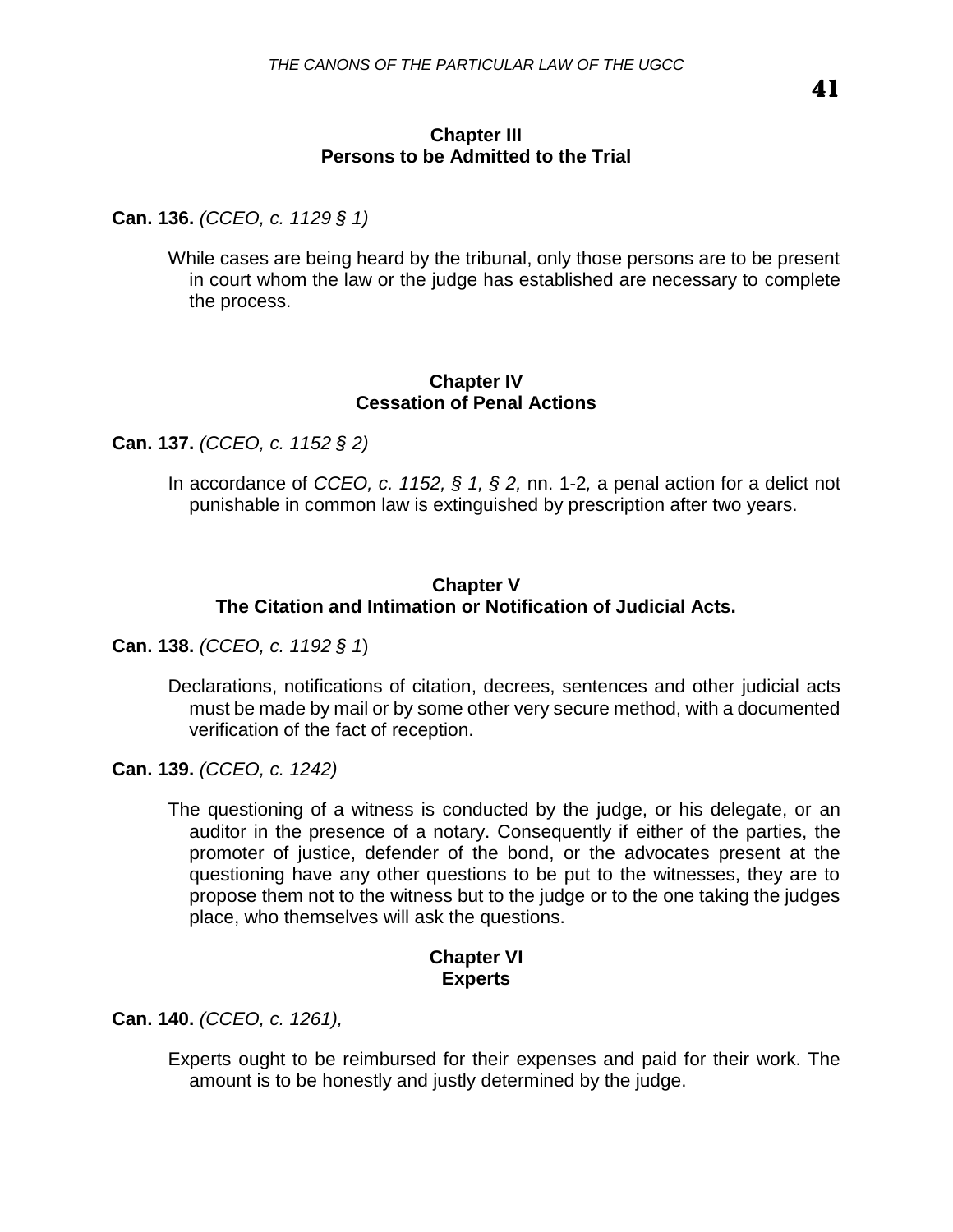### **Chapter VII Execution of the Sentence**

**Can. 141.** *(CCEO, c. 1340 § 1)*

The eparchial bishop of the eparchy in which the sentence was rendered in the first instance of the trial should execute the sentence personally or through someone else.

### **Chapter VIII The Procedure in the Removal or Transfer of Pastors**

**Can. 142.** *(CCEO, c. 1388)*

In the removal or transfer of pastors, CCEO, cann. 1389-1400 ought to be observed.

## **TITLE XVIII PENAL SANCTIONS**

**Can. 143.** *(CCEO, c. 1405 § 2)*

A cleric who takes part in any pre-election political campaigning and, after having received a canonically warning, continues his activities, shall receive an appropriate penalty, not excluding suspension.

**Can. 144.** *(CCEO, c. 1420 § 2)*

The following can a remit a penalty imposed by virtue of particular law:

- 1) The hierarch who initiated the penal trial or imposed the penalty by decree;
- 2) The local hierarch, where the offender actually resides, but having consulted the hierarch mentioned in n.1.

**Can. 145.** *(CCEO, c. 1427 § 1)*

A public rebuke is to occur in the presence of a notary or two witnesses or by means of a letter, but in such a way that the fact of reception and the content of the letter are established by some document.